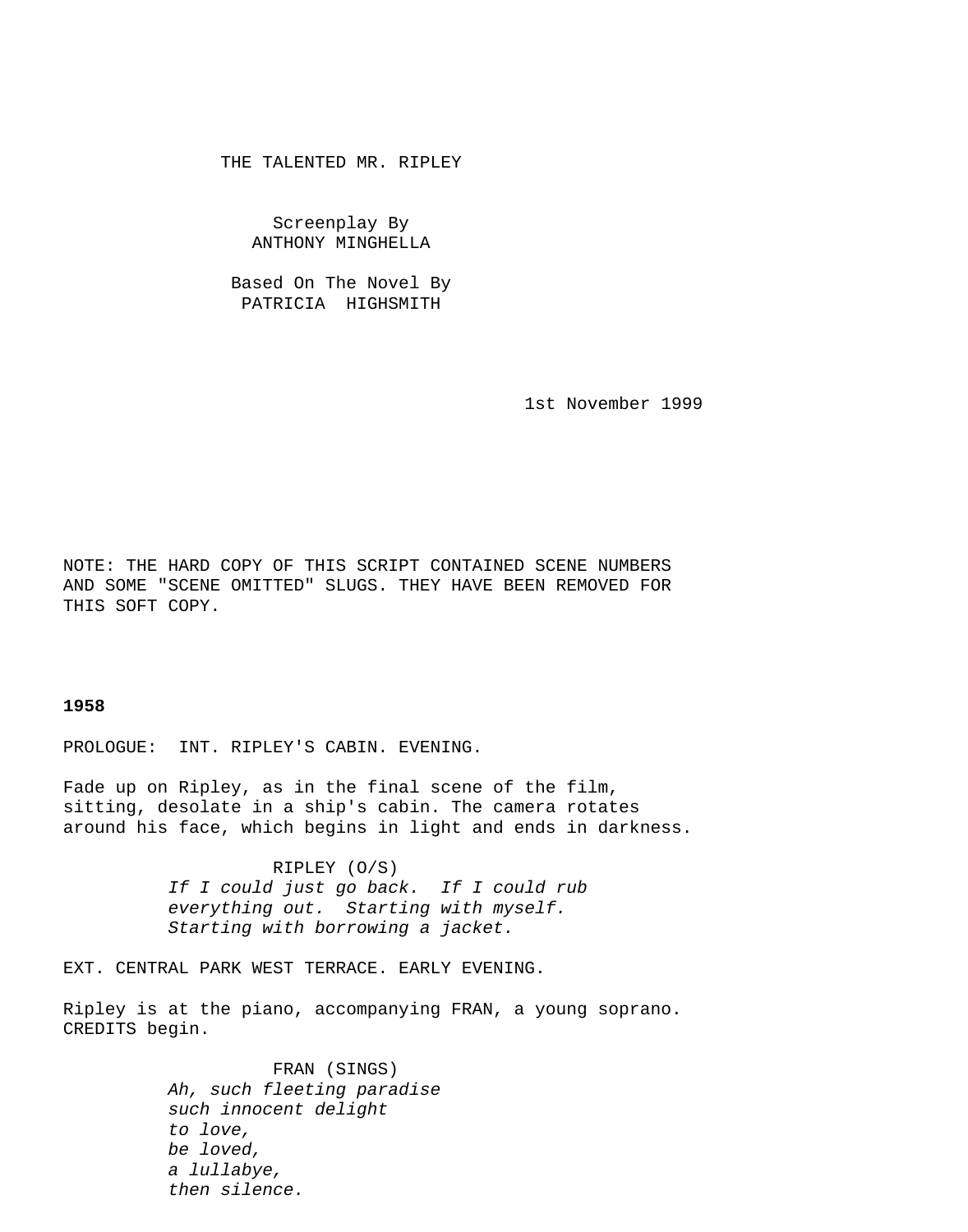The song finishes. Applause. They're the entertainment at a cocktail party to celebrate a silver wedding anniversary. Some partygoers congratulate Fran on her performance. A distinguished looking man, pushing his wife in a wheelchair, approaches Ripley, offers his hand.

> HERBERT GREENLEAF Most enjoyable. Herbert Greenleaf.

 RIPLEY Tom Ripley. Thank you, sir.

 HERBERT GREENLEAF (pointing at Ripley's borrowed jacket) I see you were at Princeton. Then you'll most likely know our son, Dick. Dickie Greenleaf...

 EMILY GREENLEAF We couldn't help noticing your jacket.

HERBERT GREENLEAF

Yes.

 EMILY GREENLEAF Class of '56?

 RIPLEY (hesitating) How is Dickie?

INT. ELEVATOR OPENING OUT INTO LOBBY. EARLY EVENING.

 Fran, Ripley, Mr and Mrs Greenleaf and others emerge from an elevator. Emily talks to Fran, Herbert to Ripley.

> EMILY GREENLEAF (to Fran) I hope you'll come and see us...

 FRAN That's very kind.

 EMILY GREENLEAF Both of you...

 HERBERT GREENLEAF Of course, Dickie's idea of music is Jazz. He has a saxophone. To my ear Jazz is just noise, just an insolent noise.

EXT. CENTRAL PARK WEST. EARLY EVENING.

 Ripley shakes hands with Herbert Greenleaf as he gets into his Rolls Royce. They are making an appointment. Ripley crosses the street to Fran, pecks her cheek. She hands him his share of their fee.

> RIPLEY Gotta run. I'm so late.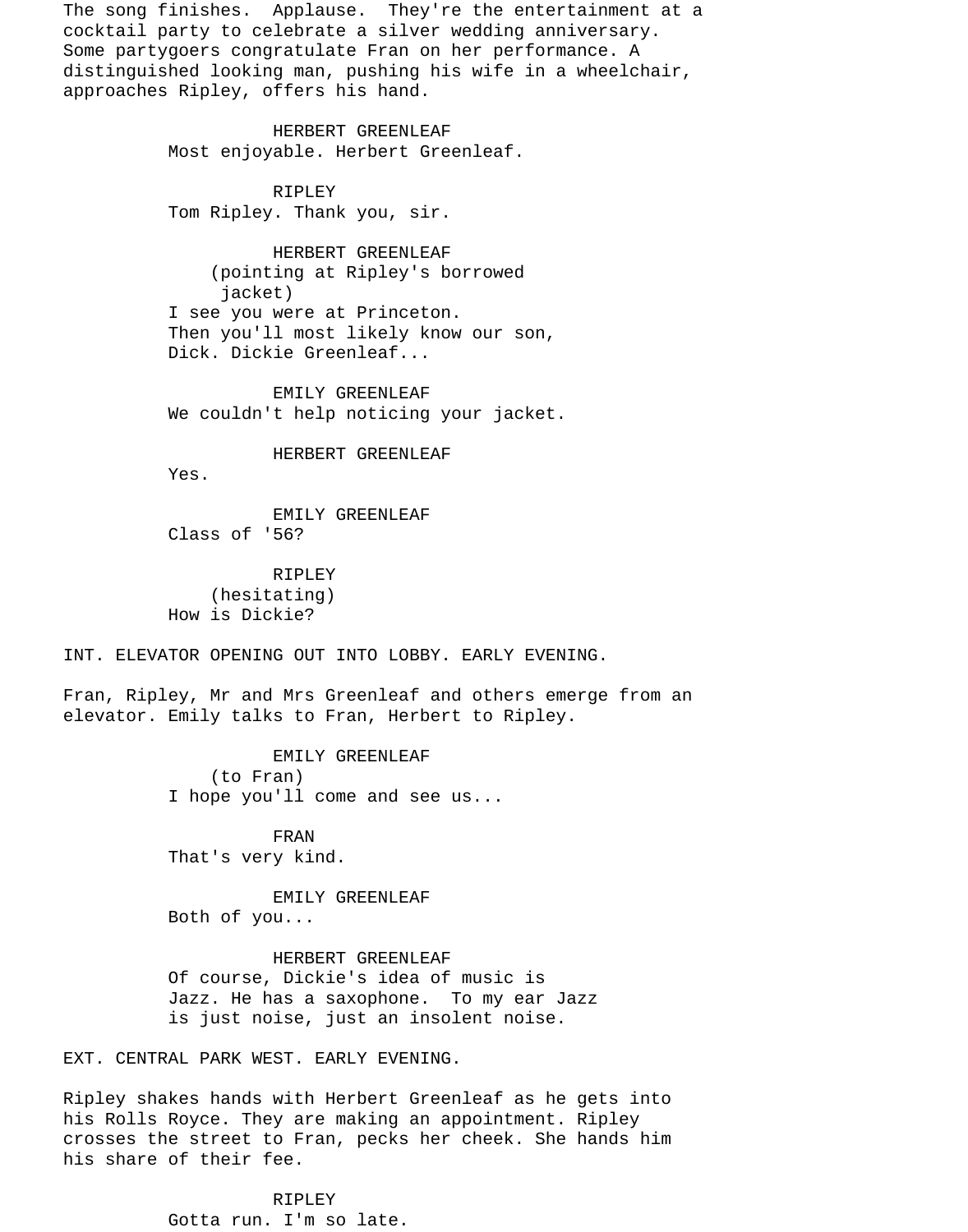(he hands Fran's boyfriend the jacket he's been wearing) Thanks for the jacket.

 BOYFRIEND Sure. Thanks for filling in for me.

From Greenleaf's point of view he sees a couple embracing.

 EMILY GREENLEAF Darling couple, aren't they?

 HERBERT GREENLEAF Yes. An exceptional young man.

 From another vantage point Ripley hurries on as Fran gets into her boyfriend's car. A piano quartet starts up.

EXT. THEATER. EVENING.

 Ripley runs past the droves of arriving concert-goers and heads for the theater. Music continues.

INT. MEN'S ROOM, THEATER. NIGHT.

 **The interval**: A thick mass of men in tuxedoes grooming themselves at the basins. Ripley turns on faucets, offers towels, brushes off dandruff. Men talk over, round, and through him. Put coins in a bowl.

INT. A BOX AT THE THEATER. NIGHT

 The concert continues. Ripley peers through the curtain at the performances. A haughty woman in the box turns round and he closes the curtain.

INT. BACKSTAGE. 1:30 A.M.

 An empty auditorium. Ripley plays Bach in the blue ghostlight. A caretaker emerges from his rounds, flips on the house lights. Ripley jerks up from his playing, waves apologetically.

> RIPLEY Sorry, sorry. I know. Sorry.

EXT. GREENLEAF SHIPYARDS, BROOKLYN. DAY.

 Greenleaf and Ripley walk through one of the drydocks. A huge void in the shape of a boat, swarming with workers preparing the shell of a new liner. If Central Park is where the money is spent, this is clearly where it's made. And a lot of it. Workers nod deferentially to the man with his name over the buildings behind them.

> HERBERT GREENLEAF Mongibello. Tiny place. South of Naples. Marge, his uh, the young lade is supposedly writing some kind of book. God knows what he does. By all accounts they spend the whole time on the beach. Or his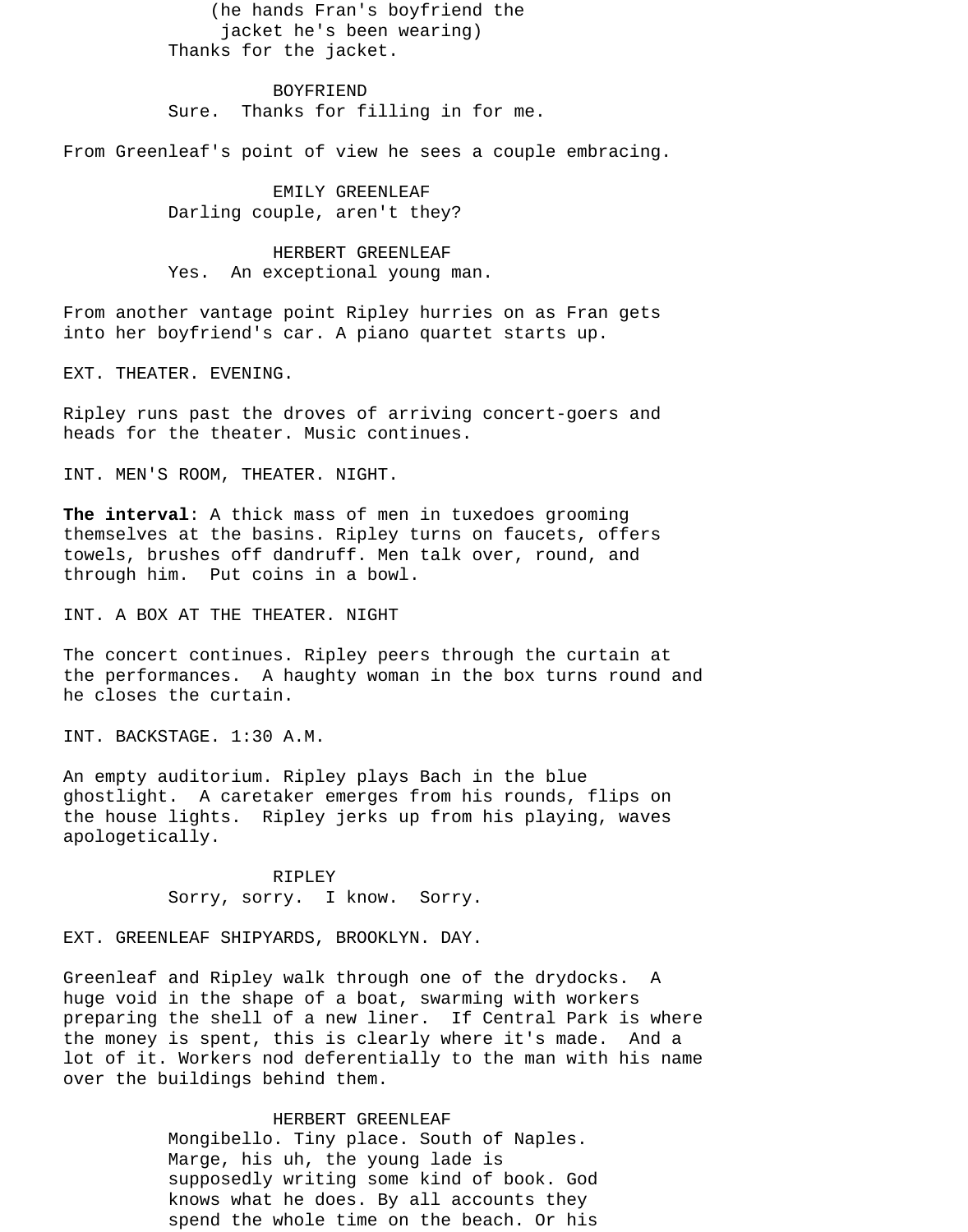sailboat. That's my son's talent, spending his allowance.

 Ripley, in his green corduroy jacket the very model of a sober young man, listens attentively.

> HERBERT GREENLEAF (cont'd) Could you ever conceive of going to Italy, Tom, persuade my son to come home? (Ripley looks doubtful) I'd pay you. I'd pay you 1000 dollars.

 RIPLEY I've always wanted to go to Europe, sir, but...

 HERBERT GREENLEAF Good. Now you can go for a reason.

INT. RIPLEY'S APARTMENT, NEW YORK. DAY.

 **A vinyl RECORD revolves in close up**. An exuberant and mysterious VOICE is scat singing. Wild. Then the sound slides into a raucous big band jazz number: Dizzy Gillespie's *The Champ*. **A HAND** ejects the record. When the camera finds the man's face it is **BLINDFOLDED**. He's hot. He's wearing an undershirt. He's trying to identify the recording.

> RIPLEY (O/S) I don't know. Count Basie? Duke Ellington. I don't know. Count Basie.

 The man pulls of the blindfold, examines the record cover of the disc he's been trying to learn, needs to put on glasses to do so, is irritated by his mistake. He ejects the record.

 A pile of other jazz records are strewn across a cluttered table which includes classical sheet music and a paper keyboard. One hand idly mimes at the keys.

INT. RIPLEY'S APARTMENT. DAY.

 Another song for Ripley to identify is on the gramophone. Chet Baker's *My Funny Valentine*. Signs everywhere of packing. A suitcase. Books about Italy. Ripley paces in this **BASEMENT** room, which is bathroom, kitchen, living room and bedroom all in one. Tiny, tidy, squalid and sad. The windows give onto bars and a wall.

> RIPLEY Don't even know if this is a man or a woman.

 There's a violent row going on in the room above his head. He flinches.

INT. RIPLEY'S APARTMENT. DAY.

 Ripley, shining his shoes, packing almost done, is testing himself on another piece of music. Free jazz saxophone: Charlie Parker's *Koko*. He listens hard, recognizes the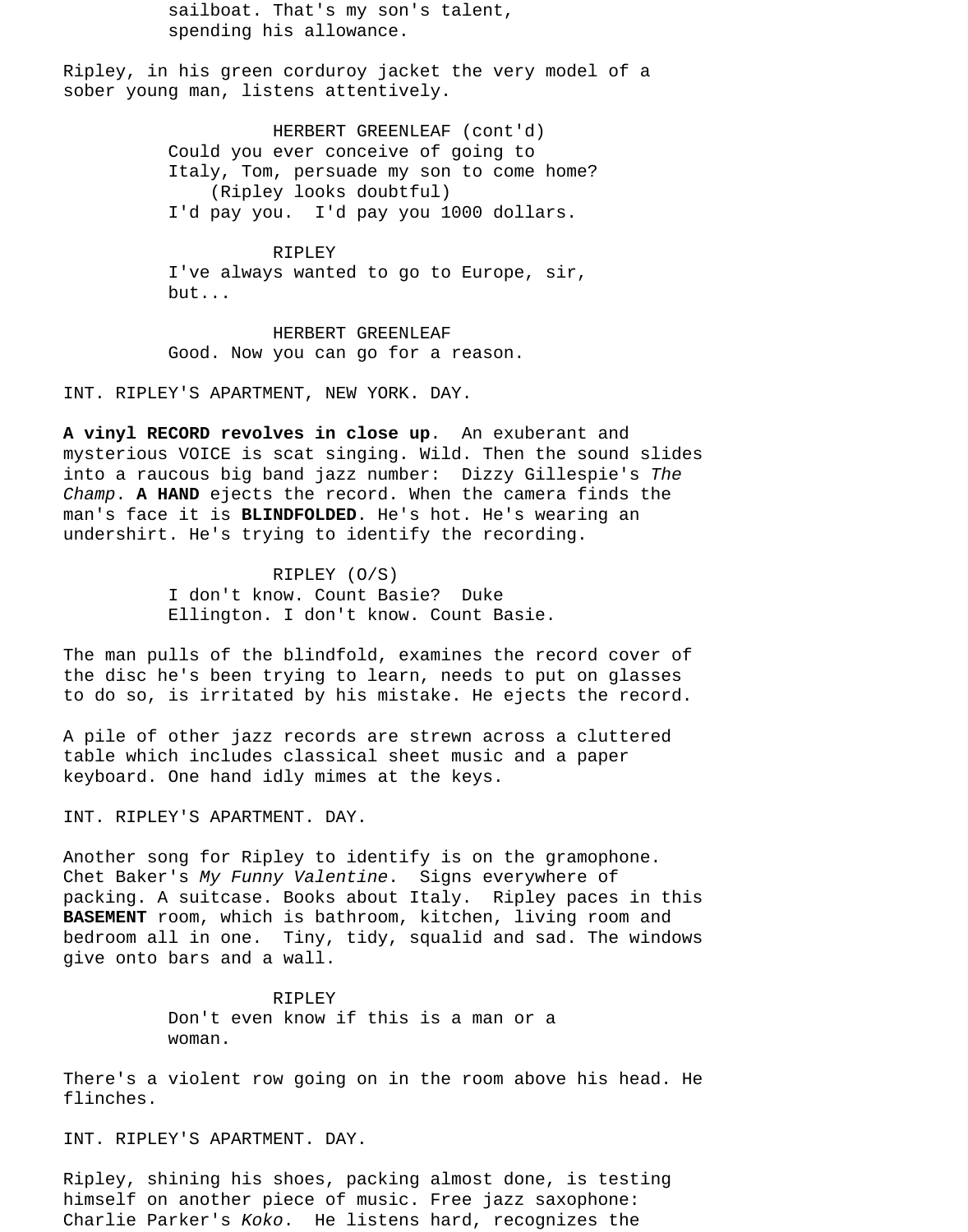track.

 RIPLEY That's Charlie Parker. Bird.

 He skips over to the gramophone, checks the record. He's right, he smiles.

INT. RIPLEY'S APARTMENT. DAY.

 Ripley studies an old photograph of Dickie Greenleaf in a Princeton Yearbook. He shoves the book in a bag, picks up his suitcase and takes a last look around the dingy apartment before closing the door behind him.

EXT. RIPLEY'S APARTMENT. DAY.

 Ripley hauls his luggage up the stairs and into the sunlight. He is met at the top of the stairs by Mr Greenleaf's chauffeur.

> CHAUFFEUR Here. I'll take that.

### RIPLEY

Thanks.

 CARETAKER (nodding towards the apartment) That thousand bucks should come in handy.

RIPLEY

Yes, sir.

 CHAUFFEUR (interupts Ripley, who is about to open the car door) I'll get that.

RIPLEY

Thanks.

 CHAUFFEUR (as he holds open the door for Ripley) Sir. (Ripley laughs excitedly) You're gonna have a great trip. Mr Greenleaf is personal friends with the Cunard people.

INT. HERBERT GREENLEAF'S CAR. DAY.

 Ripley luxuriates in the back of the Greenleaf limousine. He opens up an envelope he's carrying with Greenleaf stationery. Inside a First Class Cunard Ticket, some traveler's checks and dollars.

> CHAUFFEUR I can tell you. The Greenleaf name opens a lot of doors.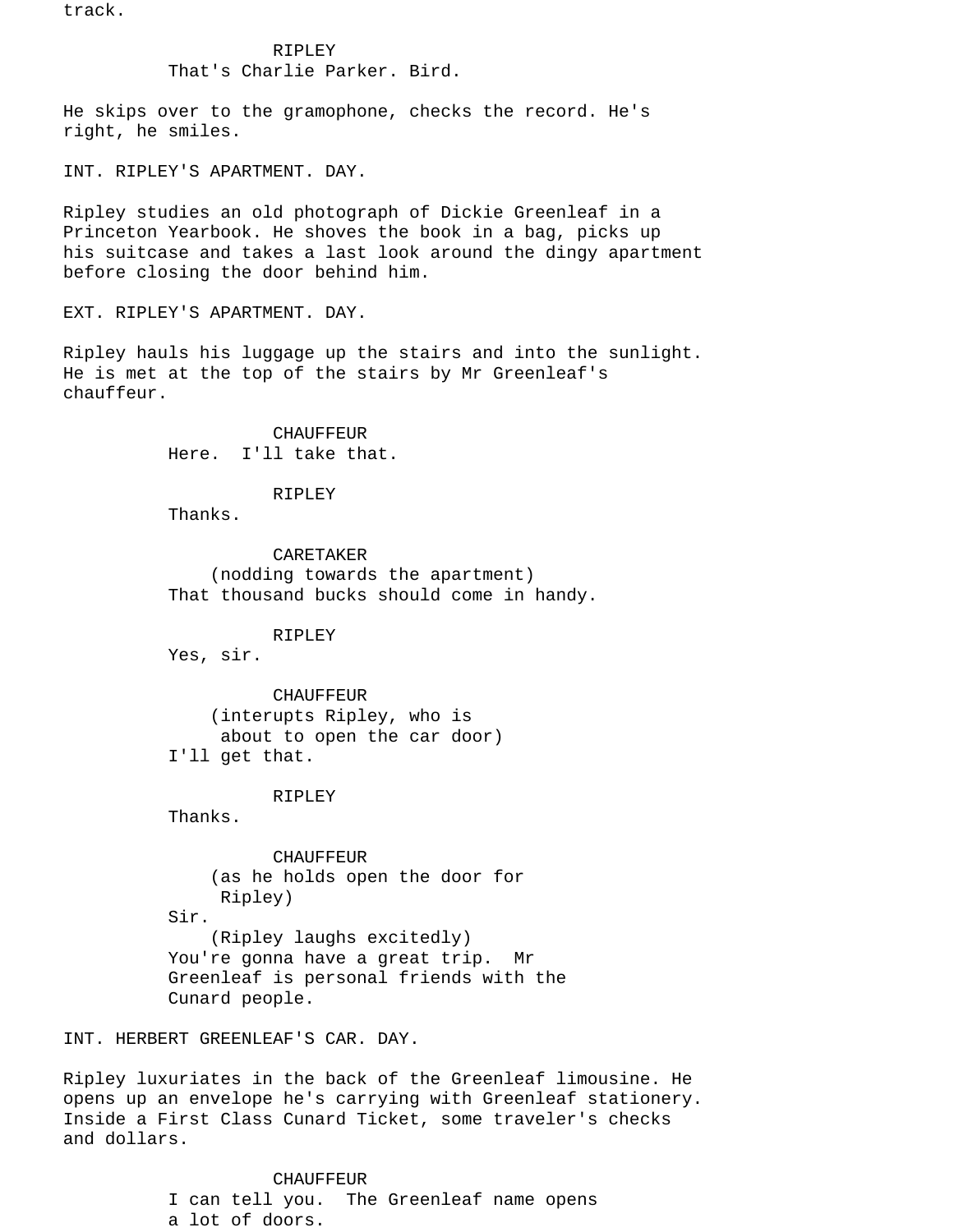EXT. QUEEN MARY, MANHATTAN SKYLINE. DAY.

The liner leaves New York en route to Italy. END CREDITS.

INT. NAPLES HARBOR, CUSTOMS & IMMIGRATION HALL. DAY.

 ITALY. Brilliant sunshine. The Queen Mary has just docked. Passengers can be seen disembarking through the huge windows. Coming from the First Class gangways they are greeted, escorted, fussed over into the hall. Their bags have been unloaded ahead of them, and are now being sorted in the hall under the initials of their owners. STANDS WITH THE LETTERS OF THE ALPHABET CHALKED ON THEM are dotted about, and trunks and suitcases of all shapes and sizes form small hills around them. Ripley enters and an Italian Porter approaches, wants his name. *Ripley. Ripley. Ripley!* he repeats in the hubbub and joins the crowd around the letter **R**. A striking young woman (MEREDITH) is nearby. She notices him.

 Ripley proceeds to the Customs area, where he's held in a line as a large suitcase is opened and searched. Meredith catches up with him. Her luggage a mountain next to his.

MEREDITH

What's your secret?

RIPLEY

Excuse me?

MEREDITH

 No, it's just - you are American, aren't you? - no, I just, I have so much luggage, and you're so, uh, streamlined. It's humiliating.

 Ripley shrugs. Now they're opening a second case of the passenger ahead. Hard not to converse.

> MEREDITH (cont'd) I'm Meredith, by the way. Meredith Randall.

RIPLEY Dickie, Dickie Greenleaf. Hello.

MEREDITH

Hello.

 They are passed through immigration, head down the long stairs towards the street. Meredith catches up with Ripley.

> MEREDITH (cont'd) You're not the Shipping Greenleaf's?

 RIPLEY (thinking quickly) Trying not to be. Trying to jump ship.

 MEREDITH So now, did they put your suitcase in the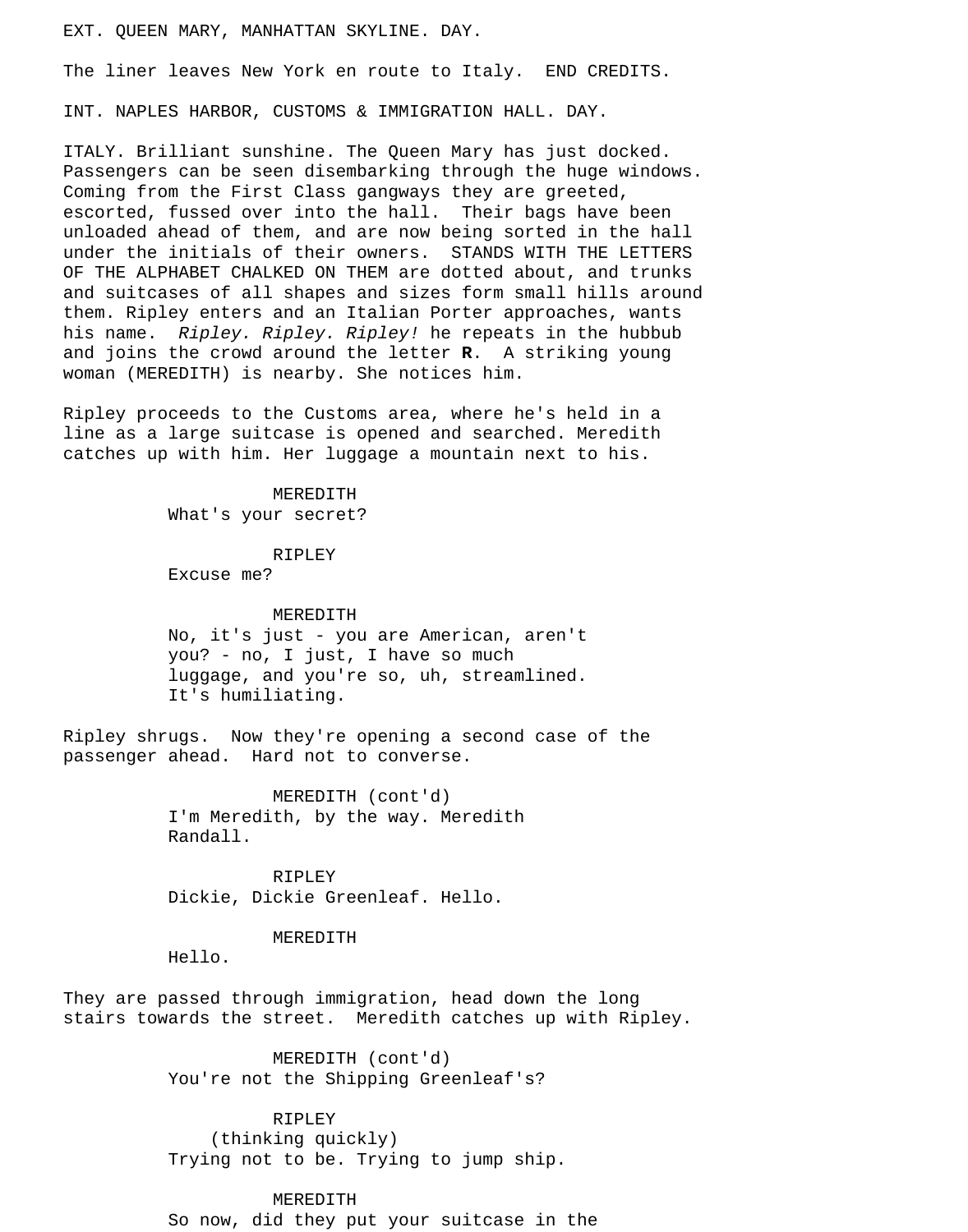wrong pile? It's just - upstairs weren't you under the **R** stand? I thought I saw you there.

 RIPLEY My father wants me in New York. He builds boats. I'd rather sail them. I travel under my mother's name.

MEREDITH

Which is?

RIPLEY

 Emily. (Meredith's bewildered) Just kidding.

 MEREDITH The funny thing is, I'm not Randall either. I'm Logue.

 RIPLEY (nods, recognizing the name) As in the...?

 MEREDITH As in the Textile Logues. Trying to shrug off the dress. I travel under my mother's name, too.

RIPLEY

Randall.

MEREDITH

Right.

They've arrived at a crossroads on the stairs - graphic signs explain the choices: one way for **Buses, Taxis and exits** - the other for **Trains: ROMA, VENEZIA, MILANO**. They're going in different directions.

> MEREDITH (cont'd) (offering her hand) So - partners in disguise. (looks at the signs) Bye.

EXT. COASTAL ROAD FROM NAPLES. LATE AFTERNOON.

 A BUS rolls around a coastal road cut into the side of a cliff, mountain above, blue sea below.

INT. BUS. LATE AFTERNOON.

 Ripley sits surrounded by teeming life. The bus slows at a new town. People get off.

INT/EXTERIOR. BUS ARRIVES MONGIBELLO. LATE DAY.

 Later, the day ending. Ripley looks out as they continue on their journey. Arriving at a small fishing port they wind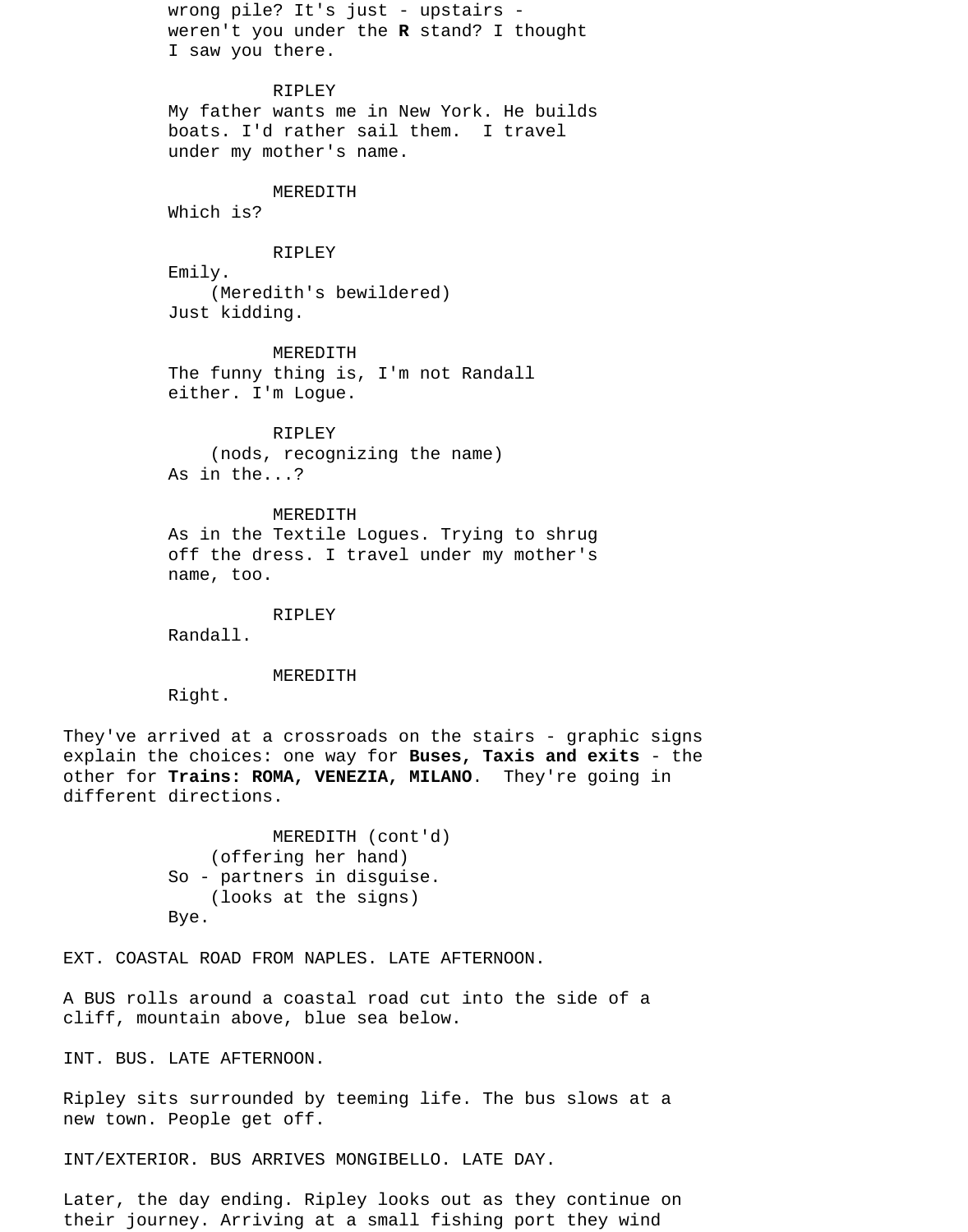down through a square, passing the local church.

EXT. MONGIBELLO, FISHERMAN'S WHARF. LATE DAY.

 And then the bus is in the heart of a wharf. On one side there's evidence of the fisherman's life, nets, old men working. Opposite there's a tiny cafe spilling out onto the street, young guys hang out, play table football, lounge on their Vespas. The Driver chants -

#### DRIVER

MONGIBELLO!

 Ripley gets out, lugging his cases, as the bus continues on its way. He looks around him. He feels completely foreign.

EXT. MIRAMARE HOTEL/BOAT AT SEA. MORNING.

 A SAILBOAT has slid into his view, now drops anchor, drops the sail. A couple dive off and swim towards shore.

 ALL OF THIS IS FROM THE POINT OF VIEW OF RIPLEY, who's watching the events through binoculars from his tiny balcony in the Miramare Hotel. An Italian Vocabulary Book is perched on his knees and, during this, he continues his study, mouthing the Italian words.

> RIPLEY (looking at a long, lean girl about to dive) La fidanzata a una faccia. The fiancÈe has a face. La fidanzata e Marge.

 Her partner, DICKIE GREENLEAF, dives too. They're brown, beautiful, perfect. Ripley notices the name of the boat: "BIRD".

> RIPLEY (cont'd) Questo e la mia faccia.....

 The golden couple emerge from the sea. Dickie shakes off the water, grins.

> RIPLEY (cont'd) This is my face.

He double-checks himself with the vocabulary book.

 RIPLEY (cont'd) Questa...e la mia faccia. Questa e la faccia di Dickie.

EXT. MONGIBELLO. DAY.

 Ripley emerges from one of the beach cabins, and stands on the edge of the sand on a wooden walkway. He's wearing A TINY LIME-GREEN BATHING SUIT. He loathes beaches. A couple of boys turn laconically and watch him.

 Ripley puts on his shoes and scurries to the sea. He feels ridiculous, his skin alabaster against the brown bodies.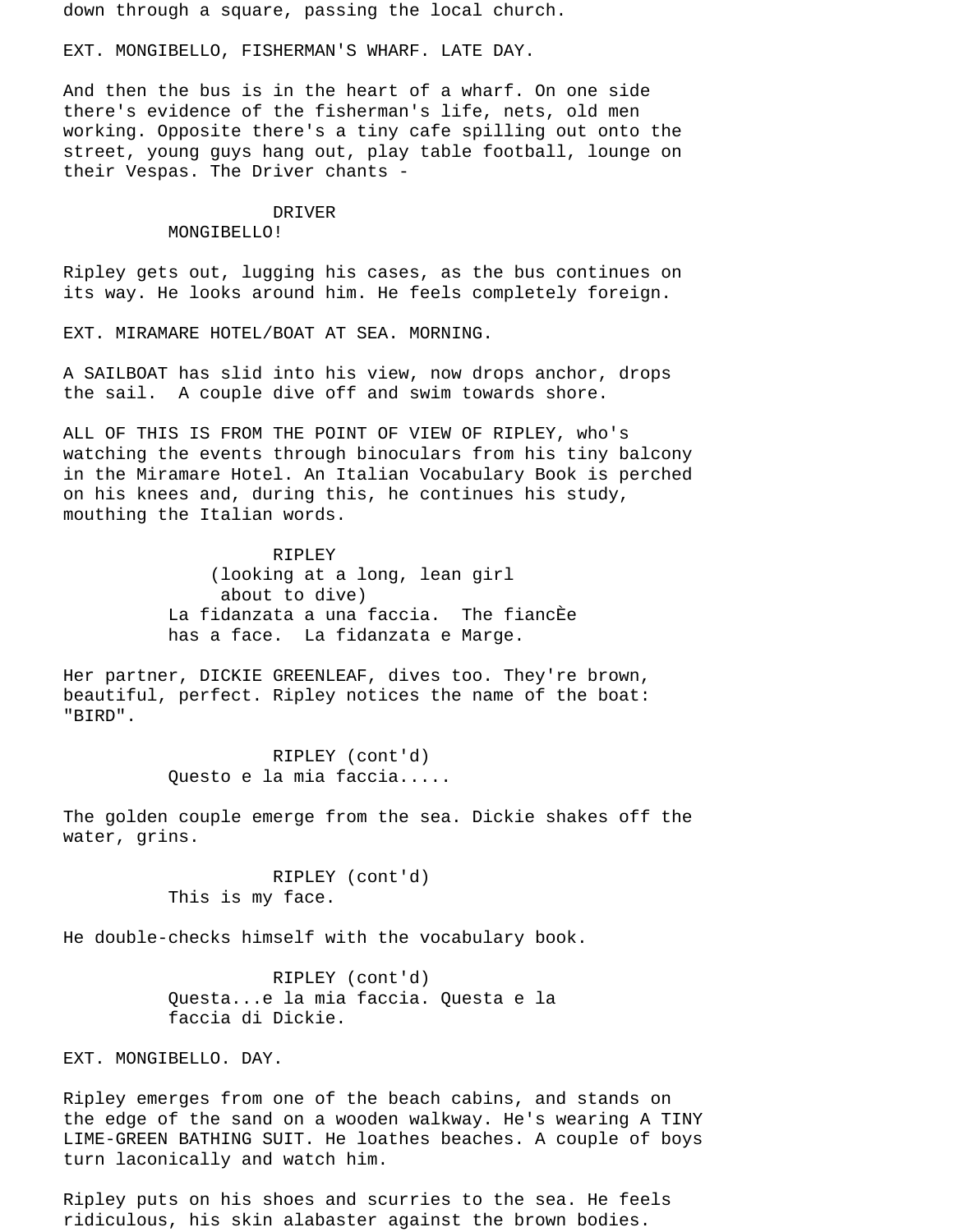Finally, the shame is too great and he pulls off his shoes and dashes to the water, where he luxuriates in the coolness of it before wading out of the sea, and walking straight up to Dickie.

# RIPLEY Dickie Greenleaf?

Dickie squints at Ripley, who holds his shoes, lamely.

# DICKIE

Who's this?

### RIPLEY

 It's Tom. Tom Ripley. We were at Princeton together.

### DICKIE

 Okay. (he sits up) And did we know each other?

#### RIPLEY

 Well, I knew you, so I suppose you must have known me.

# DICKIE

 (to Marge) Princeton is like a fog, America's like a fog. (to Ripley) This is Marge Sherwood. Tom - sorry, what was it?

# RIPLEY Ripley. Hullo. How do you do.

**MARGE** 

How do you do.

 DICKIE What are you doing in Mongi?

 RIPLEY Nothing. Nothing much. Passing through.

### DICKIE

 (finds this idea absurd) Passing through! You're so white. Did you ever see a guy so white, Marge? Gray, actually.

# RIPLEY

 It's just an undercoat. (Marge laughs)

# DICKIE

Say again?

# RIPLEY

You know, a primer.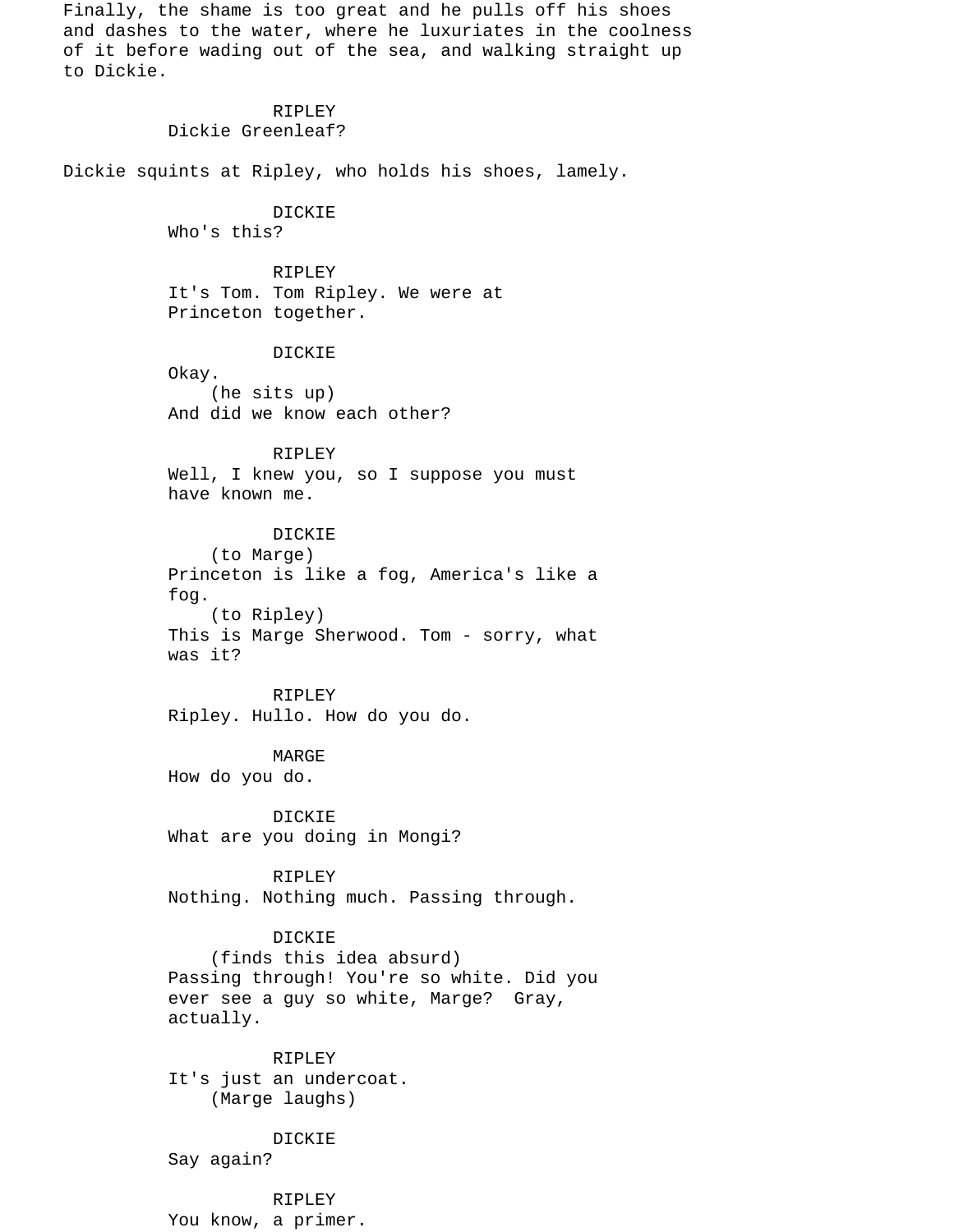#### DICKIE

That's funny.

 He shares some intimacy with Marge, makes her laugh. Ripley stands as they wrestle around him. Marge looks up.

> **MARGE**  You should come and have lunch with us, before you go - Dickie?

> > DICKIE

Sure. Any time.

MARGE

 And be careful in the sun. Your gray's in danger of turning a little pink.

RIPLEY

Thanks. Well, a coincidence.

EXT. MONGIBELLO. EARLY MORNING.

 ANOTHER DAY. Church Bells ringing. Dickie, dressed in shorts, comes bumping up the cobbled path towards the square on his MOTORSCOOTER. He stops by a steep flight of steps. RIPLEY, a book in hand, unseen, walking up a hill, catches all this and, intrigued, watches as a young Italian beauty, SILVANA, has a spikey, flirtatious exchange with Dickie, then climbs on the scooter, behind him.

DICKIE

I've been looking for you everywhere.

#### SILVANA

 Ah, today you're looking for me. And where have you been the rest of the week? Pig. With your American girl? I hate you, you know?

DICKIE

What?

SILVANA

I hate you.

 And RIPLEY watches them as they rattle down the hill towards the sea.

EXT. MARGE'S HOUSE. AFTERNOON.

 Dickie appears in Marge's garden, the sea behind his head. Marge is sitting at her outside table surrounded by some of the remnants of lunch. Dickie's sheepish, showered, late.

DICKIE

 Sorry, sorry, sorry. I know, I'm late, I'm a swine.

 MARGE Did you forget where I live? It's four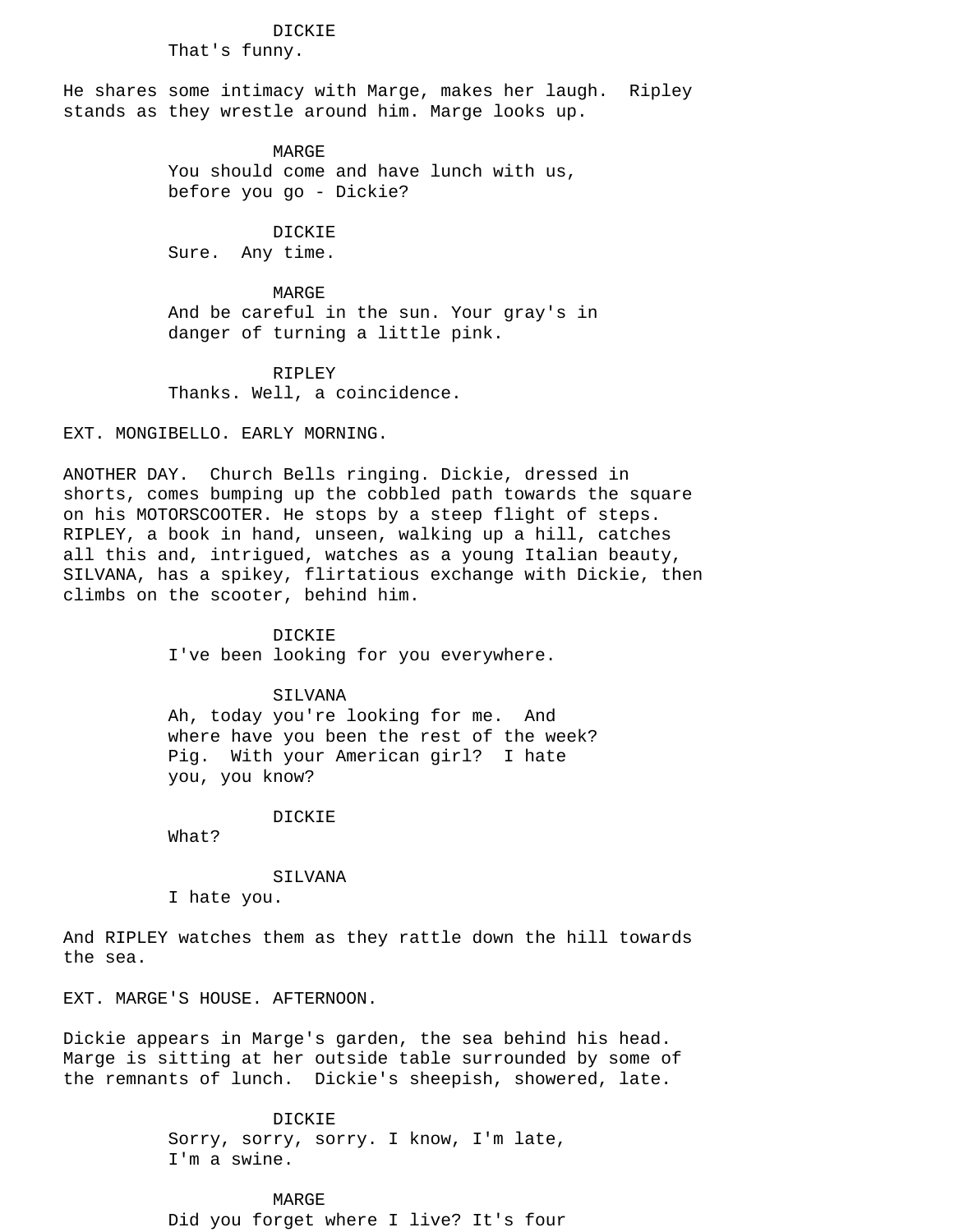o'clock.

 DICKIE I just woke up. I'm sorry.

 MARGE You just woke up!

 DICKIE Fausto and  $I$  - we took the boat out, we were fishing, and then it was dawn and we'd caught absolutely nothing.

MARGE

Well, we ate everything without you.

DICKIE

We?

 MARGE Yes, Tom Ripley's here.

As Ripley appears with the tray to collect more dishes.

 DICKIE Who? Oh, Tom, hello, how are you? We thought you'd disappeared. We were going to send out a search party.

 RIPLEY No, still here.

 MARGE Tom was telling me about his trip over. Made me laugh so much I got a nosebleed.

 DICKIE Is that good?

**MARGE** 

Shut up!

 Marge flicks him with a napkin. They start to wrestle, excluding Tom.

> RIPLEY I'm intruding.

 DICKIE Can you mix a martini?

RIPLEY

 (hesitant) Sure.

 MARGE (going inside) I'll do it. I make a fabulous martini.

 DICKIE Everybody should have one talent.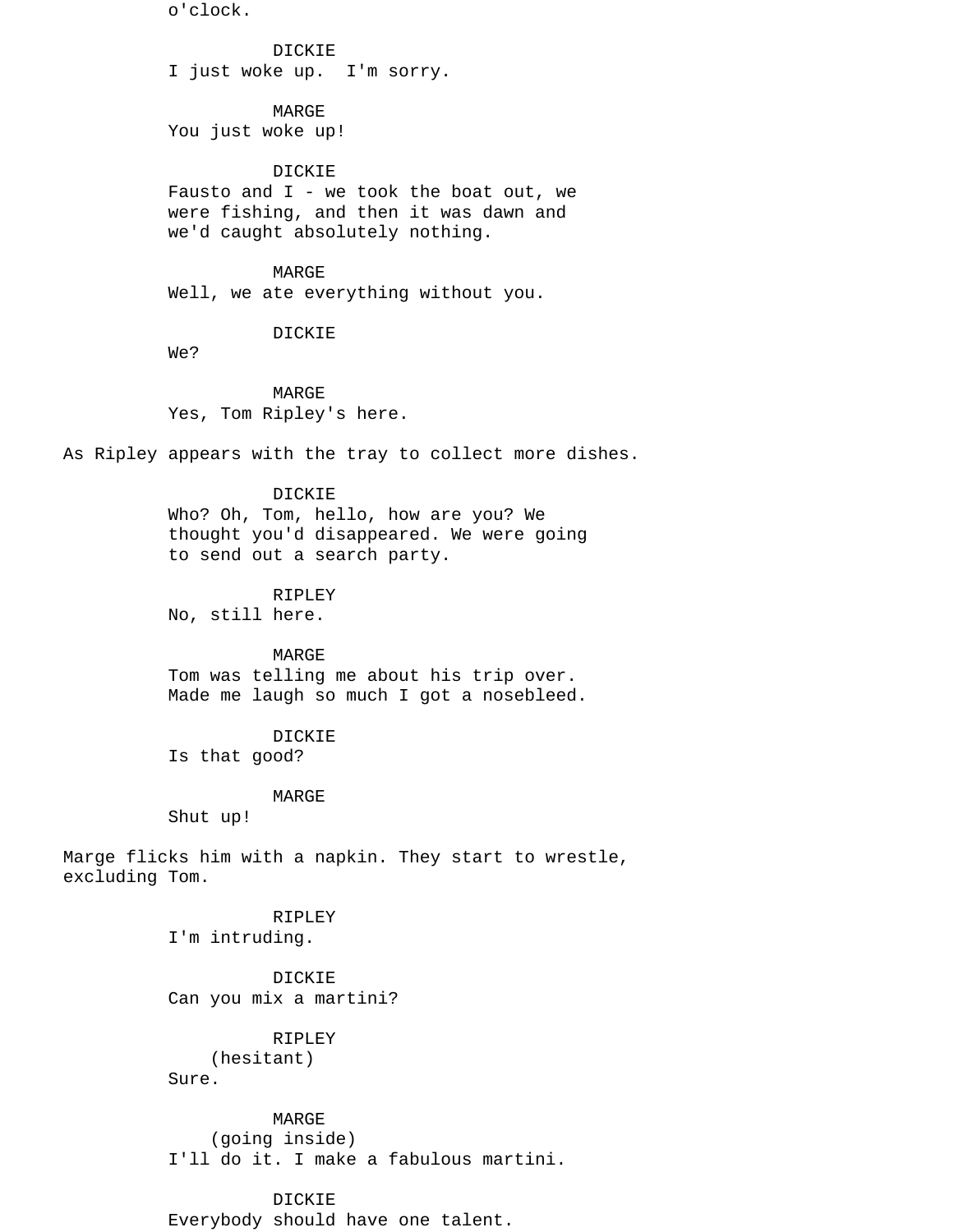(to Ripley) What's yours?

### RIPLEY

 (without a beat) Forging signatures. Telling lies. Impersonating practically anybody.

### DICKIE

 (enjoying this banter) That's three. Nobody should have more than one talent. Okay, do an impression.

## RIPLEY

 Now? Okay. Wait a minute. Talent - (his voice ages, his face changes) *The only talent my son has is for cashing his allowance.*

# DICKIE

 (absolutely thrown) What? What's this?

### RIPLEY

 *I like to sail, believe me, I love to sail! Instead I make boats and other people sail them.*

### DICKIE

 (incredibly impressed) Stop! It's too much! You're making all the hairs on my neck stand up!

## RIPLEY

 (relishing it) *Jazz, let's face it, it's just an insolent noise.*

### DICKIE

 I feel like he's here. Horrible. Like the old bastard is here right now! That's brilliant! How do you know him?

# RIPLEY

I met him in New York.

### DICKIE

Marge! You've got to hear this!

### MARGE

 (returning with the drinks) What? What?

#### DICKIE

 Meet my father, Herbert Richard Greenleaf 1st.

 RIPLEY *Pleasure to meet you, Dickie's made a fine catch. I know Emily thinks so.*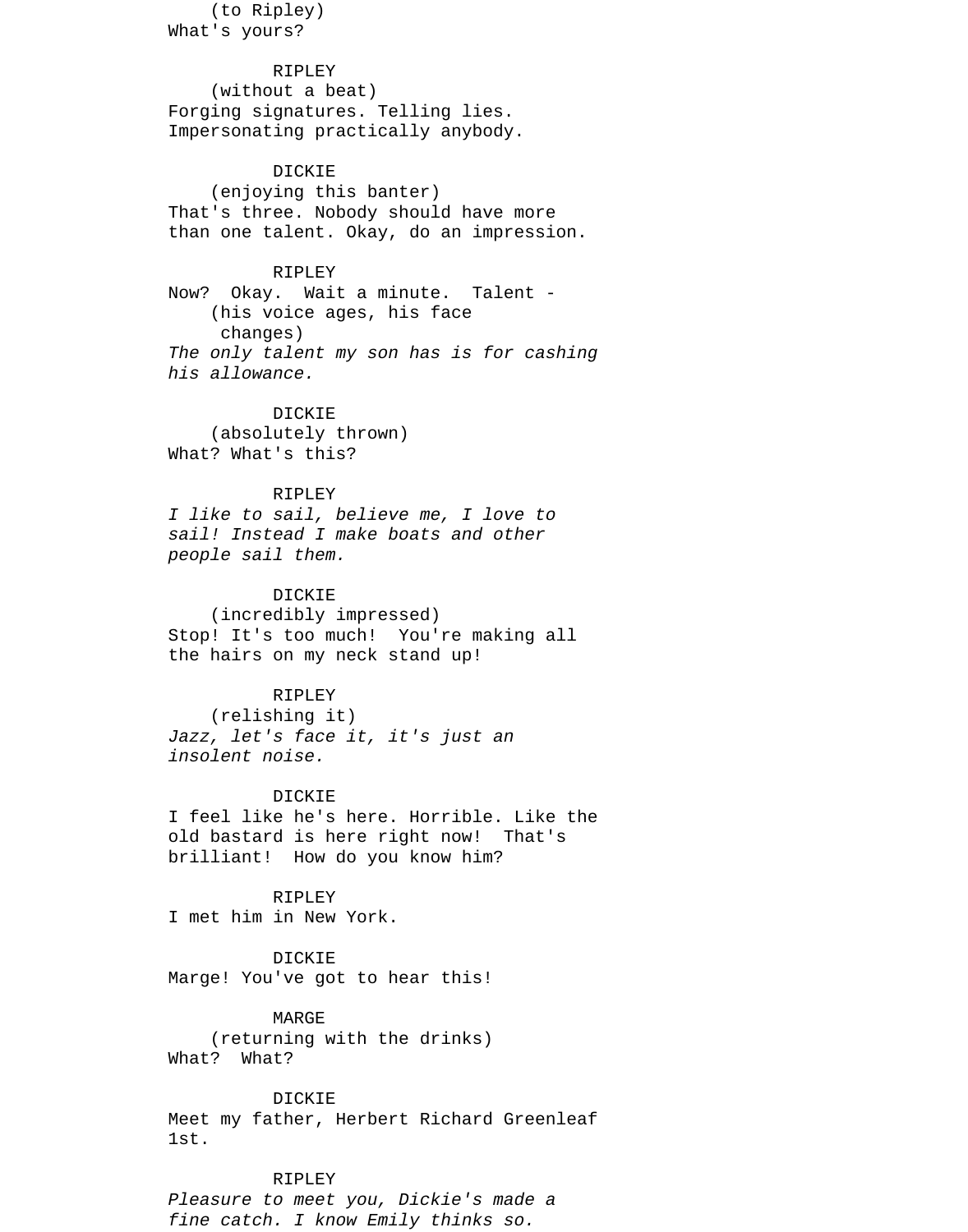MARGE What's going on?

DICKIE

Uncanny!

**MARGE** 

I don't get it.

RIPLEY

 *Could you ever conceive of going there, Tom, and bringing him back?*

### DICKIE

What?

# RIPLEY

 *I'd pay you. If you would go to Italy and persuade my son to come home. I'd pay you \$1000.*

INT/EXT. MONGIBELLO CHURCH AND SQUARE. DUSK.

 A christening is over and now the whole village is pouring out of Church for the *Passeggiata* in Sunday best. Girls arm in arm parade. Boys arm in arm evaluate. New babies are compared and fussed over. Old people smoke, talk, shrug. Dickie is walking with Ripley, seething about his father's scheming.

# DICKIE

 I'm never going back. To actually hire somebody to come all the way here to drag me back home - got to be insane, hasn't he?

 SILVANA comes out of church arm in arm with a man, her fiancee, as part of a foursome which includes Dickie's pal FAUSTO. Silvana's eyes flick towards Dickie, otherwise there's no acknowledgement as they all greet each other. Dickie introduces Tom, then they move on.

> DICKIE (cont'd) I'm never going back!

> > RIPLEY

No, I think your mother, her illness -

# DICKIE

 It's got nothing to do with my mother! She's had leukemia for - ! This is what makes me boil about him! HE wants me back! - it's got nothing to do with my mother.

# RIPLEY

 I don't know, Dickie, I'm just telling you what I -

# DICKIE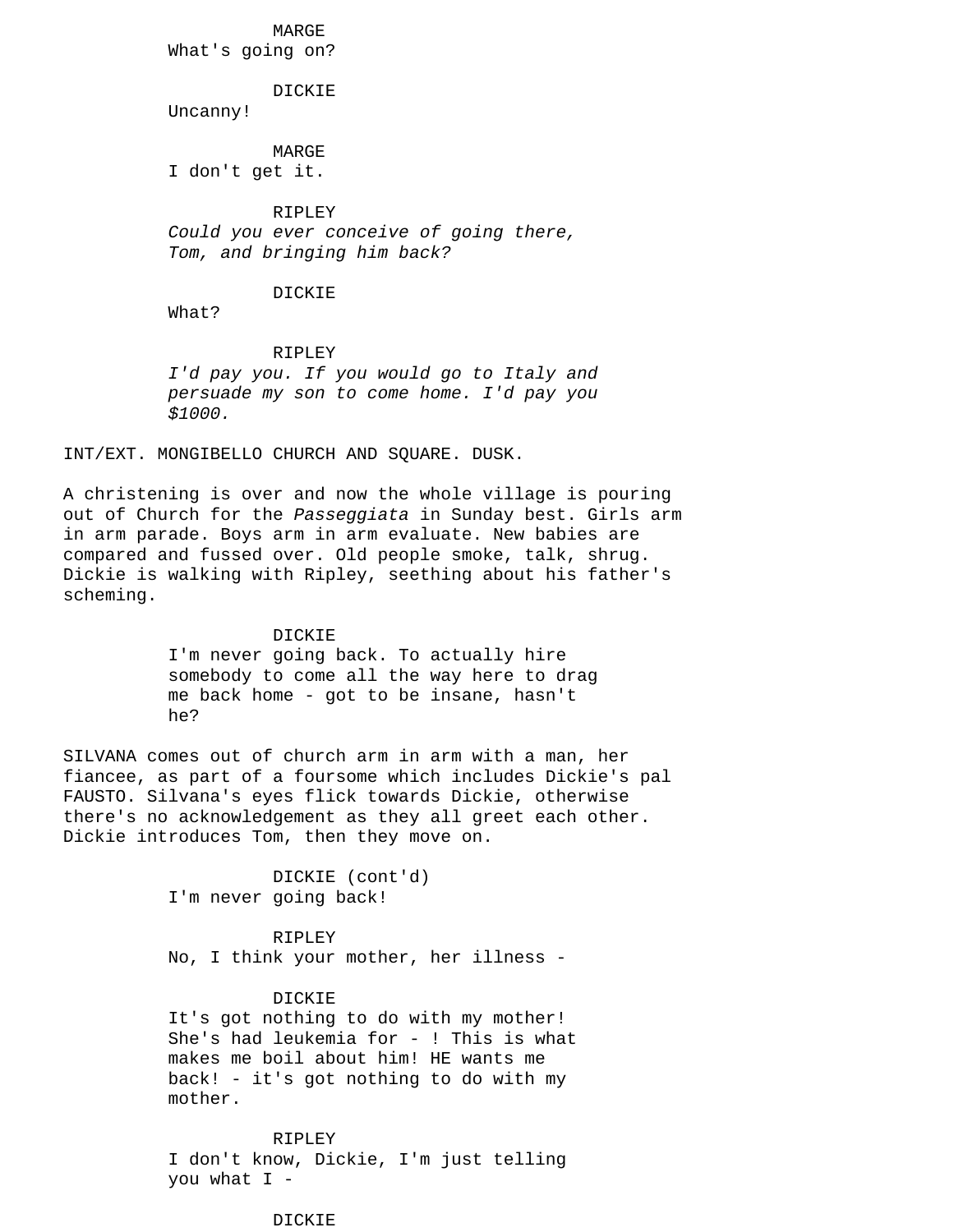(interrupting) Go back! Go back to New York or call him if you can find a telephone that works, and tell him wild horses wouldn't drag me back to him or his shipyard.

EXT. DICKIE'S HOUSE, MONGIBELLO. AFTERNOON.

 Ripley appears, with his meagre luggage at Dickie's front door. He's carrying his tote bag under his arm, the bottom of which seems to be unstitched and held together only by his fingers. Marge is on the terrace, she looks down to see Tom talking with Dickie.

# MARGE

Hi Tom.

 DICKIE (looks up) Marge, Ripley's saying goodbye.

 MARGE I'll come down.

 DICKIE (to Ripley) Did you speak to my father?

 RIPLEY You were right about the telephones. There are no lines, there's some problem.

 MARGE (coming out of the front door) Hello Tom. You're off? What are your plans?

RIPLEY Back, I suppose, slowly as I can.

 He goes to shake her hand and as he releases the tote bag the seam splits and records spill to the ground, scattering. He bends down, starts gathering them up. Marge helps.

> RIPLEY (cont'd) Oh, damn, sorry, this bag's -

Dickie's delighted when he sees the Jazz titles.

DICKIE

You like jazz!

 RIPLEY (gathering up the records) I *love* jazz.

# DICKIE

 (holding up a Chet Baker) This is the best. Marge says she likes jazz, but she things Glenn Miller is jazz.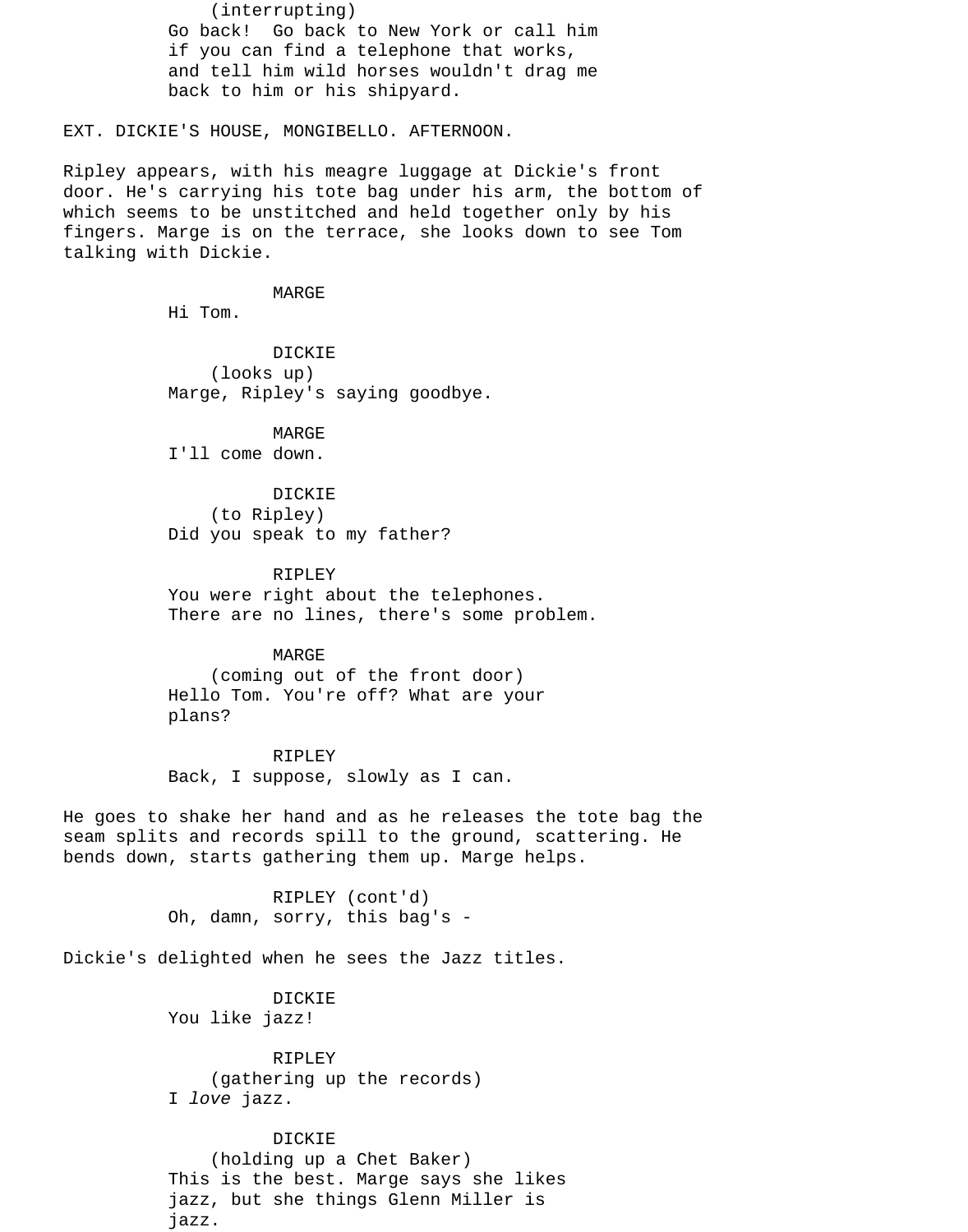### MARGE

I never said that!

 RIPLEY Bird. That's jazz.

 DICKIE Bird! Ask me the name of my sailboat -

RIPLEY

 I don't know. What's the name of your sailboat?

# DICKIE

*Bird!*

 MARGE Which is ridiculous. Boats are female, everyone knows you can't call a boat after a man.

 RIPLEY He's not a man, he's a god.

 DICKIE (excited) Okay, we're going to Naples. There's a club, it's not a club, it's a cellar.

 MARGE It's vile.

# DICKIE

 Yes, it's vile. Don't worry, you don't have to come. (to Ripley) It's great. You're going to love it.

INT. JAZZ CLUB, NAPLES. NIGHT.

 A cavern blue with smoke. A surprisingly good QUINTET blast out their version of *MOANIN'*. Dickie and Ripley arrive and make their way to a table where Fausto is sitting with friends. It's too noisy for conversation, but Dickie shouts introductions and they shake Ripley's hand. Dickie is instantly absorbed in the music, Ripley absorbed in Dickie. An attractive Italian Girl, DAHLIA, comes over, kisses Dickie, pulls off his hat, puts it on, there's no room for her to sit, so she sits on Dickie's lap, smoking his cigarette. Dickie raises his eyebrow at Tom, but it's clearly no hardship. Then the band strikes up the intro to *Tu vuo' fa' L'Americano* - a hit which reflects the current craze for all things American - and Fausto pulls a protesting Dickie up onto the stage.

FAUSTO

 (improvising in Italian) *Ladies and Gentlemen. Dickie Greenleaf, all the way from America... etc.*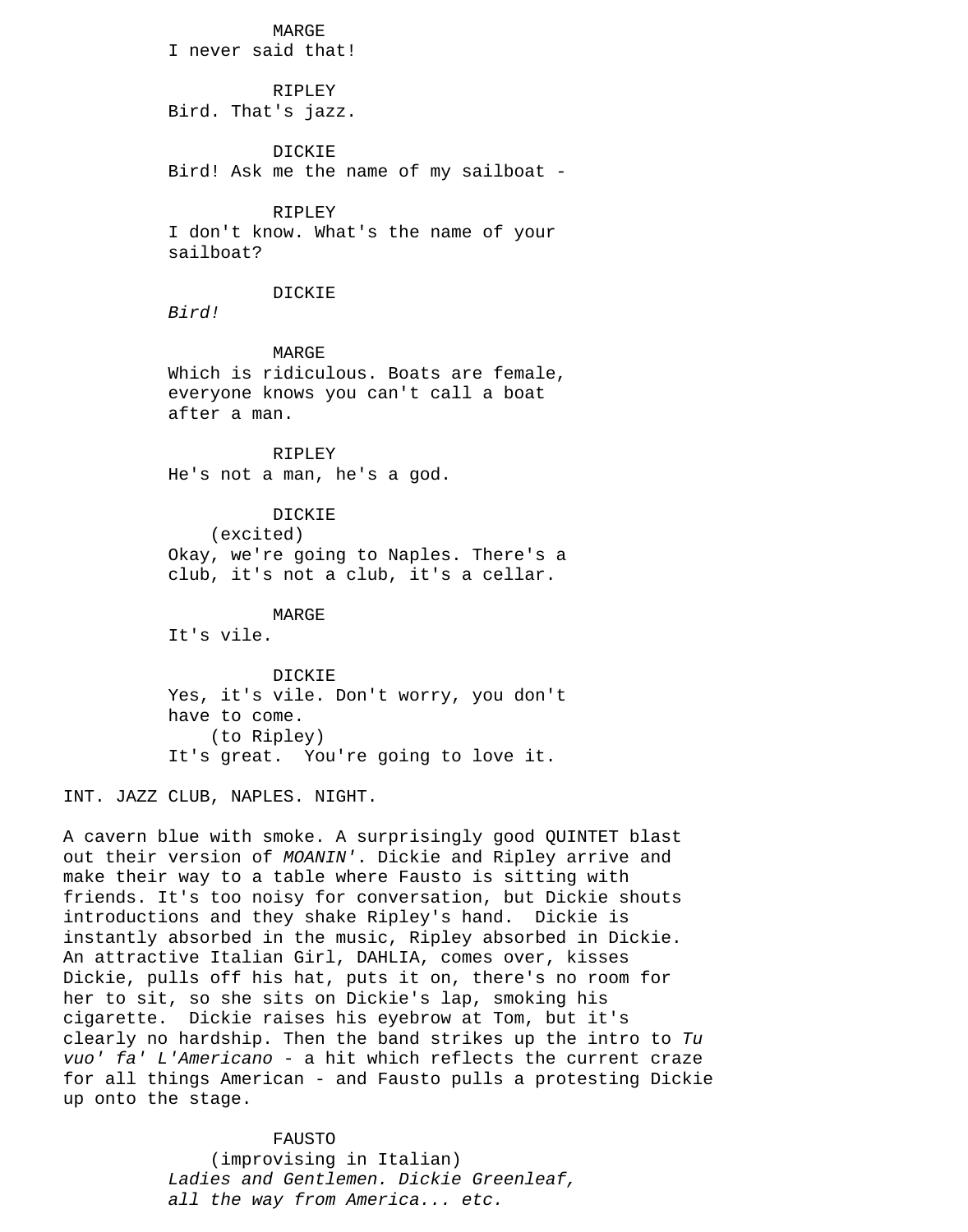Fausto starts to sing. Dickie joins in the chorus. Everybody claps. Dickie talks off-mic to Fausto.

> FAUSTO (cont'd) *And a big round of applause for a new friend from New York - Tom Ripley!*

 Ripley's mortified, but Dickie jumps off the stage and pulls him up. The song continues and now, at the chorus, it's Dickie and Ripley who have to sing. Ripley, of course, can sing well, if not confident in this arena. Soon the audience is clapping, standing on tables, dancing, Dahlia prominent.

> DICKIE (O/S) (reading) *I have bumped into an old friend from Princeton - a fellow named Tom Ripley. He says he's going to haunt me until I agree to come back to New York with him...*

INT. DICKIE'S HOUSE. NOON.

 Dickie, in his new dressing gown, is sitting at the table, typing. Ripley's head emerges from behind the couch on which he has been enjoying a blissful sleep.

DICKIE

 (grins) Good afternoon!

RIPLEY

 What time is it? (puts on his glasses and checks his watch) Oh God! Do you always type your letters? (points at the letter) That should be two Ts.

DICKIE

 I can't write and I can't spell. That's the privilege of a first-class education. You're upstairs at the back. I think Ermelinda made the bed up.

RIPLEY

This is so good of you.

#### DICKIE

 Don't say it again. Now you're a Double Agent and we're going to string my Dad alone, I was thinking we might buy a little car with the expense money he's sending you. What do you think, Marge...a little Cinquecento with my Dad's money?

Marge has appeared, carrying Camparis.

MARGE

 Dickie, you can't even drive a car! No, what we need urgently is an icebox. What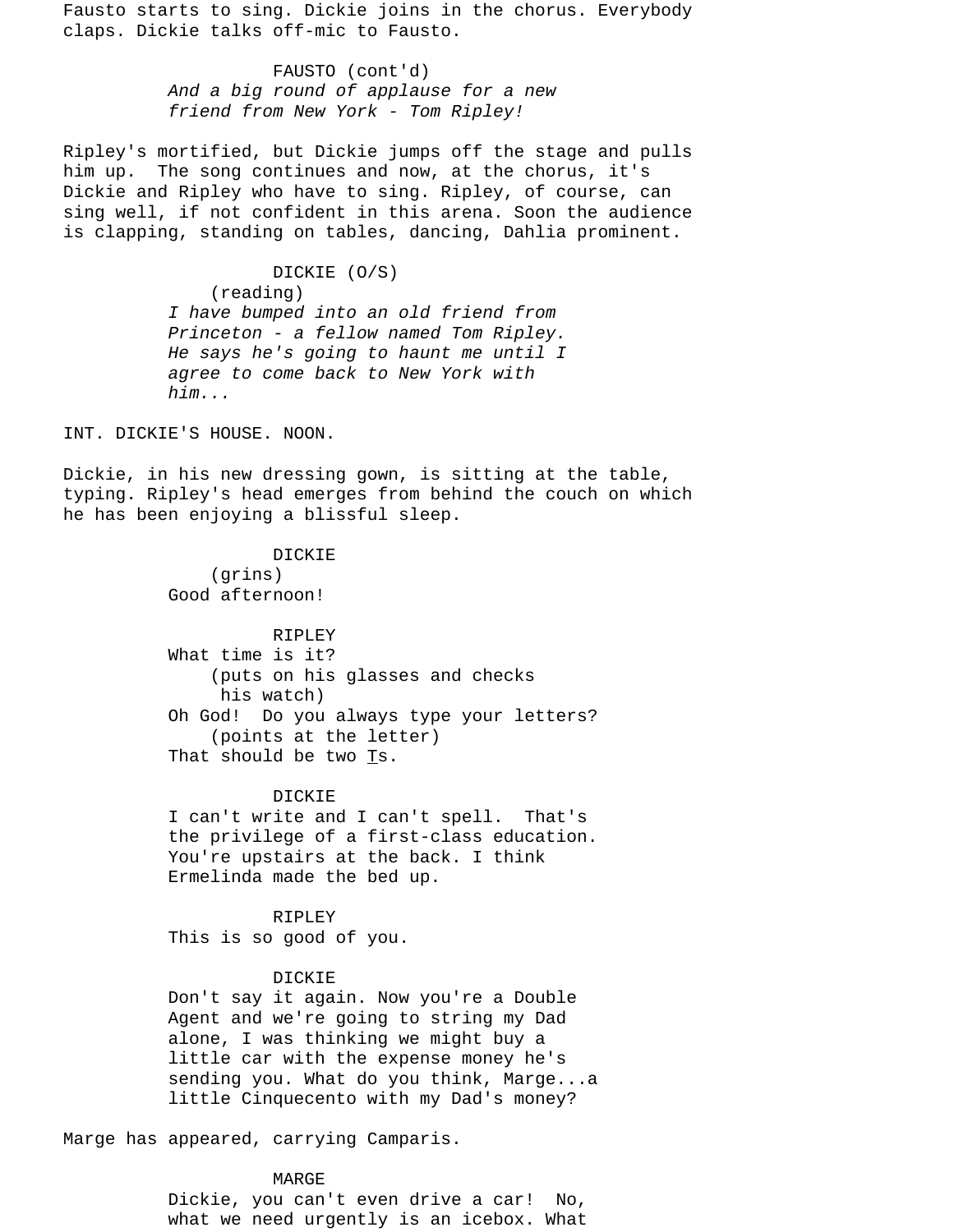do you think, Tom? Agree with me and I'll be your friend for life.

 RIPLEY I absolutely agree with Marge.

INT. DICKIE'S HOUSE, UPSTAIRS. DAY.

 Ripley locates his room, puts down his luggage in what is a comfortable and simple room, then heads back downstairs only to be tempted by the open door of Dickie's bedroom.

INT. DICKIE'S BEDROOM. DAY.

 Ripley explores the casual elegance of Dickie's bedroom - the Louis Vuitton chest, the closet's open door spilling out shirts, ties. On the dressing table there are toiletries, cufflinks scattered, a silk tie. Ripley picks up the tie and walks towards the open window below which is a terrace where lunch is being laid. Marge and Dickie are chatting. Shreds of conversation float up to Ripley.

> DICKIE It'll just be for a little while. He can be... he makes me laugh.

 MARGE Okay, darling.

 DICKIE You'd say if you mind?

MARGE

No, I like him.

 DICKIE Marge, you like everybody.

**MARGE** I don't like you.

 DICKIE Then I'll go to your place and you can move in with Tom.

 Above them, Ripley repeats these phrases, carefully, testing the cadences, *No, I like him. Marge, you like everybody,* until he's as accurate as a taperecorder.

EXT. TERRACE OF DICKIE'S HOUSE. DAY.

 Ermelinda is clearing away lunch. Ripley is changed and sitting at the table with Marge while Dickie works on the coffee. Ripley watches him, studying everything: the way he uses the expresso machine, the way he wears no socks, his pants, his rings.

DICKIE

 Now you know why Miss Sherwood always shows up for breakfast. It's not love it's the coffee machine.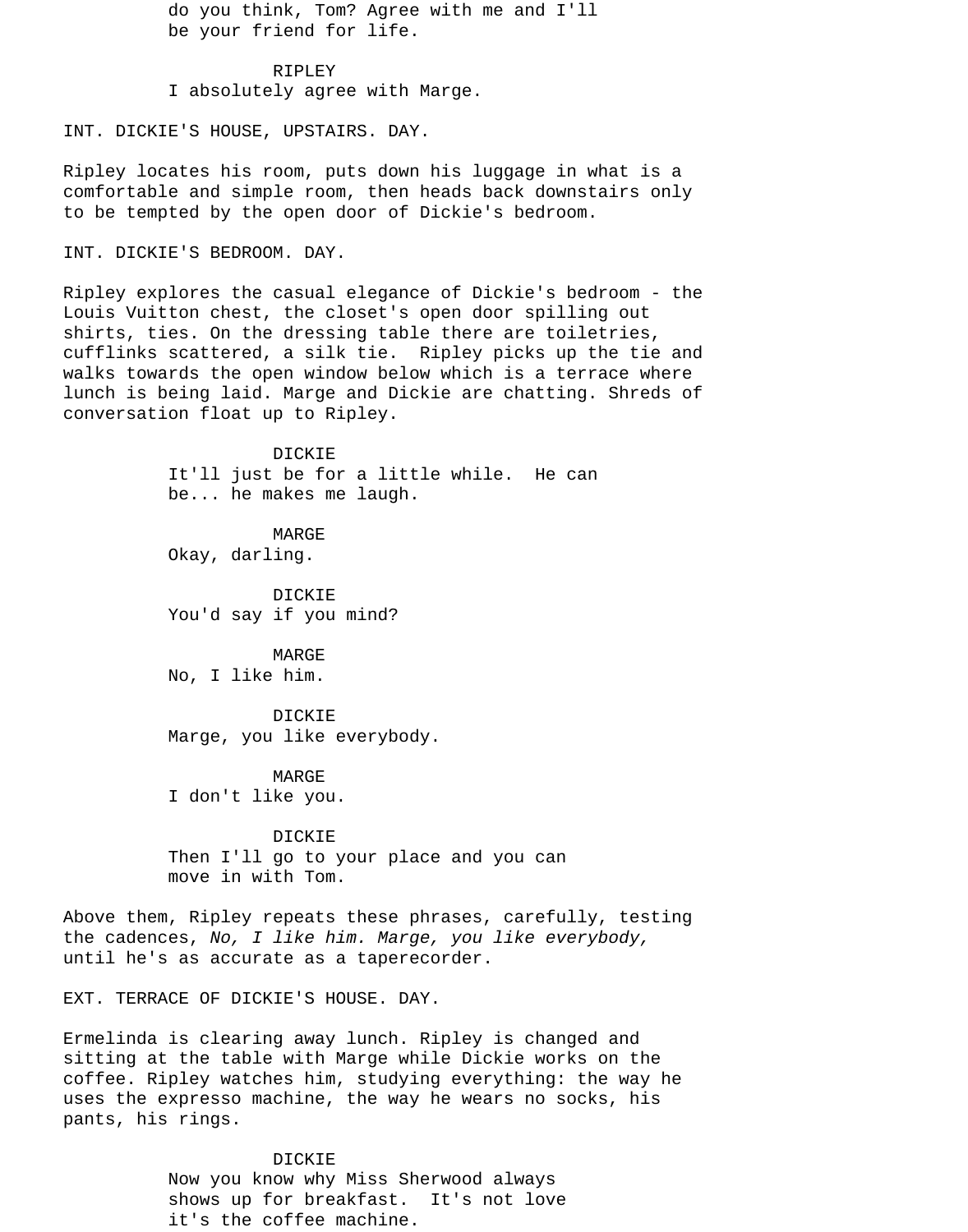MARGE

 It's the one task Dickie can do on his own - make coffee.

 DICKIE Shut up.

 MARGE Oh darling - is that for me?

 DICKIE No it's for Tom as he didn't complain.

 RIPLEY (as Dickie hands him his cup) That ring's so great. The green one.

# MARGE

 (delighted) Tom, I love you! (to Dickie) See! (to Ripley) I bought it for him, for his birthday.

RIPLEY

It's superb.

 DICKIE I had to promise, capital P, never to take it off - otherwise I'd give it to you.

# MARGE (flicking a crumb at him) Bastard! (to Ripley) Isn't it great, Tom? I found it in Naples. I bargained for about two weeks.

 DICKIE I hope it wasn't cheap.

 MARGE Oh, it was.

 RIPLEY (to Marge) I have to find a birthday present for Frances. Perhaps you can help me?

# MARGE

Frances?

 RIPLEY My fiancÈe.

 DICKIE You're a dark horse, Ripley. Engaged?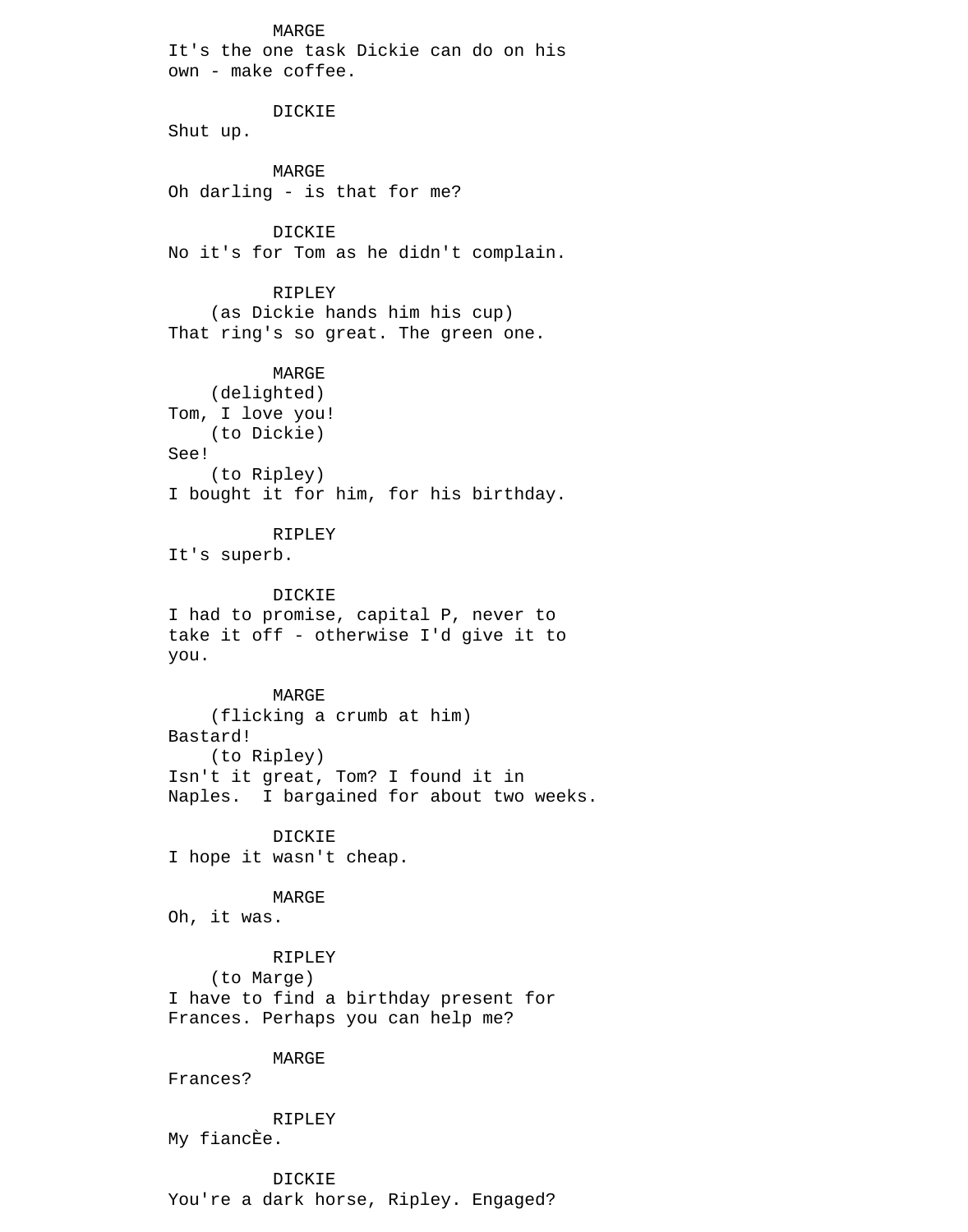RIPLEY Your parents met her.

DICKIE

 Oh God - I can just imagine - *if only Dickie would settle down... doesn't every parent deserve a grandchild?* Never! I swear on your ring, Marge. I am never going back.

EXT. BIRD SAILBOAT. DAY.

 The Bird is sailing off the coast of Mongibello. There's a manoeuvre going on with the sail. Captain Dickie supervises his crew of Marge and a painfully awkward anxious-to-please Ripley. Dickie goes over to help him.

RIPLEY

I'm doing this wrong, aren't I?

DICKIE

 You're doing great. We'll make a sailor of you yet. You're doing really well.

MARGE

 Dubious but special honor, Tom - crewing Dickie's boat. Alright, bar's open.

DICKIE

Yes please!

She heads for the cabin. Dickie settles down beside Ripley.

 RIPLEY Could we sail to Venice?

 DICKIE Sure. I love Venice.

 RIPLEY I have to go to Venice.

DICKIE

 See Venice and die, isn't that right? Or is it Rome? You do something and die, don't you? Okay, Venice is on the list.

RIPLEY

And Rome.

DICKIE

 Do you ski? (Ripley frowns) Don't tell me - you're a lost cause! That's the next thing to deal with. We're planning to go to Cortina at Christmas. Excellent skiing. Excellent. (as Marge reappears) Marge - Ripley can't ski. We'll have to teach him that, too. Have you ever known such low class?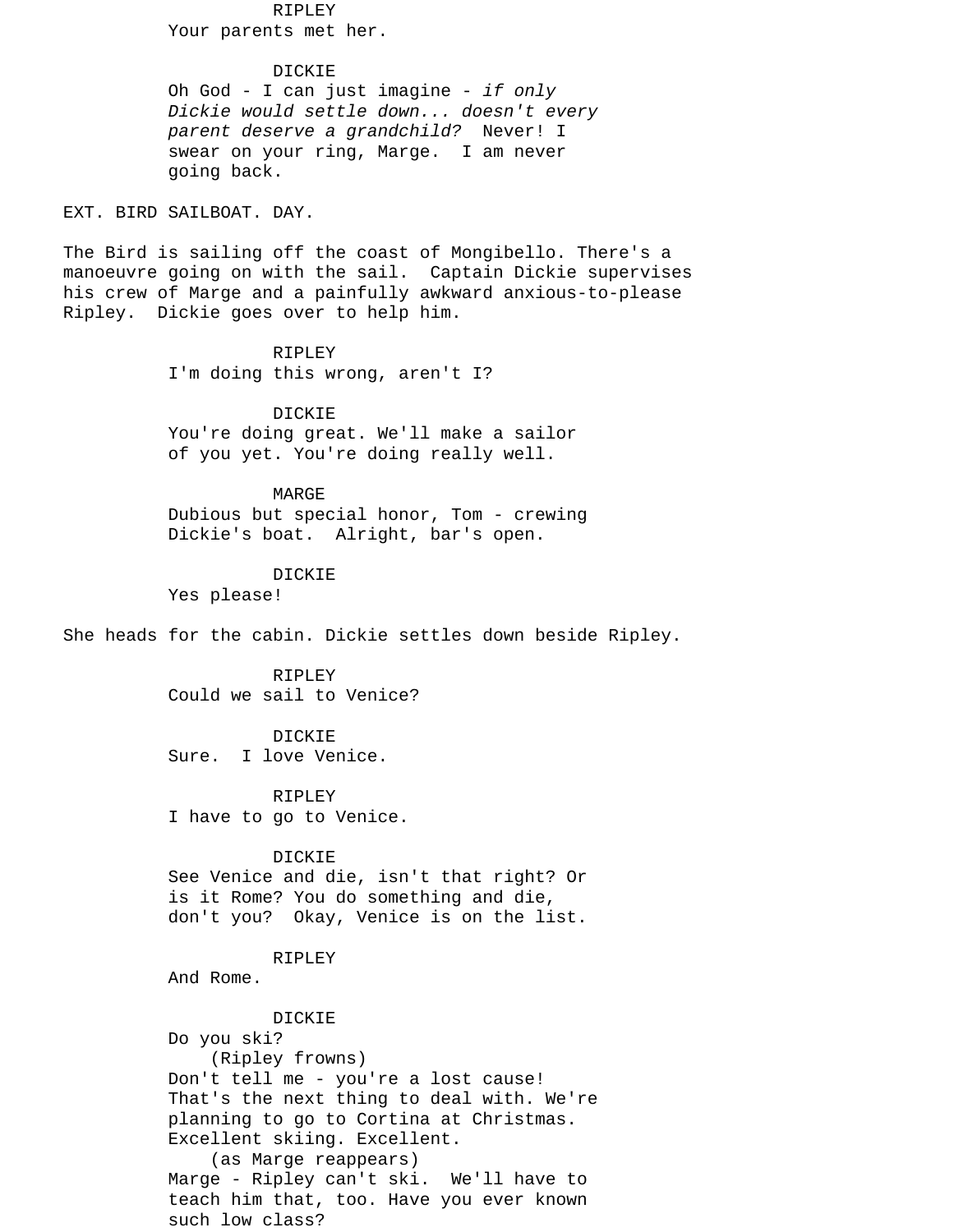MARGE Poor Tom. Good thing we're not getting married. We might have to invite him on our honeymoon.

EXT. MONGIBELLO. LATE DAY.

 Marge and Ripley are on a shopping expedition. They walk down the hill towards the grocery shop, next to the bar in the little square. Ripley has asked Marge how she and Dickie met.

MARGE.

 Oh I hated New York - that Park Avenue crowd - so I fled to Paris to work on my book, and I was always going to this cafe with Jean-Jacques, and Dickie used to play his saxophone outside and I would see him and he would see me, and he would play *My Funny Valentine.* It was only later that I realised he only knows about six songs.

 They've arrived at the Grocery Store. Alessandra, the woman who owns the store greets them. Silvana, who's her daughter, is also there, and less comfortable. She waits for Marge's order.

> MARGE (cont'd) (to Silvana, in Italian) *Buono Sera, Silvana. Por favore: arance e pane, e del prosciutto.*

 SILVANA *E fichi? Come sempre?*

 MARGE *Si. Come sempre. Grazie.*

Silvana goes inside for the meat and bread. Marge frowns.

 MARGE (cont'd) (back to Ripley) Anyway, then one day, we go in, I see Dickie, he starts playing *My Funny Valentine,* and then all of a sudden he just walks into the cafe, right in front of Jean-Jacques, and grabs me! Now I had never spoken to him in my life - he said *I'm going to Italy, tomorrow, and I want you to come with me.* So I did.

 At the edge of the square there's A BOCCE AREA, where men throw metal balls along a track, aiming to get closest to a small cue. Dickie is there, playing intensely with Fausto and two other guys, one of whom we've seen before with Silvana. Ripley and Marge loop back towards home, taking in the Bocce en route. Dickie waves. They wave back. Marge calls to him.

> MARGE (cont'd) If you're not at my place by 7.00, Tom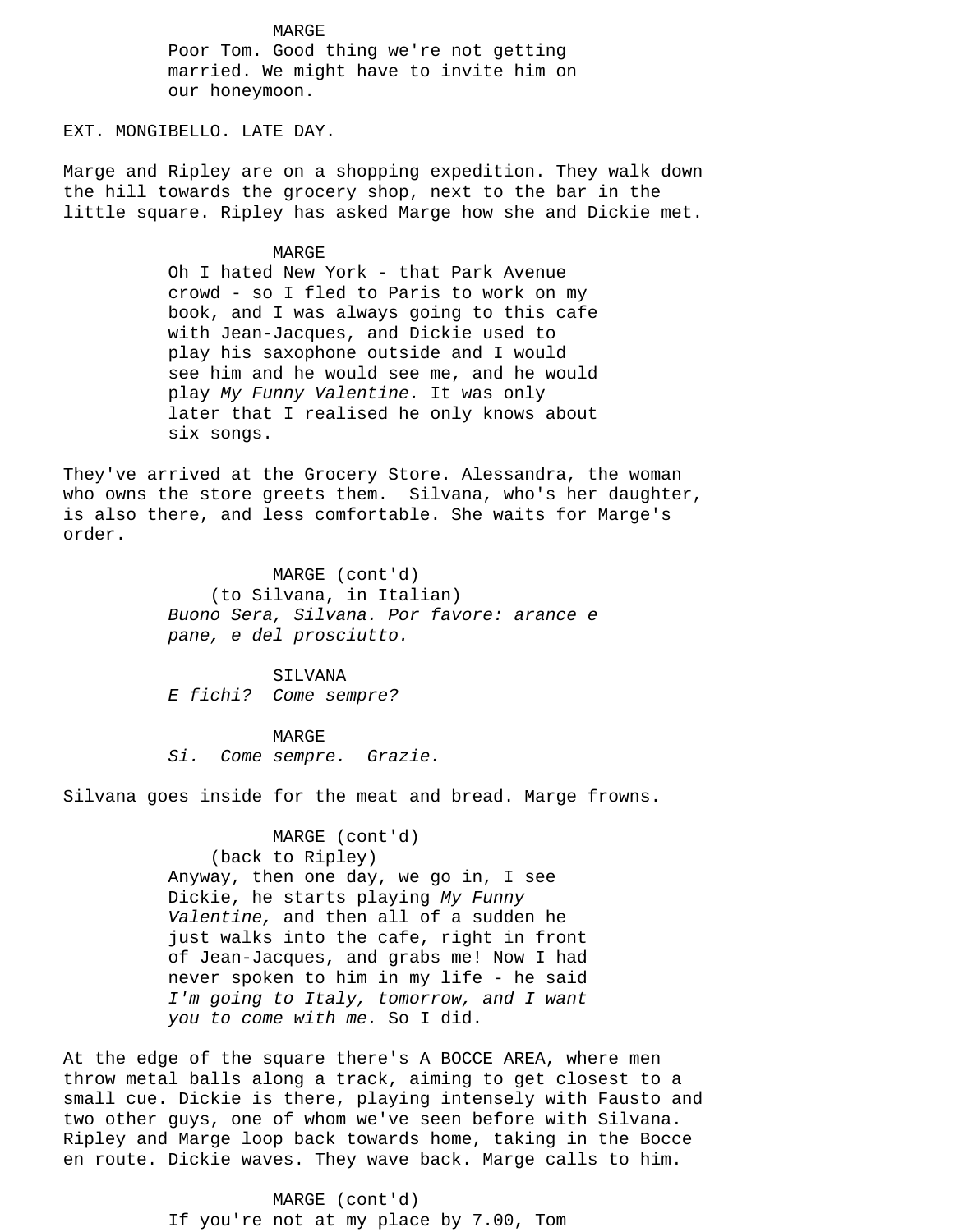and I are running off together.

DICKIE

Okay.

EXT. MARGE'S HOUSE. EARLY EVENING.

 Dickie and Ripley are leaving. They're fooling around. Dickie jumps on Ripley's shoulders. Marge watches from the top of the garden.

EXT. MONGIBELLO SQUARE. EARLY EVENING.

 Dickie and Ripley, still horsing about, pass Silvana's grocery store. Dickie dismounts, goes over to Silvana, who's tense, a little troubled. They huddle, Ripley isolated.

> SILVANA Did you get my message? I want to talk to you.

 DICKIE I want to talk to you too...Smile for me.

 And Dickie's already gone, back to Ripley feinting to box him then dancing, satyr-like, down the hill.

EXT. COASTAL ROAD TO NAPLES. EVENING.

 Dickie and Ripley on the Vespa. There's a steep incline where the road winds down towards Naples and, as the Vespa gains speed, Ripley is happy to cling to Dickie.

> DICKIE You're breaking my ribs!

> > RIPLEY

What?

**DICKIE** You're breaking my ribs!

INT. JAZZ CLUB, NAPLES. NIGHT.

 Ripley's really singing, carrying the burden of *My Funny Valentine* in a flawless imitation of Chet Baker. Dickie is playing some sax. After a verse, there's spontaneous applause. Dickie, impressed beams at Ripley.

INT. DICKIE'S HOUSE. NIGHT.

 A NEW ICEBOX, incongruous in pride of place in the living room, casts its glow on a delighted Dickie as he pulls out a couple of beers, handing one to Ripley who is paging through his copy of the Collected Works of Shakespeare.

> DICKIE I could fuck this icebox I love it so much. (considering Ripley) What were you actually doing in New York?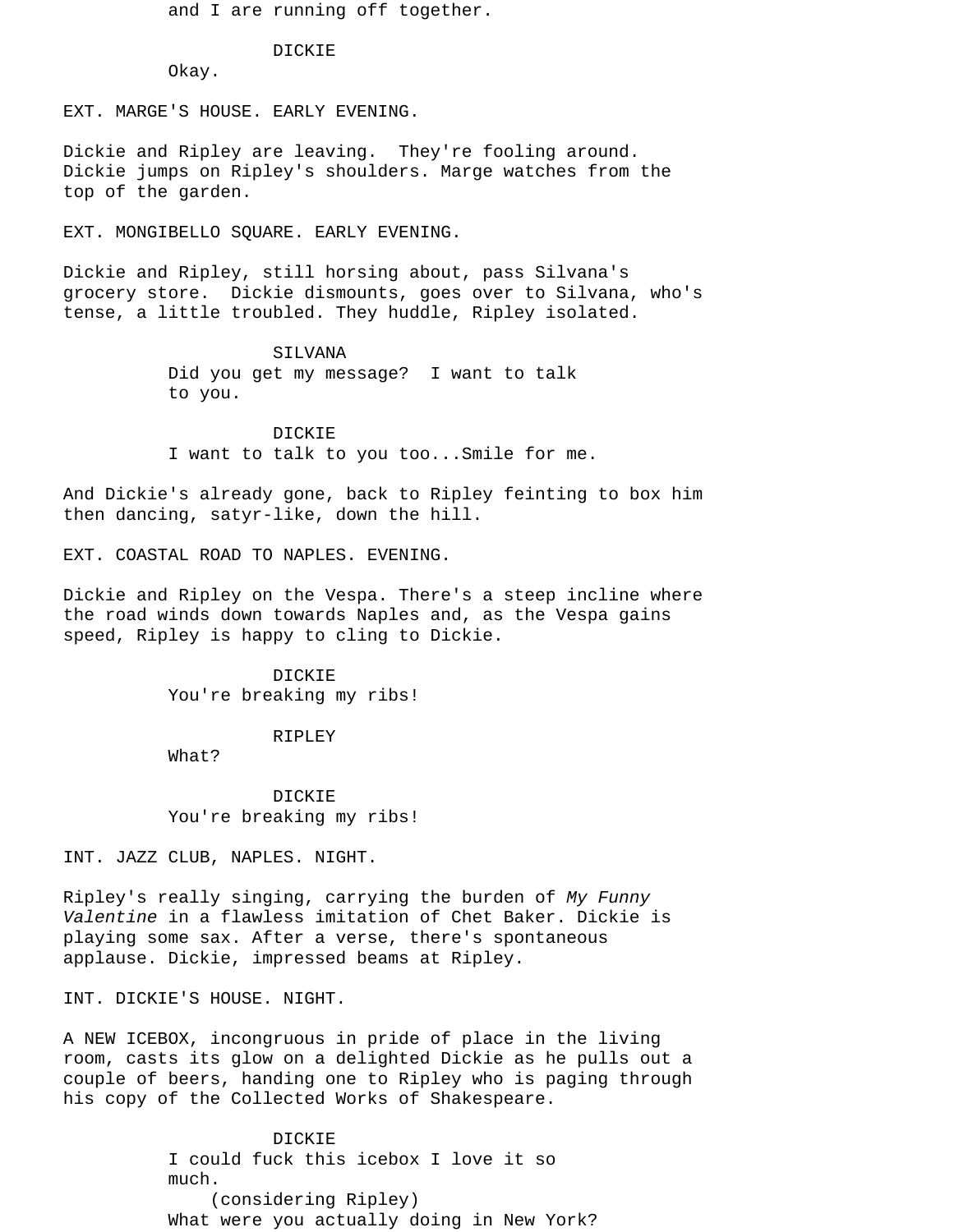RIPLEY I played piano in a few places.

 DICKIE That's one job, you told me a lot of jobs.

 RIPLEY A few places - that's a few jobs. Anyway, I don't want to think about New York.

 DICKIE The mysterious Mr Ripley. Marge and I spend hours speculating. (drinking) Cold beer. Thank you Dad.

 RIPLEY Copy out from here...

He hands the book to Dickie, pointing out the lines.

 DICKIE (staring to write on the back of a postcard) I love the fact you brought Shakespeare with you and no clothes. Ermelinda says you wash the same shirt out every night. Is that true?

 RIPLEY No! I've got more than one shirt!

 DICKIE She can do that stuff for you. Anyway, just wear some of my things, wear anything you want, most of it's ancient. (he's finished writing)

 RIPLEY Now your signature.

 (watching him write) Not "Dickie". Your signature.

 Dickie writes his signature at the bottom of the postcard. Ripley studies the writing, takes off his glasses to clean them. Dickie looks at him.

## DICKIE

 Without the glasses you're not even ugly. (takes them, tries them on) I don't need them because I never read. How do I look.

RIPLEY

 Like Clark Kent. (takes them back, puts them on beaming at Dickie) Now Superman.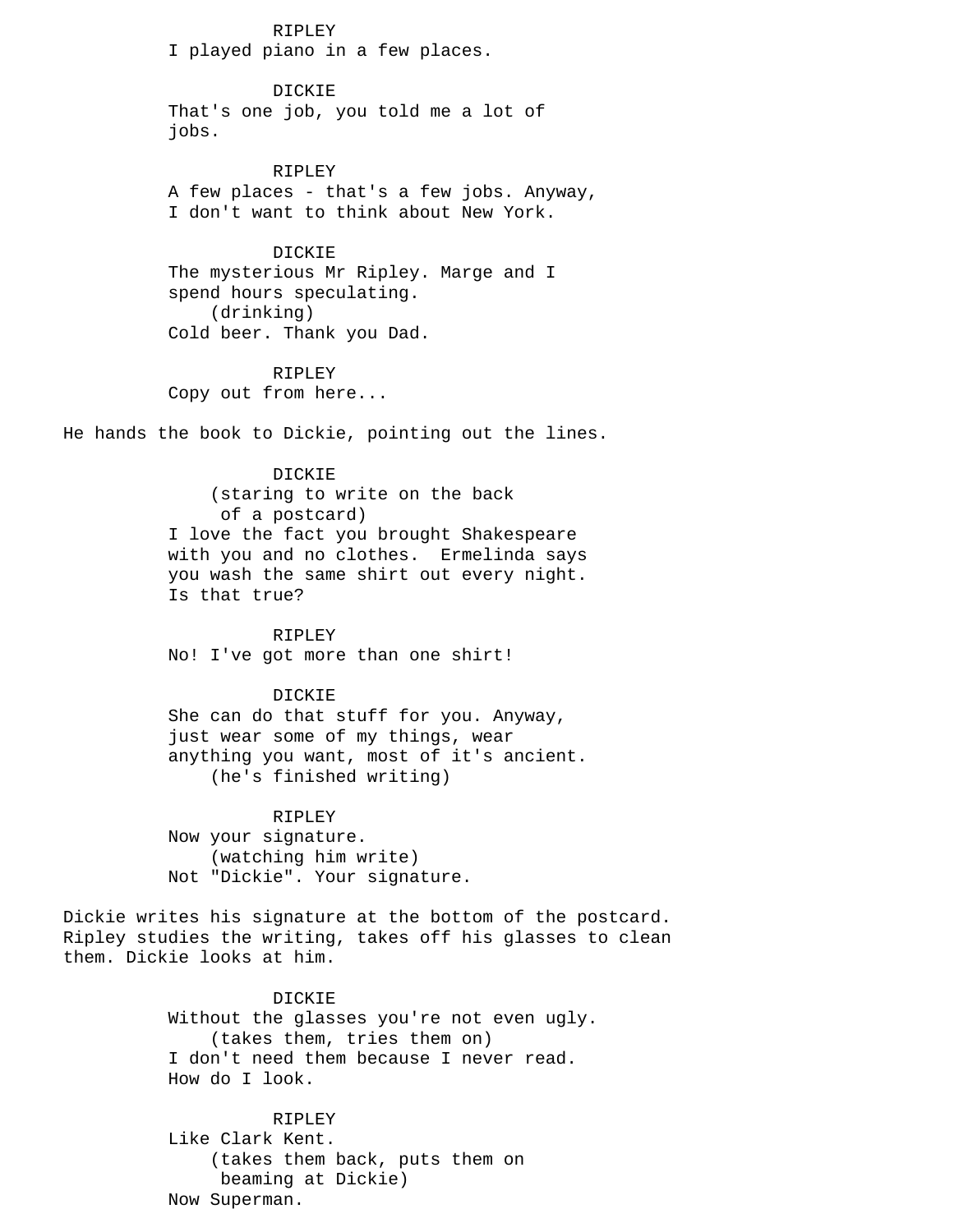Dickie cuffs him. Ripley looks down at the postcard.

 DICKIE I know. I write like a child.

 RIPLEY Pretty vile. See this: The **S** and the **T**, do you see? - fine, vulnerable - that's pain, that's secret pain.

#### DICKIE

 It must be a deep secret, cause I don't know about it.

### RIPLEY

Your handwriting - nothing more naked. See - nothing's quite touching the line that's vanity.

 DICKIE (flattered) Well we certainly know that's true.

INT. DICKIE'S BATHROOM. NIGHT.

 Dickie's in the bath. Ripley, dressed, sits on the stool next to the bath. They're in the middle of playing chess, the board propped on the bath tray. Ripley puts his hand in the water, checking the temperature. He turns on the faucet for a burst of hot. Ripley is absurdly happy. He pours some wine.

> DICKIE Do you have any brothers?

 RIPLEY No, no brothers, no sisters.

 DICKIE me neither. Nor does Marge. All only children - what does that mean?

He looks at Ripley who looks at him, a little too long.

RIPLEY Means we never shared a bath. I'm cold. Can I get in?

DICKIE

No!

 RIPLEY I didn't mean with you in it.

DICKIE

 (standing) Okay, you get in. I'm like a prune anyway.

 He gets out, walks past Ripley, who doesn't turn around. But Dickie's reflected in the mirror. Ripley looks, then Dickie turns, holds his look momentarily before flicking him with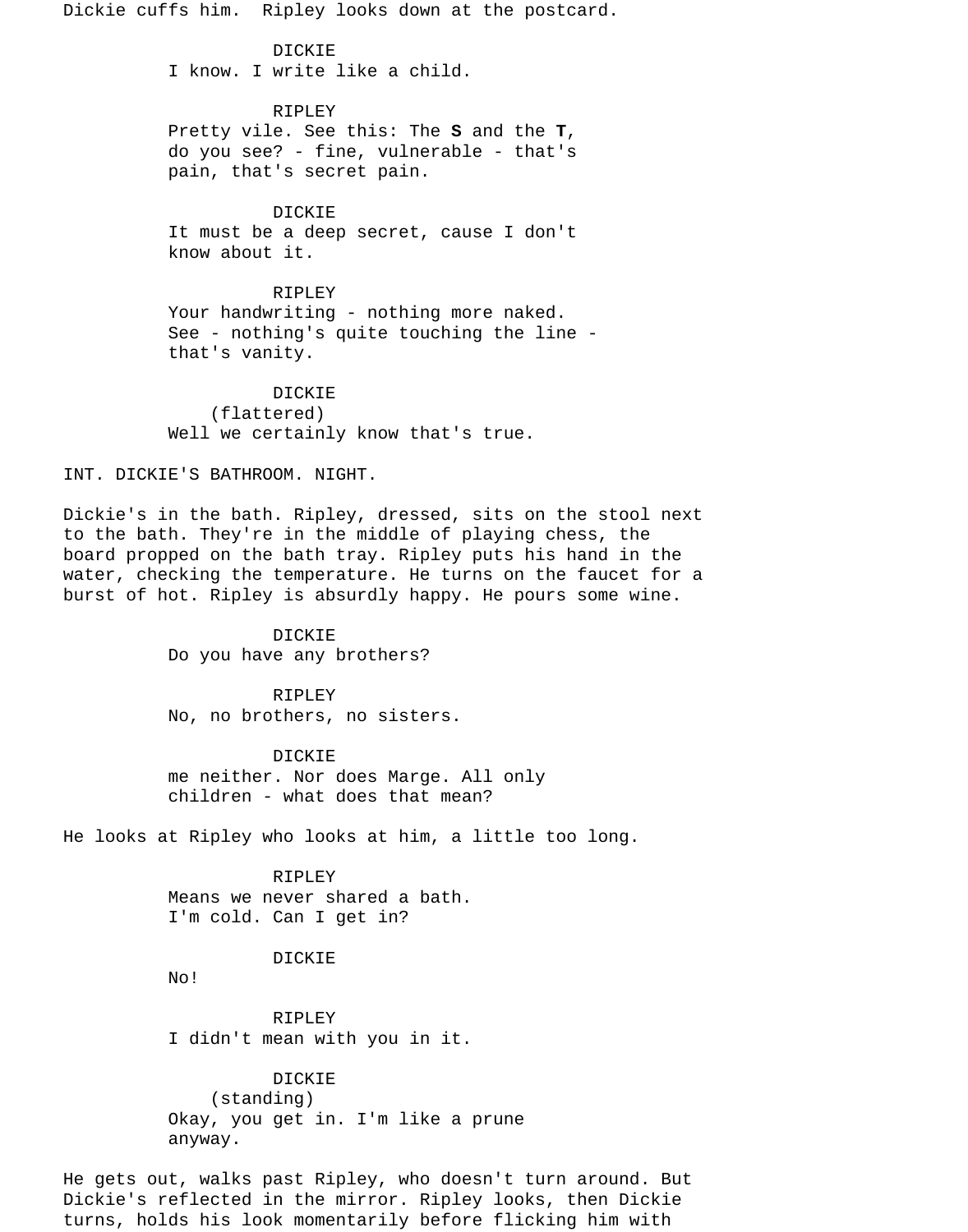his towel.

INT/EXT. AMERICAN EXPRESS OFFICE, NAPLES. DAY.

 An OFFICIAL is studying Dickie's passport photograph. It's not a recent picture. The official looks suspicious. Dickie is used to it.

> DICKIE It is me. It's an old picture. (sighs at Ripley) Every time - 'is it you? Doesn't look like you'.

 He's signing for his allowance. He has a smart document case with his initials prominently embossed. Ripley watches him sign and collect a large wad of notes.

> CLERK Letters - *Greenleaf,* and for *Ripley.*

 Ripley collects and studies his mail. As they walk outside he holds up one letter to Dickie.

#### RIPLEY

 Fran. (anticipating her letter) *I miss you, where are you coming home? Stop telling me what a great time you're having, how you love Dickie... and Marge and...* (the next letter) And this one, I think, is your dad...

INT. TRAIN TO ROME. DAY.

 Ripley sits reading the LETTER from Herbert Greenleaf. He frowns, stops reading, looks out of the window.

**DICKIE** 

What does he say?

#### RIPLEY

 He's getting impatient. He wants me to reassure him you'll be home by Thanksgiving.

### DICKIE

 You've got to get a new jacket. Really. You must be sick of the same clothes. I'm sick of seeing you in them.

### RIPLEY

 I can't. I can't keep spending your father's money.

#### DICKIE

 I love how responsible you are. My Dad should make you Chief Accountant or something. Let me buy you a jacket. There's a great place when we get to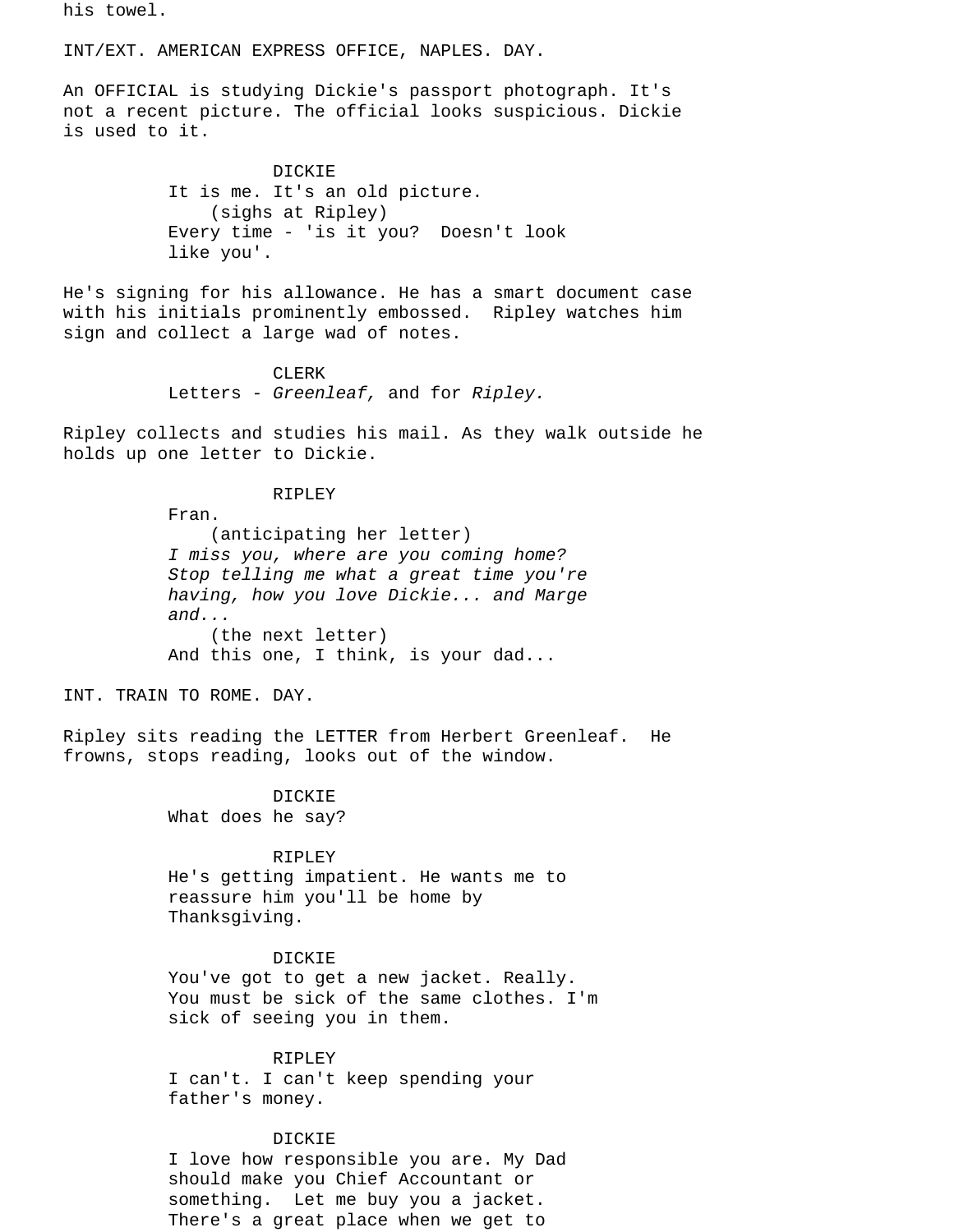Rome, Batistoni.

Ripley loves this idea and mouths the word, "Batistoni".

 DICKIE (cont'd) Andiamo a Roma. We're taking Tom to Roma!

EXT. ARCARI'S CAFE, PIAZZA NAVONA, ROME. DAY.

 Ripley and Dickie sit outside at a Cafe in the Piazza Navona. Very smart, very sophisticated, very young crowd. There are already several empty coffee cups and a half empty bottle of Frascati. Ripley has his guide book out and is incredibly impatient. Dickie, meanwhile, has stretched out for the duration.

> RIPLEY Where do we find a carozza for the Forum, or can we hire any of them - ?

> > DICKIE

Relax.

 RIPLEY It's just there's so much to do in a single day.

 DICKIE Relax. The most important question is where to eat. I hope Freddie made a reservation.

RIPLEY

Freddie?

 DICKIE Freddie Miles. You know - he's organizing the Cortina skiing trip.

 Ripley hates the idea of having this special day invaded. A horn makes him look up as FREDDIE MILES illegally parks his open top sports car opposite the cafe, sees Dickie and bustles over. He's a heavy-set American with a reddish crewcut. Ripley finds him disgusting to look at. Dickie is delighted.

> DICKIE (cont'd) Frederico!

> > FREDDIE

 Ciao bello. (noticing a beautiful woman in an open-topped car) Don't you want to fuck every woman you see. Just once.

They kiss cheeks, continental-style.

 DICKIE This is Tom Ripley. Freddie Miles.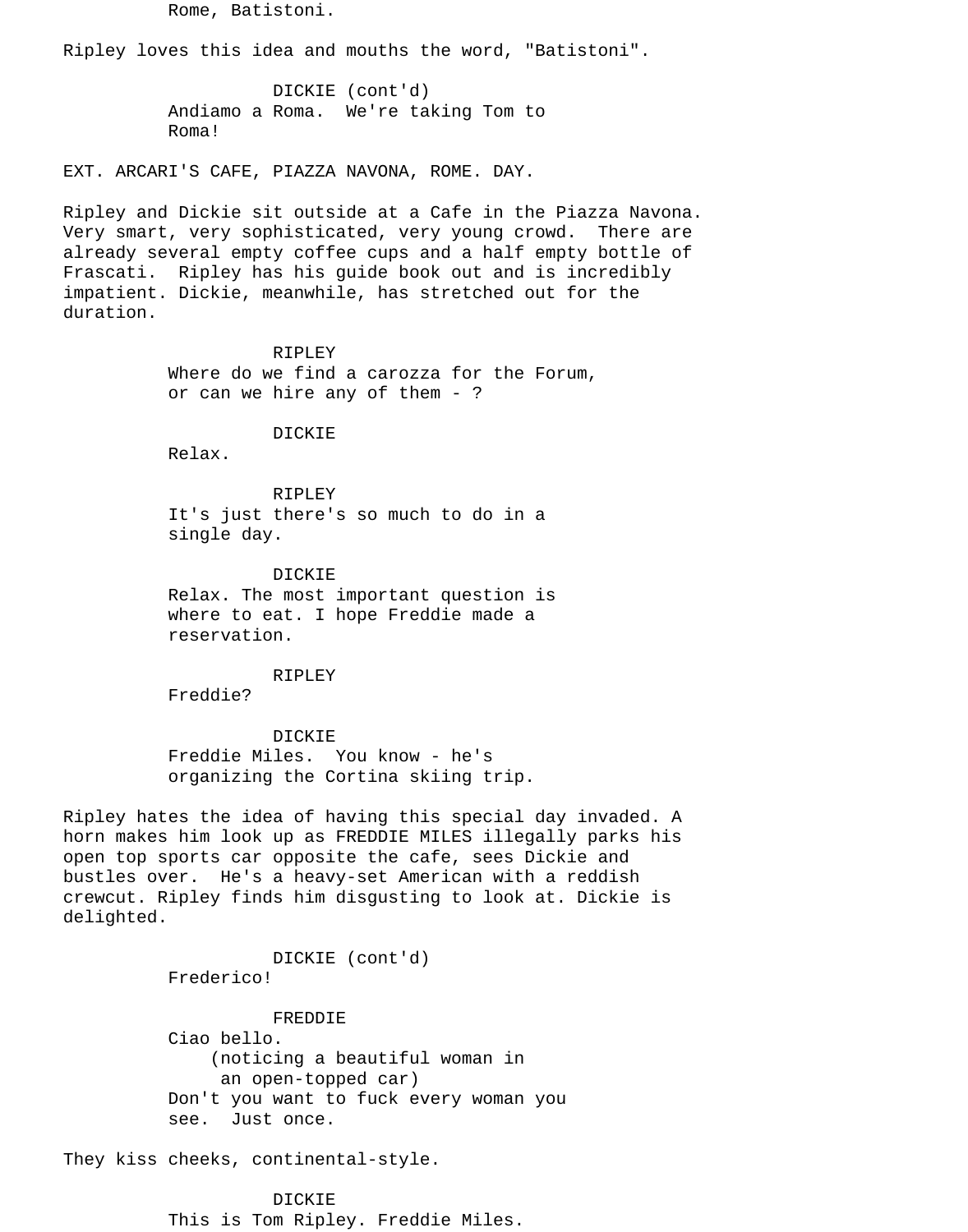FREDDIE (mugging) Hey, if I'm late, think what her husband's saying! He fills Dickie's glass with wine and drinks it standing up. FREDDIE (cont'd) So let's go. I got us a table outside at Fabrizio's. And Dickie's up, leaving Ripley to pick up all the tiny checks to work out the bill and pay it. DICKIE I'll tell you - I am so cabin-crazy with Mongi. Freddie and Dickie link arms Italian-style and cross the street to Freddie's car. FREDDIE I know. I was there. (looks back to see Ripley struggling to settle the check) Tommy! It's S.R.O. Two seater. Standing Room Only. Chop, chop, Tommy! Ripley, abandoned, goes over. There's no room in the car. He has to crouch in the rear. FREDDIE (cont'd) You're going to have to sit between us. But don't put your shoes on the seat, know what I mean, put them one on top of the other. Okay? INT. A JAZZ RECORD STORE. LATE AFTERNOON. This record store is hidden away down a cobbled alley, and stuffed with the trendiest Romans, all of whom rifle the stacks under a fog of cigarette smoke. There are two LISTENING BOOTHS, one of which has Freddie and Dickie crammed into it, sharing a set of headphones. Ripley stands outside the booth, holding both of their jackets like a manservant, while inside and behind the glass doors they chat animatedly. He looks longingly at the street, where the light is fading.

### DICKIE

accordion doors.

 Look, Tom, we've got to go to a club and meet some friends of Freddie's. The best thing is - if you want to be a tourist grab a cab and we can meet up at the railway station.

Dickie catches his hangdog expression and pushes open the

 RIPLEY (absolutely crestfallen)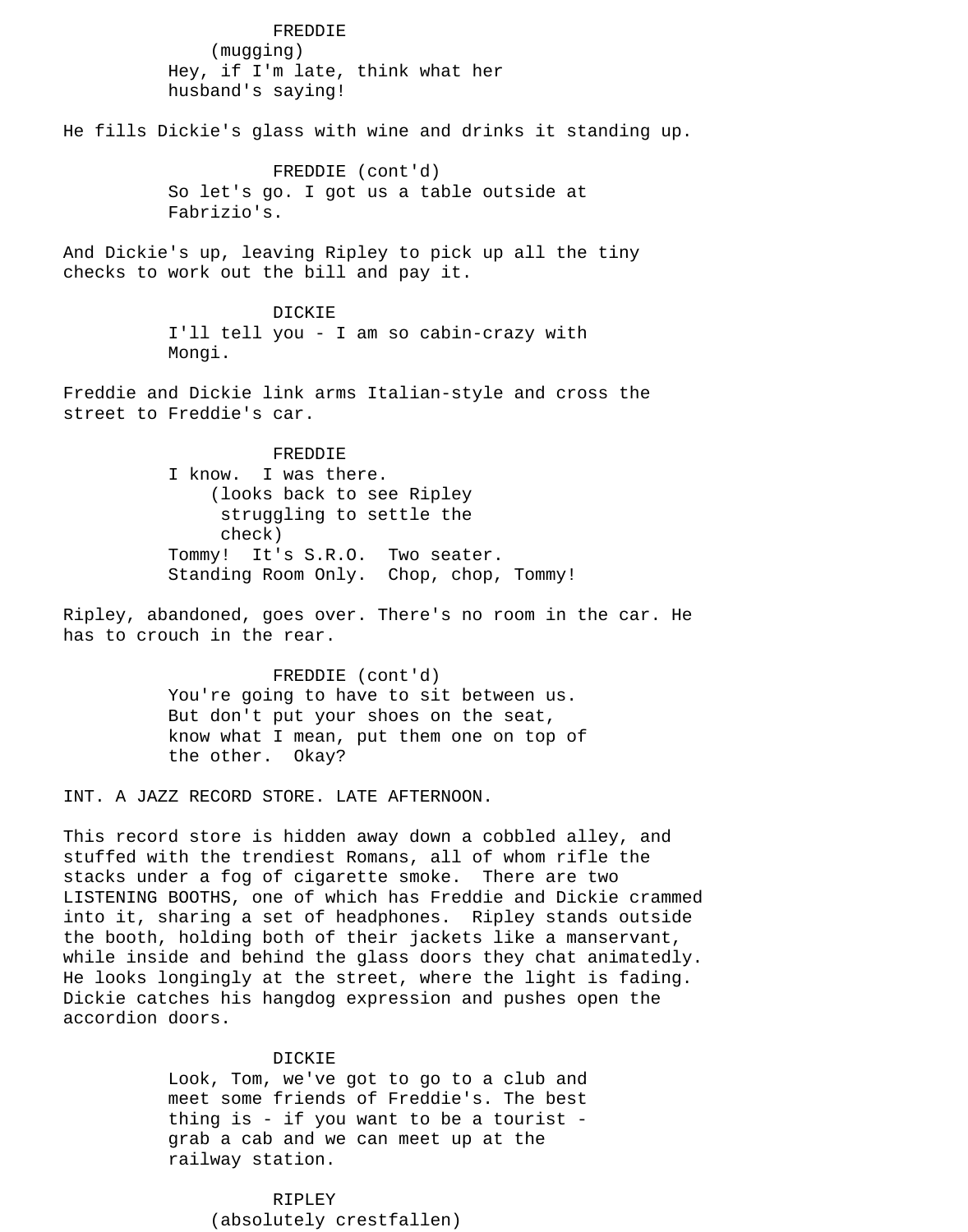What club?

#### DICKIE

 Freddie's arranged it with some of the skiing crowd. Come if you want but I thought you wanted to see the Forum...?

 RIPLEY I did. And then maybe get the jacket and

what have you...

 FREDDIE (from inside the booth) Dick - you've got to hear this!

### DICKIE

 (oblivious to Ripley's pain) Listen, just take one of mine when we get back. Don't worry about it. I did the Forum with Marge and, frankly, once is enough in anyone's life.

Ripley hands him the coats, turns away.

#### DICKIE

Ciao. Have fun.

 Ripley heads for the door, then comes back, raps on the booth. Dickie pushes it open.

#### RIPLEY

 You said to make sure you didn't miss the train. It leaves at eight.

EXT. THE CAPITOL. LATE AFTERNOON.

 Ripley hikes up Michelangelo's Arcoeli Steps. Then he's looking down from the Campodoglio at the Forum below. Then he's walking by the oversized fragments of the Colossus. This is the real Ripley, the lover of beauty, inspired by art, by antiquity. He's awed. He's cold. He so much wishes he weren't alone.

INT. ROME RAILWAY STATION. NIGHT.

 It's past eight, Ripley stands, one foot on the guard step of the Naples train, waiting forlornly for Dickie, then giving up as the train pulls away. He pulls the door to his compartment closed, and sits inside the train alone.

INT. DICKIE'S BEDROOM. NIGHT.

 There's music playing, Bing Crosby's "May I". Very loud. Ripley dances to the mirror, SPECTACLES ABANDONED and DRESSED AS DICKIE IN HIS TUXEDO, MINUS TROUSERS. He adjusts his hair, catches one of Dickie's expressions. There are clothes abandoned everywhere. He's been having a big dressing-up session. He sings along with Bing.

> DICKIE (O/S) What are you doing?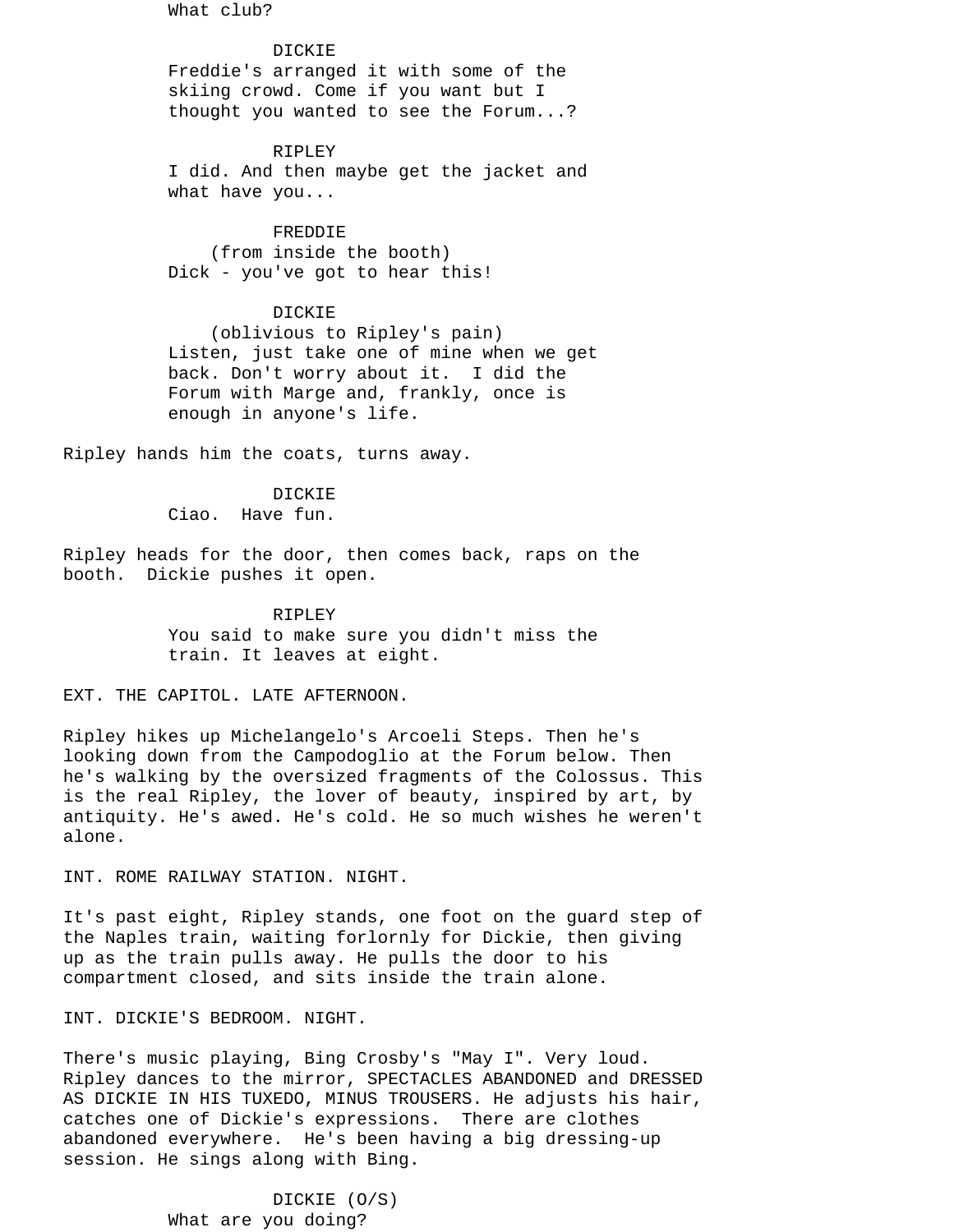Ripley turns, horrified, to see Dickie standing in the doorway. The music thumps away.

> RIPLEY Oh - just amusing myself. Sorry, Dickie. (pause) I didn't think you were coming back.

Dickie turns off the record player.

 DICKIE I wish you'd get out of my clothes.

 Ripley starts undressing, his fingers clumsy with mortification and shock. Dickie looks at his feet, shakes his head.

> DICKIE (cont'd) Shoes too?

 RIPLEY (lame, ashamed) You said I could pick out a jacket and I just... Sorry.

 DICKIE Get undressed in your own room, would you?

 RIPLEY I thought you'd missed the train.

 DICKIE Freddie drove me back in his car.

 RIPLEY (horrified) Is Freddie here?

 DICKIE He's downstairs.

 RIPLEY I was just fooling around. Don't say anything. Sorry.

 Dickie lets him leave and then sits amongst the debris of the dressing-up session, not amused.

EXT. DICKIE'S TERRACE. DAY.

 Ripley comes down, apprehensive, to find Marge and Dickie and Freddie having a jolly breakfast on the terrace. Dickie looks perfectly happy.

> MARGE Hi, Tom. Come join us.

 FREDDIE I want this job of yours, Tommy. I was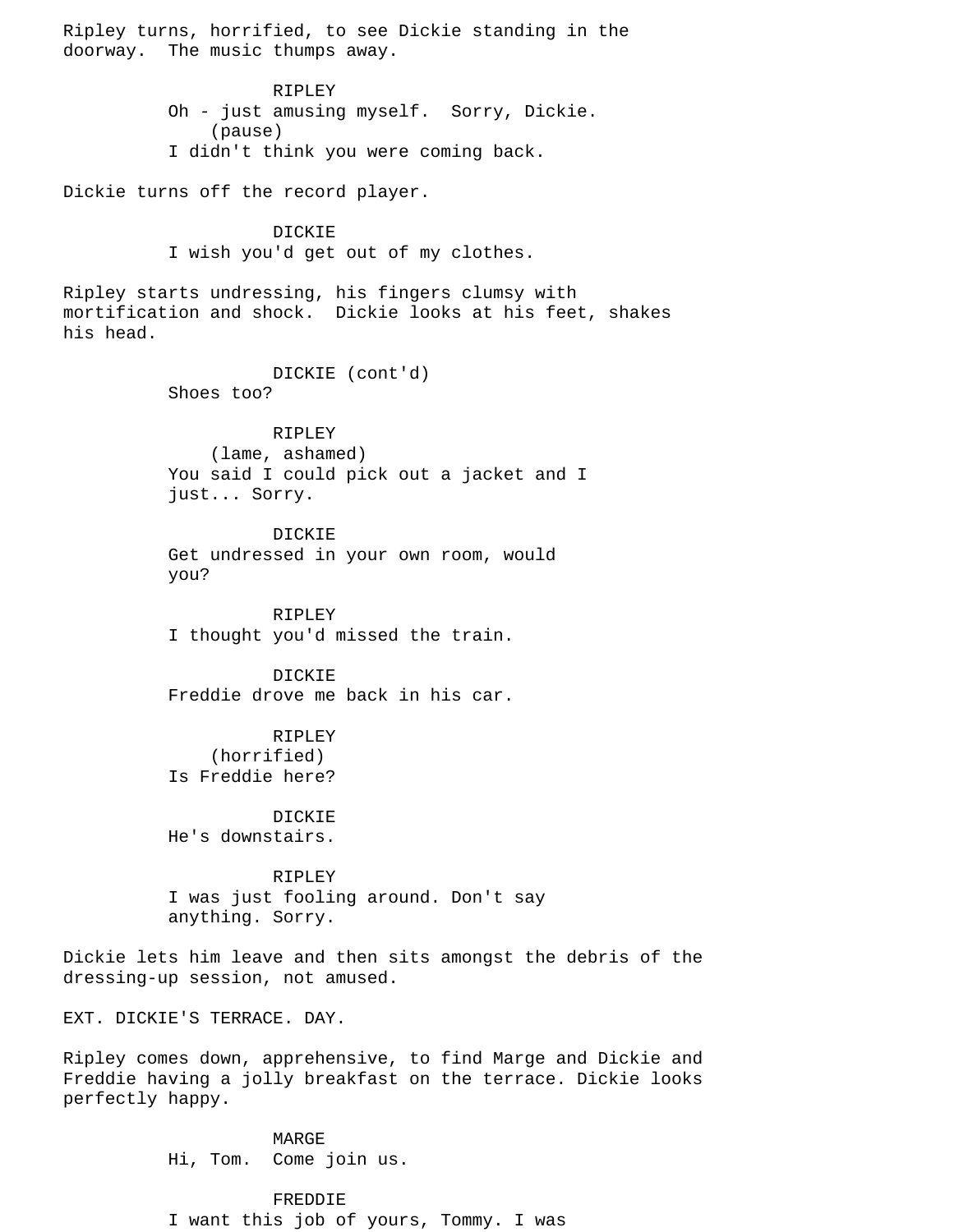just saying - You live in Italy, sleep in Dickie's house, eat Dickie's food, wear his clothes, and his father picks up the tab. If you get bored, let me know, I'll do it!

EXT. THE OCEAN, ABOARD THE BIRD. DAY.

 The boat is drifting. Freddie and Dickie and Marge are swimming, then Marge climbs back onto the boat, where Ripley is sitting alone, reading.

> MARGE You really should go in, it's marvellous.

# RIPLEY

I'm fine.

 She approaches him, conscious of his isolation. She's in a red bikini, and she towels herself dry as they speak.

#### MARGE

Are you okay?

### RIPLEY

Sure.

They watch Dickie and Freddie fooling around in the water.

 MARGE The thing with Dickie - it's like the sun shines on you and it's glorious, then he forgets you and it's very very cold.

#### RIPLEY

So I'm learning.

#### **MARGE**

 He's not even aware of it. When you've got his attention you feel like you're the only person in the world. That's why everybody loves him. Other times...

There's a yell from Dickie as Freddie wrestles with him.

#### DICKIE

 (laughing and choking) He's drowning me!

### MARGE

 It's always the same whenever someone new comes into his life - Freddie, Fausto, Peter Smith-Kingsley - he's wonderful did you meet him, he's a musician? - ... and especially you, of course... and that's only the boys.

They watch as Freddie pushes Dickie under the surface.

 MARGE (cont'd) Tell me, why is it when men play they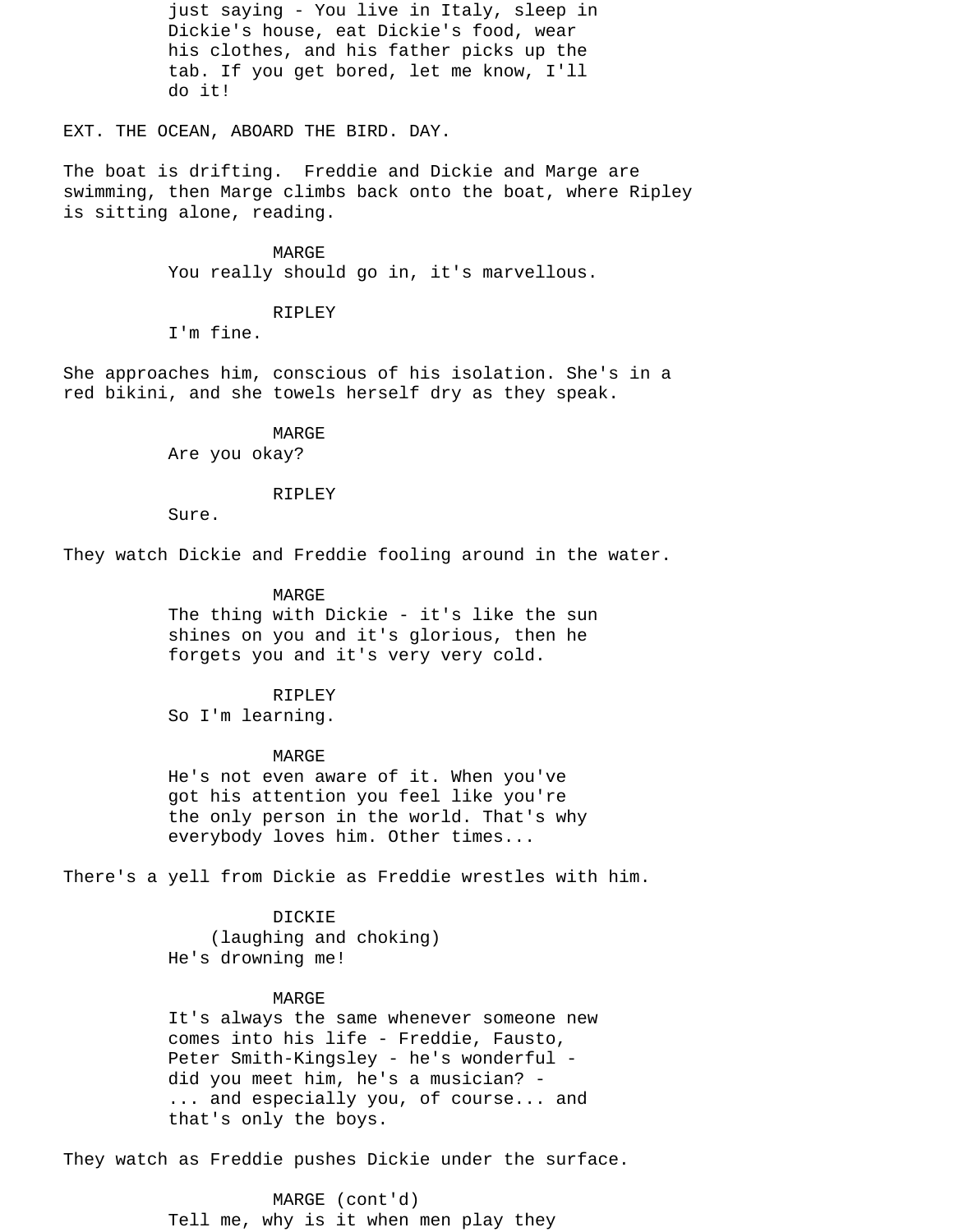always play at killing each other...? I'm sorry about Cortina by the way.

 RIPLEY What about Cortina?

 MARGE Didn't Dick say? - he talked to Freddie... apparently it's not going to work out - (Ripley's devastated, Marge notices, can't look at him) Freddie says there aren't enough rooms.

EXT. OCEAN, ABOARD THE BIRD. DUSK.

 LATER and now the boat is sailing again. Ripley is sitting in his spot. Dickie and Freddie are at the tiller.

> DICKIE Come on, Frederico, do you really have to go back? At least stick around for the Festival of the Madonna.

#### FREDDIE

 I don't think so. Come back with me to Rome. There's this great new club. Have some drinks, lotta ladies...

 Marge, still in her bikini, disappears into the cabin. Dickie makes a face at Freddie.

DICKIE

Do you think you can steer this thing?

FREDDIE

Sure.

 DICKIE Just point her at Capri and avoid the rocks.

 FREDDIE What are you doing?

DICKIE

Marge-maintenance.

FREDDIE

Aye, aye.

 Dickie heads towards the cabin. Freddie takes over the tiller. There's a breeze and the sailboat cuts through the water.

 From where Ripley sits he can see Capri in the distance, but he can also look down into the cabin, its porthole offering him a restricted view. He looks down and there's a flash of flesh, then nothing. Then as the boat swings with the waves, he glimpses the bikini top flung over a chair, and then Marge's bare foot kicking out rhythmically, the red-painted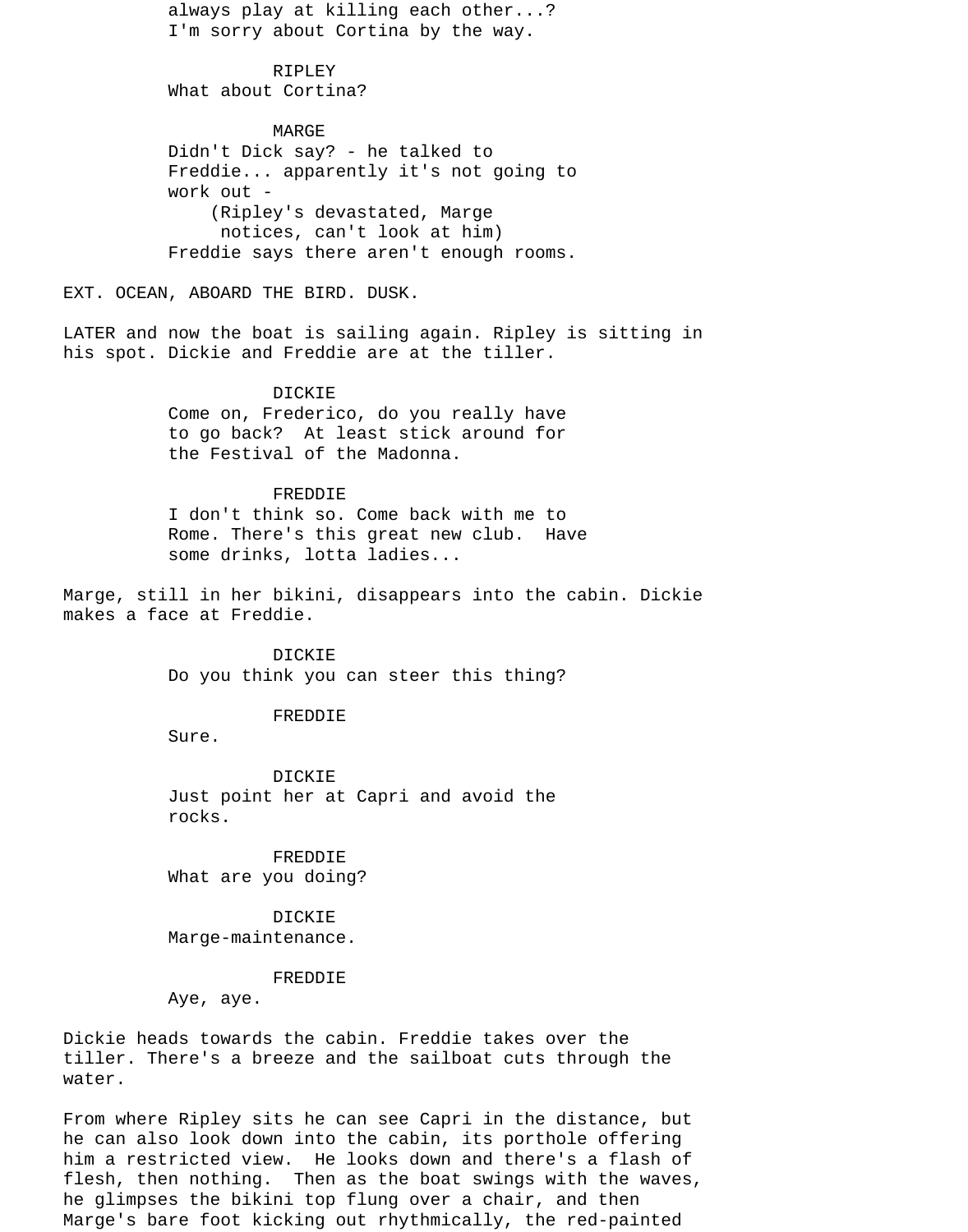toes straining. Ripley's mesmerized, aroused, and absolutely betrayed.

> FREDDIE (cont'd) Tommy - How's the peeping? Come on Tommy, you were looking. Tommy Tommy Tommy.

 Shamed, Ripley looks away. He stares at the water, parting before the boat, its turmoil reflecting his.

EXT. DICKIE'S MOORING. DAY.

 The Bird returns to the mooring by Dickie's House. Dickie as ever Captain of the Ship, clambering around, shouting instructions, with Ripley, Marge and Freddie as crew. Ripley looks back at shore. Silvana stands watching, staring. Dickie notices her too.

EXT. MONGIBELLO SLIPWAY. LATE DAY.

A WOMAN'S HEAD suddenly breaks the surface of the water.

 It's a statue of the Virgin Mary, life size, adorned with flowers and a lace veil. As she is revealed, wooden, staring, four men emerge, lifting the statue on a palette, wading towards the shore, the Madonna aloft on their shoulders.

 The whole town of Mongibello is in attendance for this Annual Festival of the Madonna del Mare, either standing in their fishing boats, or on shore and flanking the Parish Priest and altar boys and incense. RIPLEY, DICKIE and MARGE watch from Dickie's terrace. There are hymns and, as the statue is carried to the shore, the men's heads barely above the waves, the congregation applauds at the illusion that the Madonna is walking on water.

 Suddenly ANOTHER HEAD appears on the surface of the water, about fifty yards from the statue. There's a scream from among the crowd as someone notices the body. It's SILVANA. One of the MEN carrying the statue turns first towards the direction of the scream and then towards the floating corpse. It's Silvana's fiancee, and in a second he has let go of the palette, CAUSING IT TO TOPPLE, and - in absolute grief wades, swims, splashes towards the body.

 PANDEMONIUM in the crowd, which breaks up, with other people splashing, fully clothed, into the water. From the terrace, Ripley turns and looks at Dickie, catching his eye.

EXT. DICKIE'S TERRACE. LATE DAY.

 Marge and Ripley and Dickie watch from the terrace as below them an AMBULANCE takes away the body. It seems as if the whole town looks on - fiancee, parents, brothers, sisters, police, priest, etc. As the corpse is loaded into the vehicle A BRIEF SCUFFLE occurs between Silvana's fiancee and her brother. They are pulled apart. Then the ambulance pulls away.

#### RIPLEY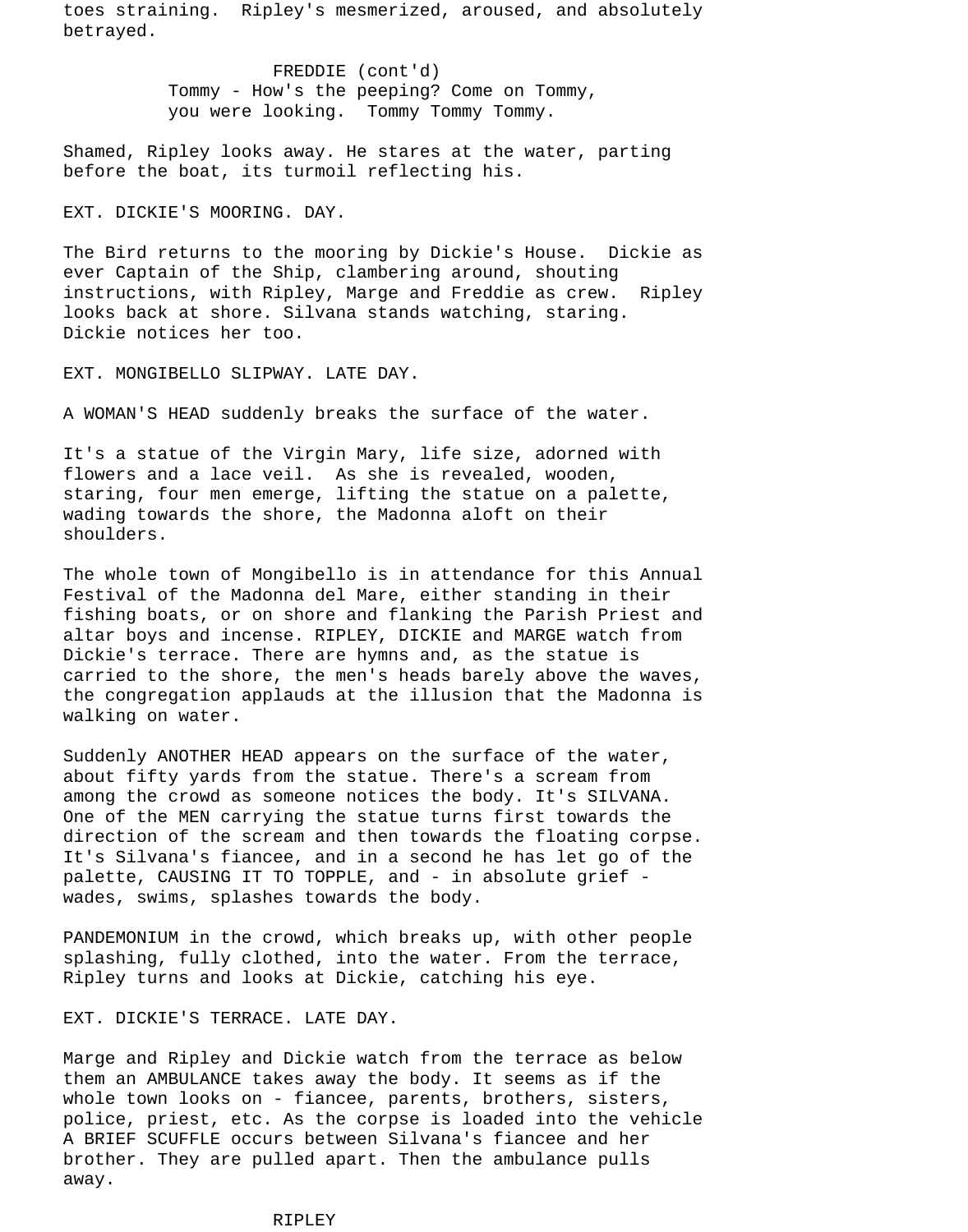What's the fight about? That's her fiancÈ, isn't it? Are they blaming him?

 DICKIE (sharp) I don't know! Why are you asking me? (agitated) How can it take an hour to find an ambulance?

### MARGE

 (conciliatory) Well, she was already dead, darling, wasn't she, so I suppose -

 DICKIE I don't know why people say this country's civilised. It isn't. It's fucking primitive.

 And with that HE KICKS OUT VIOLENTLY AT A CHAIR SUPPORTING THE RECORDPLAYER. Records, machine, chair go flying across the terrace. Dickie storms inside.

### MARGE

Dickie!

 RIPLEY I'll go and see what's the matter.

MARGE

I'll go.

INT. DICKIE'S HOUSE. LATE AFTERNOON.

 Later, Dickie is slumped in an armchair at the open window overlooking the slipway. He's playing sax. A forlorn, keening phrase from YOU DON'T KNOW WHAT LOVE IS. Ripley appears, begins tidying the mess in the living room. He picks up empty bottles, an abandoned bikini top.

> RIPLEY I know why you're upset. (Dickie continues playing) I know about Silvana, Dickie. About you and Silvana.

Dickie stops playing.

 DICKIE What about us?

He now has an armful of dishes and glasses and bottles.

 DICKIE (cont'd) (losing his temper) You don't have to clean up! Really!

Ripley disappears into the kitchen.

DICKIE (cont'd)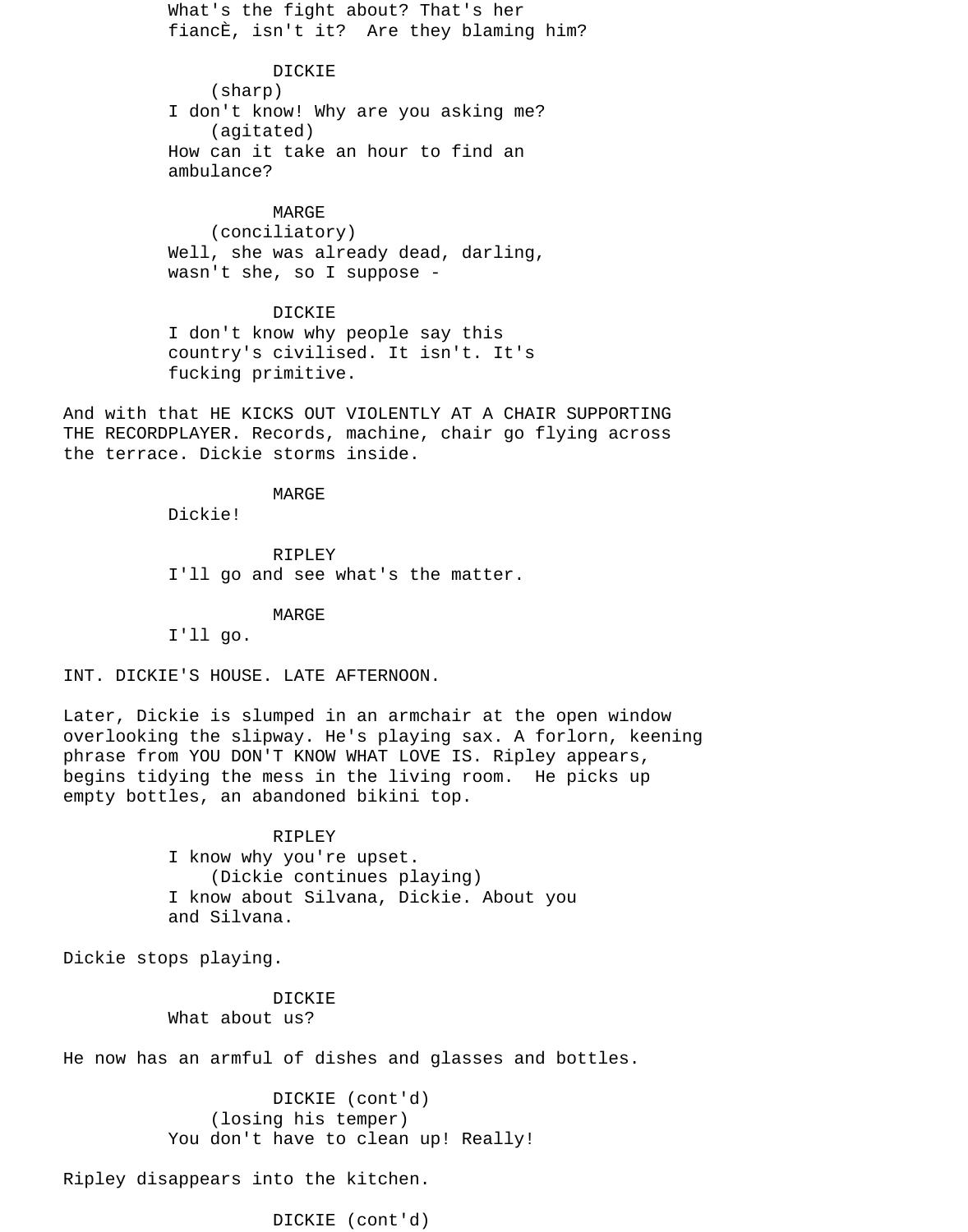(as Ripley returns) She was pregnant. Did you know that? Do you know what that means in a place like this?

 RIPLEY I'm prepared to take the blame.

 DICKIE What are you talking about?

#### RIPLEY

 You've been so good to me. You're the brother I never had. I'm the brother you never had.

#### DICKIE

 She came to me for help, she needed money, and I didn't help her. I didn't help her. Now she's dead and it's my fault.

 RIPLEY I'm not going to say anything - to Marge, or anybody, the police - It's a secret between us and I'll keep it.

 And he disappears again, leaving Dickie to resume the sax, somehow in thrall to Ripley.

> RIPLEY (O/S) *Dear Tom, I think the time has come to discontinue your expense checks...*

EXT. AMERICAN EXPRESS, NAPLES. DAY.

 Ripley and Dickie are walking out of the American Express Office, Dickie pushing the rest of his money into his case, Ripley - despondent - reading aloud extracts from a letter from Herbert Greenleaf -

#### RIPLEY

 *...The thousand dollars, of course, was only due in the event that you succeeded in bringing Dickie home. Naturally, I hope the trip has afforded you some pleasure despite the failure of its main objective you need no longer consider yourself obligated to us in any way...*

# DICKIE

 You can't blame him. You could hardly expect this to go on forever.

### RIPLEY

 I thought you might write again. Now that we're brothers...

### DICKIE

 I can't, how can I, in all decency? We've had a good run, haven't we?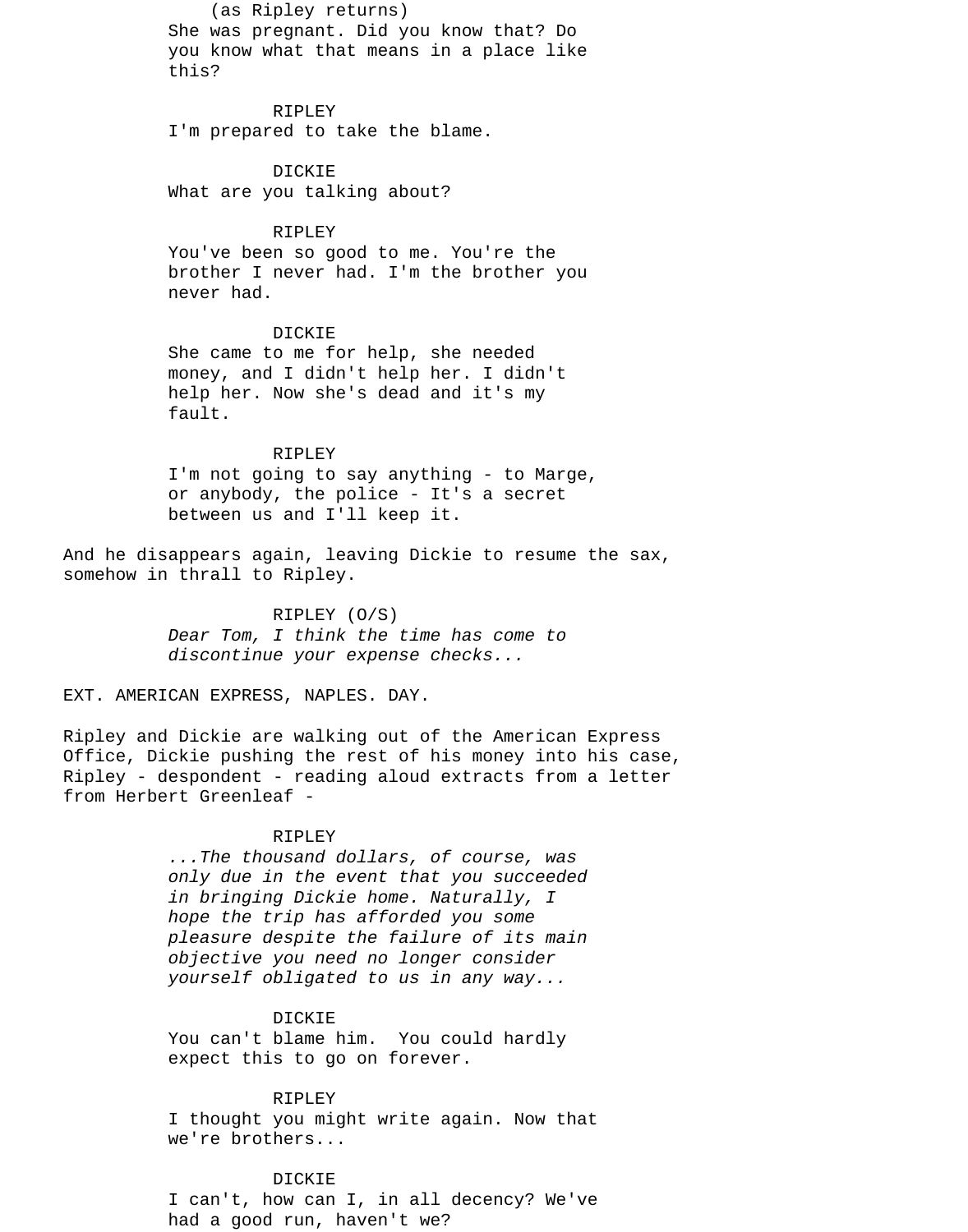### RIPLEY

 (increasingly miserable) What about Venice? Can we stick to that plan at least?

#### DICKIE

 I don't think so, Tom. You can't stay on here without money. It's time we all moved on. Besides I'm sick of Mongi. Especially now with everything - I really want to move to the North. I need to check out San Remo next week, find somewhere new to keep the boat. But it would be great, though, if you came with me. Our last trip before you leave. There's a jazz festival - we could say goodbye in style. What do you think? A last trip?

INT. TRAIN TO SAN REMO. AFTERNOON.

 Dickie and Ripley travel up to San Remo. They sit next to each other. Dickie's asleep. **Ripley lays his head on Dickie's shoulder**, but as he does that, the ticket inspector announces the San Remo stop, taps on the window and Dickie stirs. Then Ripley plays his familiar game of studying his face in the reflection of the train window, so that he can move his head and see his reflection, then back and see Dickie's. Dickie suddenly catches him staring. Ripley looks away.

DICKIE

 (terse) Why do you do that thing - with your neck? On trains you always do that thing, it's so spooky.

EXT. HOTEL TERRACE RESTAURANT, SAN REMO. NIGHT.

 Dickie and Ripley walk through the terrace of an hotel which lips out towards the sea. There's a restaurant and palms and a JAZZ QUINTET playing, American. Very cool. They pass the band. Dickie's captivated as they head for their table. They pass some girls at a table. Dickie smiles greedily.

> DICKIE This is more like it. Didn't I tell you San Remo was crazy!

 They're shown to a good table. Dickie watches the band while their glasses are filled with champagne. Ripley looks happy. He's got Dickie all to himself.

> RIPLEY To Mongibello and the happiest days of my life.

 DICKIE To Mongi. You're cheerful tonight.

# RIPLEY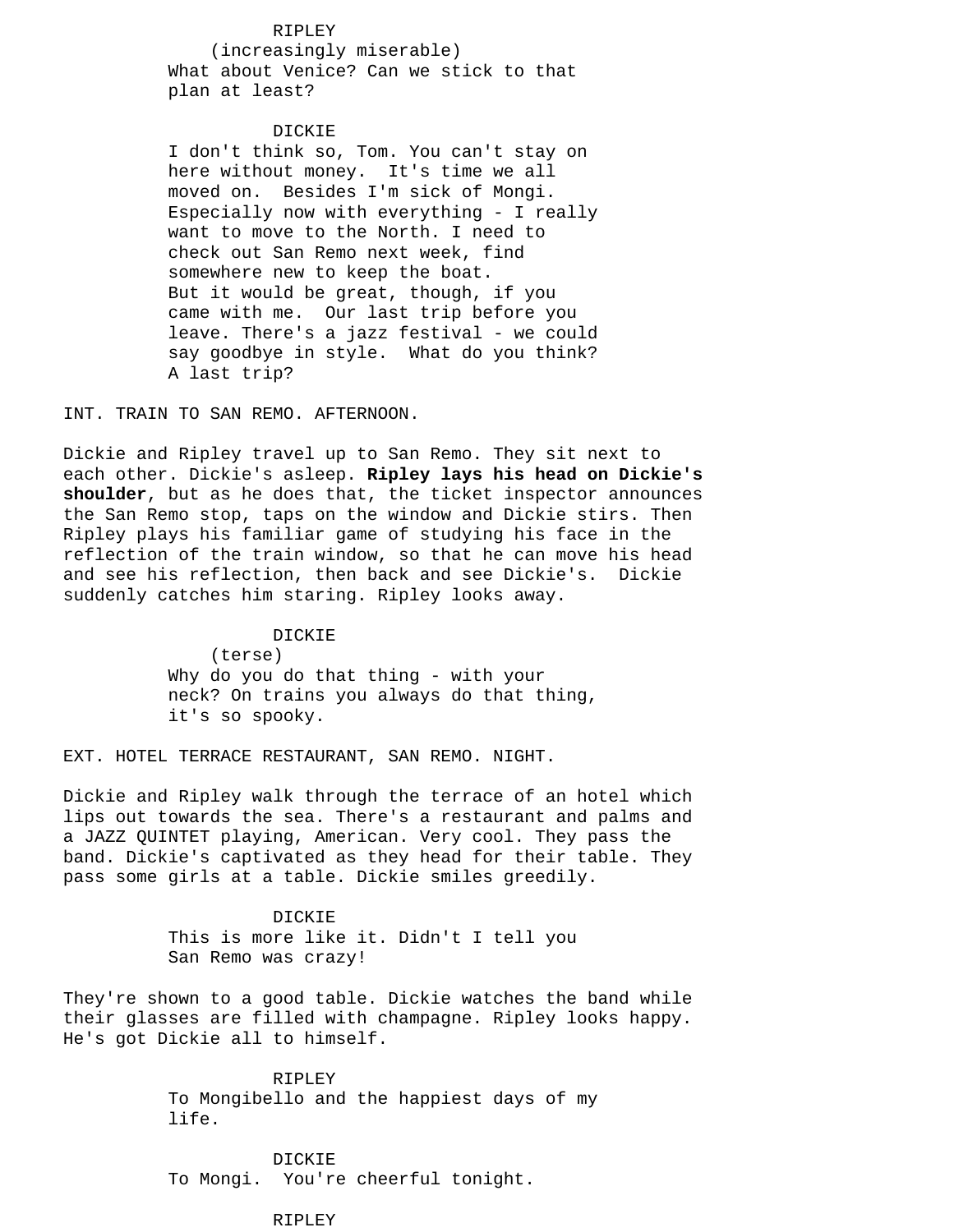I'm suddenly quite happy to be going back.

 DICKIE That's good.

 RIPLEY I've got plans!

 DICKIE Ripley's plans.

 RIPLEY Esatto. I'm always planning.

 DICKIE Did I know you at Princeton, Tom? I didn't, did I?

 RIPLEY Why are you asking all of a sudden?

DICKIE

 No reason. Because you're leaving, I guess. I don't think you were there, were you?

RIPLEY

Why?

#### DICKIE

 I mean it as a compliment. You've got such great taste, I don't know. Most of the thugs at Princeton had tasted everything and had no taste. Used to say, the cream of America: rich and thick. Freddie's the perfect example.

RIPLEY

Then I'll take it as a compliment.

 DICKIE I knew it! I had a bet with Marge!

RIPLEY

(a beat)

Ha.

 DICKIE Do you even like jazz - or was that something for my benefit?

### RIPLEY

 (conceding, without guile) I've gotten to like it. I've gotten to like everything about the way you live. It's one big love affair. If you knew my life back home in New York...

 Dickie's distracted by the drummer who's playing an extrovert solo, doesn't hear the confession of love.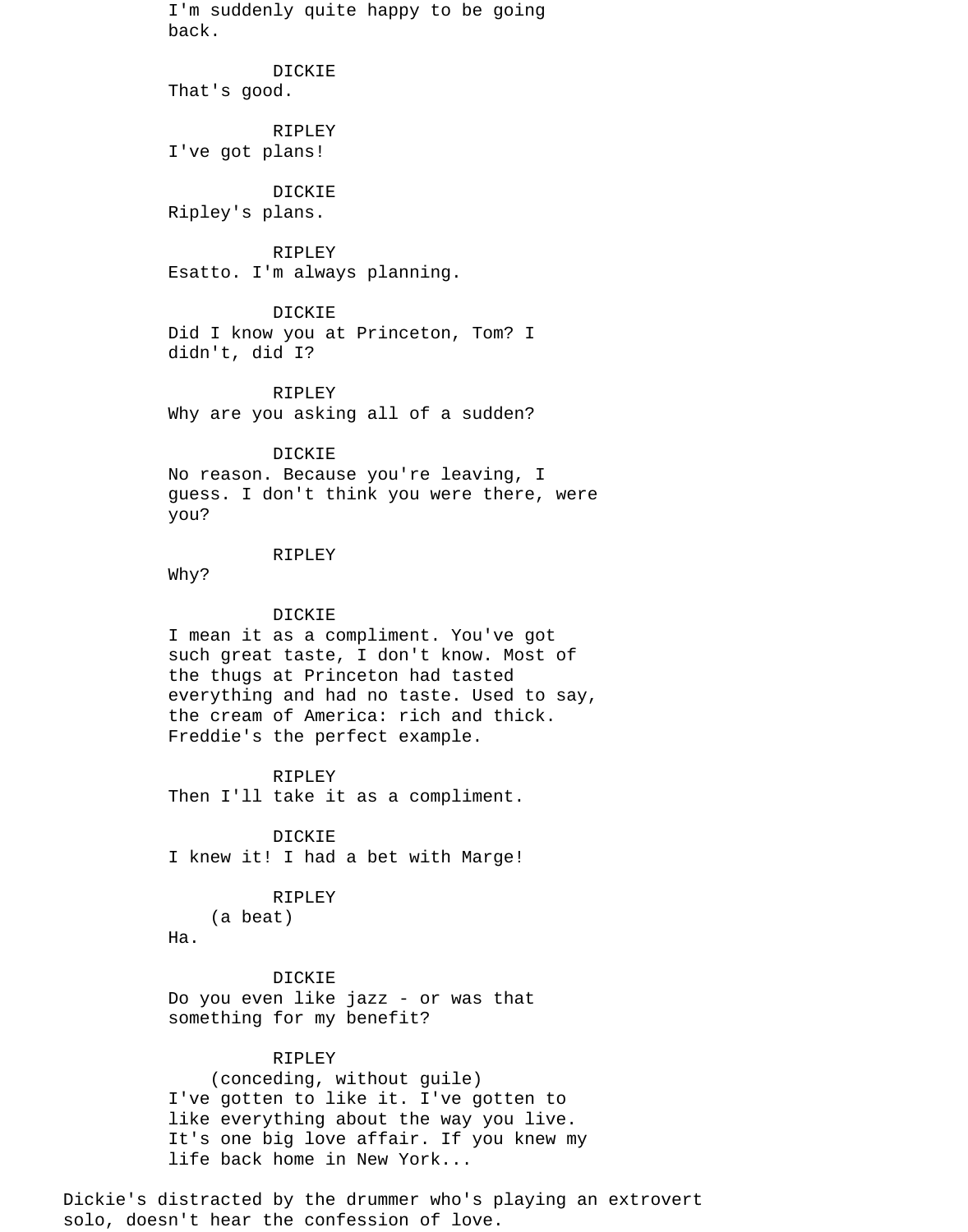DICKIE

 I'm thinking of giving up the sax, what do you think about drums?

## RIPLEY

What?

### DICKIE

So cool.

 He mimes a high-hat and snare. Ripley can't quite credit this - it's superficiality.

EXT. MID OCEAN. DAY.

 The bay of San Remo. DICKIE and RIPLEY have hired a motor boat.

> DICKIE That's how I found my place in Mongi. Took a boat out round the bay. The first place I liked, I got it.

 The motor boat is ploughing the waves. Dickie exhilarated by the speed.

> RIPLEY Dickie, slow down, come on!

 Ripley grips the oar, his knuckles white. Dickie cuts the motor, and the boat slows to a crawl, miles from the shore.

#### DICKIE

 (ecstatic) I love it here! Gonna live here!

 Dickie takes off his jacket, then drums against the edge of the boat, developing a rhythm with his lighter and fingers, already on the way to becoming Buddy Rich.

> RIPLEY I wanted to tell you my plan.

> > DICKIE

So tell me.

RIPLEY I thought I might come back. In the New Year. Under my own steam.

DICKIE

 (suddenly tight) Really? To Italy?

### RIPLEY

 Of course. Let's say, for argument's sake, you were here - perhaps we could split the rent on a house - I'll get a job - or, better still, I could get a place in Rome and when we're there we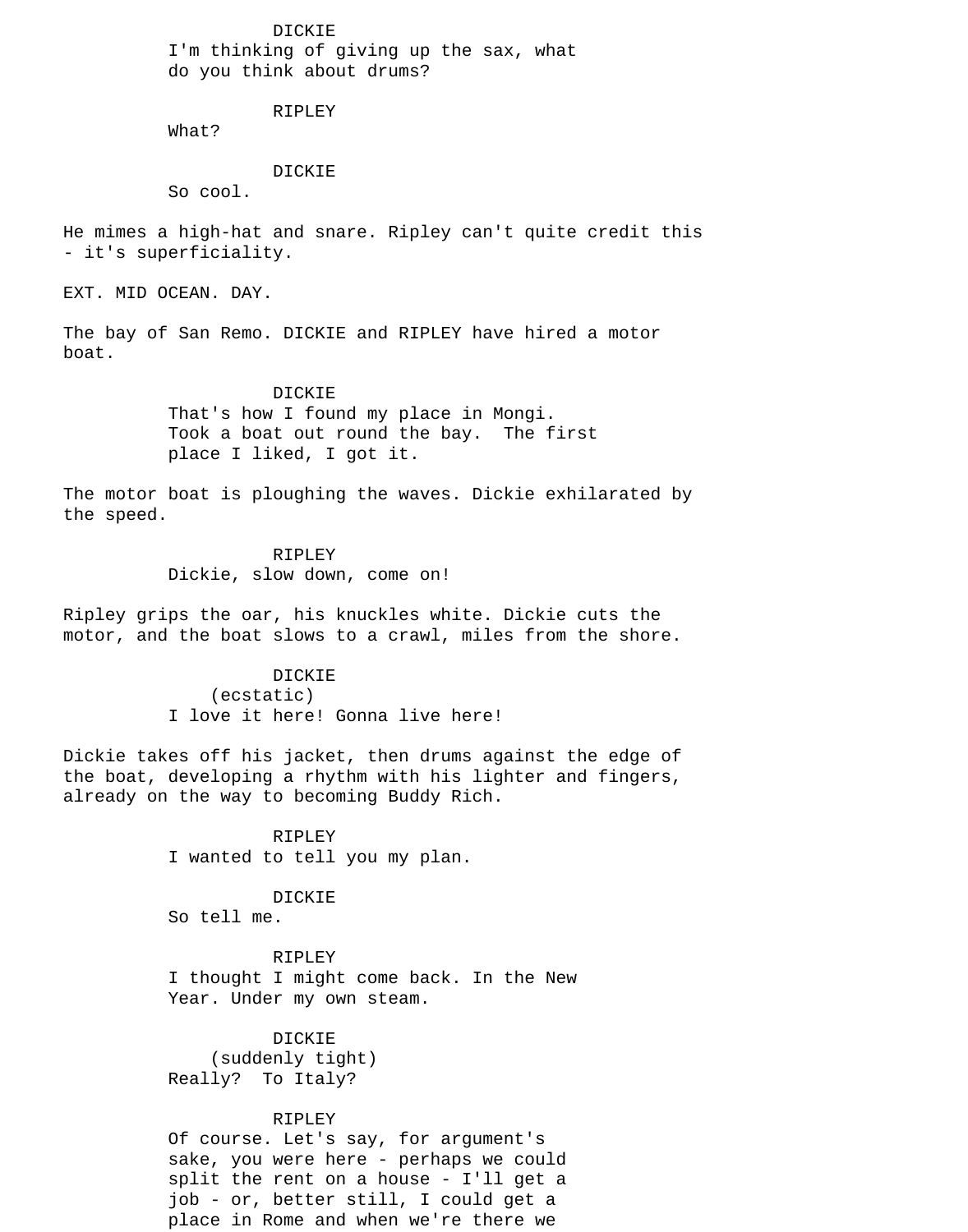could be there and if we're here we could be here - DICKIE Oh God, I don't think so. RIPLEY - you see, particularly with the Marge

 problem, you can just blame me. DICKIE

Marge and I are getting married.

RIPLEY

 (appalled) How?

DICKIE

How?

### RIPLEY

 Yesterday you're ogling girls on the terrace, today you're getting married. It's absurd.

# DICKIE

I love Marge.

RIPLEY

You love me and you're not marrying me.

## DICKIE

 (cold) Tom, I don't love you.

#### RIPLEY

 No, no, it's not a threat, I've explained all of that.

## DICKIE

 I'm actually a little relieved you're going, to be honest. I think we've seen enough of each other for a while.

Ripley stares at him, his eyes suddenly reptilian.

# RIPLEY

What?

## DICKIE

You can be a leech - you know this - and it's boring. You can be quite boring.

# RIPLEY

 (volcanic) The funny thing - *I'm* not pretending to be somebody else and *you* are. I'm absolutely honest with you. I've told you my feelings. But you, first of all I know there's something - that evening when we played chess, for instance, it was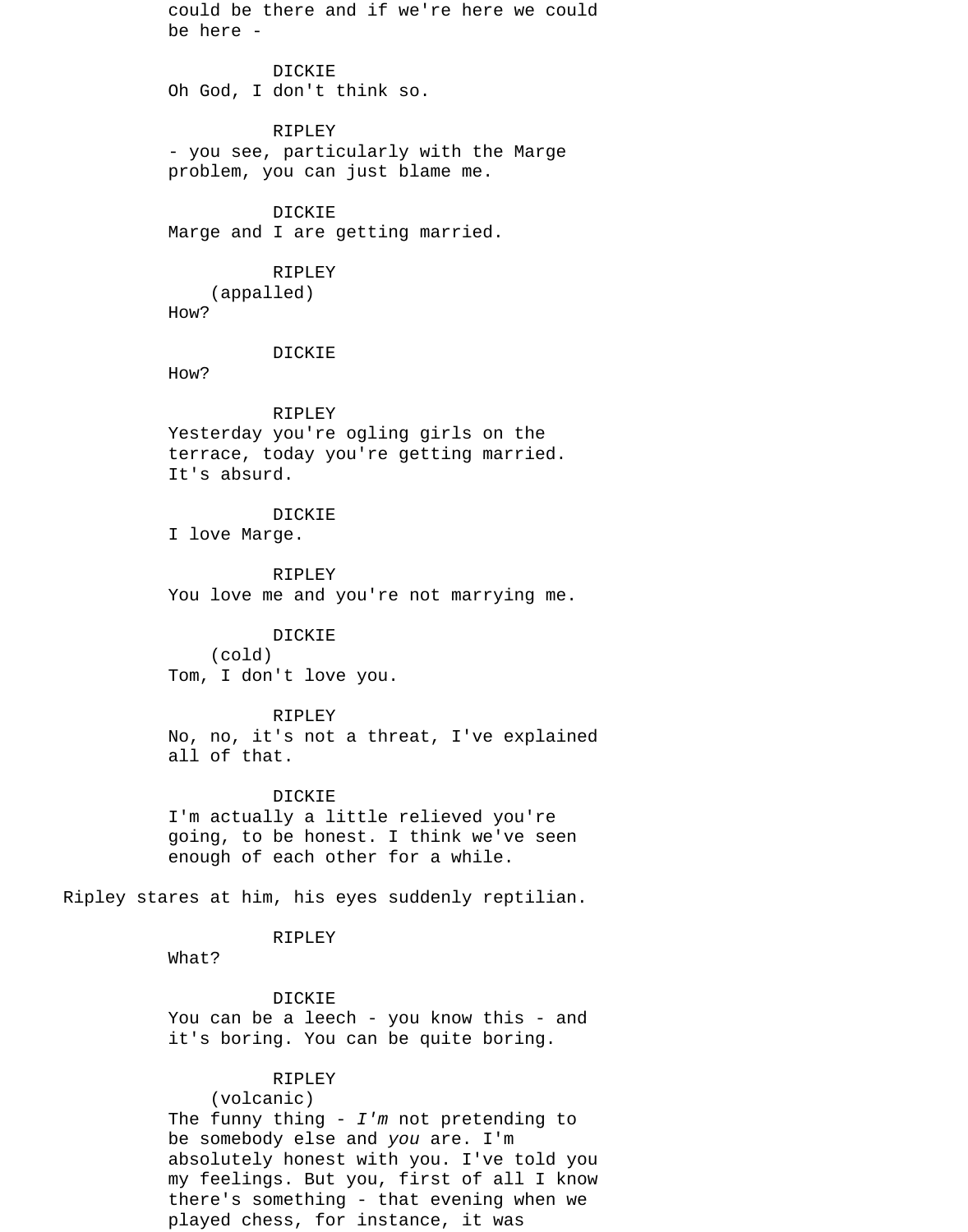obvious -

## DICKIE

 (incredulous) What evening?

### RIPLEY

 Sure - I know, that's too dangerous for you, fair enough, hey! we're brothers, fine, then you do this sordid thing with Marge, fucking her on the boat while we all have to listen, which was excruciating, frankly, plus you follow your cock around like a - and now you're getting married! I'm bewildered, forgive me...you're lying to Marge then getting married to her, you're knocking up Silvana, you've got to play sax, you've got to play drums, which is it, Dickie, what do you really play?

Dickie, furious, gets up, and lurches towards Ripley.

## DICKIE

 (attacking him, administering tiny slaps as punctuation to his tirade) Who are you - some imposter, some third class mooch - who are you to tell me anything? Actually, I really really really don't want to be on this boat with you, I can't move without you moving, which is exactly how it feels and it gives me the creeps. (he goes to rev up the engine) I can't move without - "Dickie, Dickie, Dickie" - like a little girl. You give me the -

 RIPLEY SMASHES HIM ACROSS THE HEAD WITH THE OAR. DICKIE SLIPS OFF THE WOODEN SEAT, HIS EYES ROLLING IN GROGGY SURPRISE.

#### RIPLEY

Shut up! Just shut up! Just shut up!

 The boat slows as Dickie releases the tiller. Dickie looks up at Ripley wearily and slides onto his back.

### DICKIE

For God's sake.

 Ripley, shocked at himself, goes to Dickie, rocking the boat, catches him up, then is horrified to see Dickie's face, apparently unmarked, SUDDENLY SPLIT OPEN, a line of blood and then a peeling like a fruit bursting. Ripley's appalled. A terrible roar issues from Dickie as he launches himself at Ripley.

> DICKIE (cont'd) I'll kill you!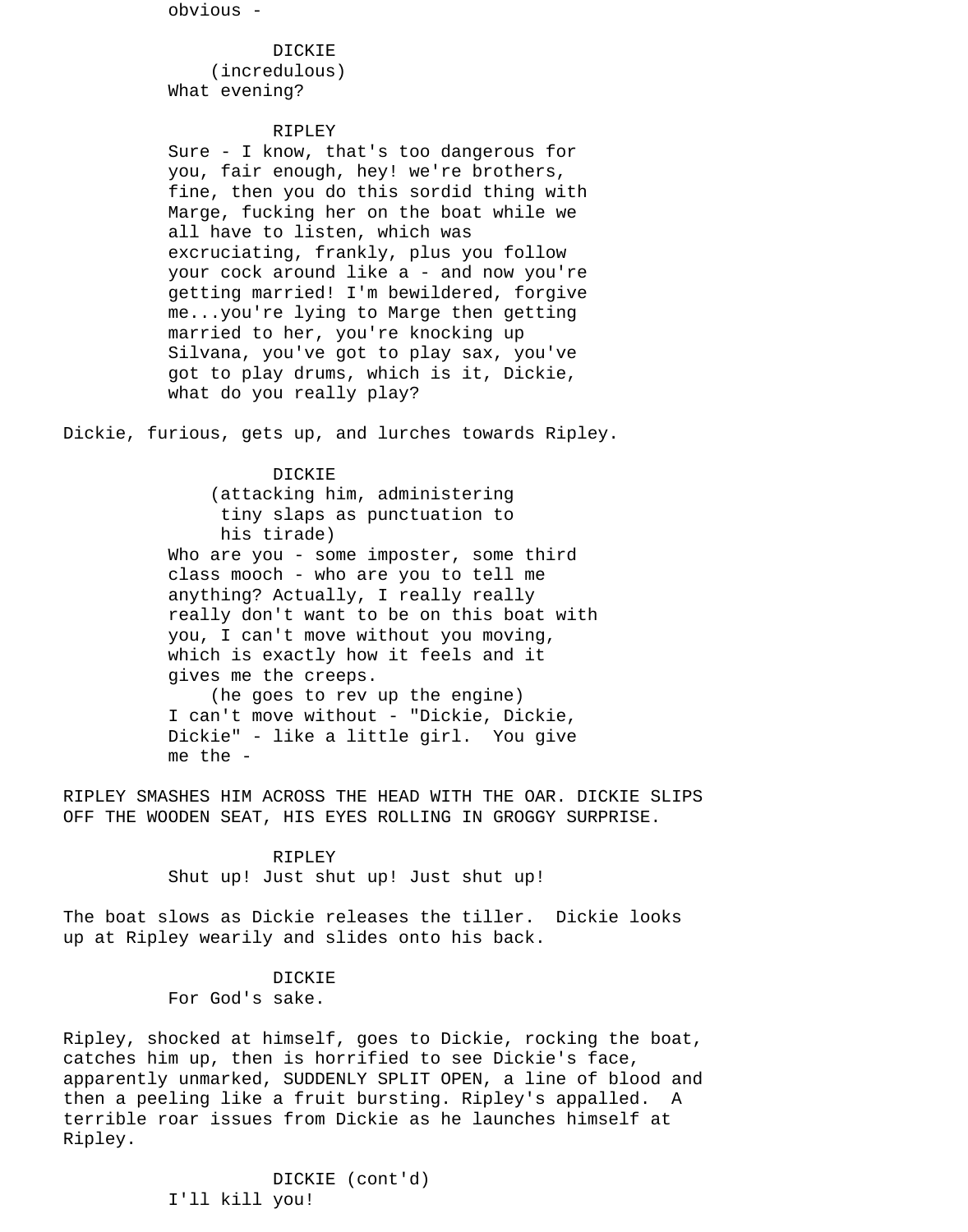Ripley finds himself pushing him away, picking up the oar, kicking off Dickie's hand around his ankle. The boat is rocking and swerving crazily as Dickie falls against the tiller. Ripley almost loses his balance. His glasses come off. They struggle, locked together in a life or death wrestle to get control of the oar. Dickie's blinded by his own blood, loses his grip.

 Ripley, terrified, hits Dickie again and again, the oar like a carpet-beater banging down flat, blood on the blade, blood on Ripley, until he's on his knees, heaving for breath, letting his arm drop, then realizing, disgusted, that he's let it rest in a pool of blood. He starts to sob, sprawls there, sobbing, next to Dickie, horrified by what he's done.

 Nobody's in sight. The boat rocks, gently, the sun sparkling indifferently on the waves. Ripley lies by Dickie in the bottom of the boat, in the embrace he's always wanted.

 The pretty blue-and-white boat rocks peacefully. The sea calms.

EXT. A COVE NEAR SAN REMO. AFTERNOON.

 A deserted cove, several miles along the coast. Ripley clambers onto a rock over the shore. He's watching the boat slowly sinking. Shuddering from the exertion, the cold, he finds Dickie's jacket, puts it on and watches as the boat disappears under the surface.

EXT. SAN REMO. DUSK.

 Ripley walks back towards the hotel, still wearing Dickie's jacket, cold and wet, his bag over his shoulder.

INT. HOTEL LOBBY. EARLY EVENING.

 Ripley approaches the front desk. He's shivering. He's not wearing his glasses.

> RIPLEY Can I have my key, please?

 RECEPTIONIST (at the key rack) Of course - But you must be very cold? Signor Greenleaf? Yes? -

RIPLEY

 (mind racing) No,  $it's - I'm...$ 

EXT. ROAD BETWEEN NAPLES AND MONGIBELLO. DAY.

 Ripley sits on the bus as it rumbles towards Mongi. He stares out of the window, full of what he's done. No idea what to do.

EXT. MONGIBELLO, FISHERMAN'S WHARF. DAY.

The BUS comes into town. Ripley gets out, looks calm, very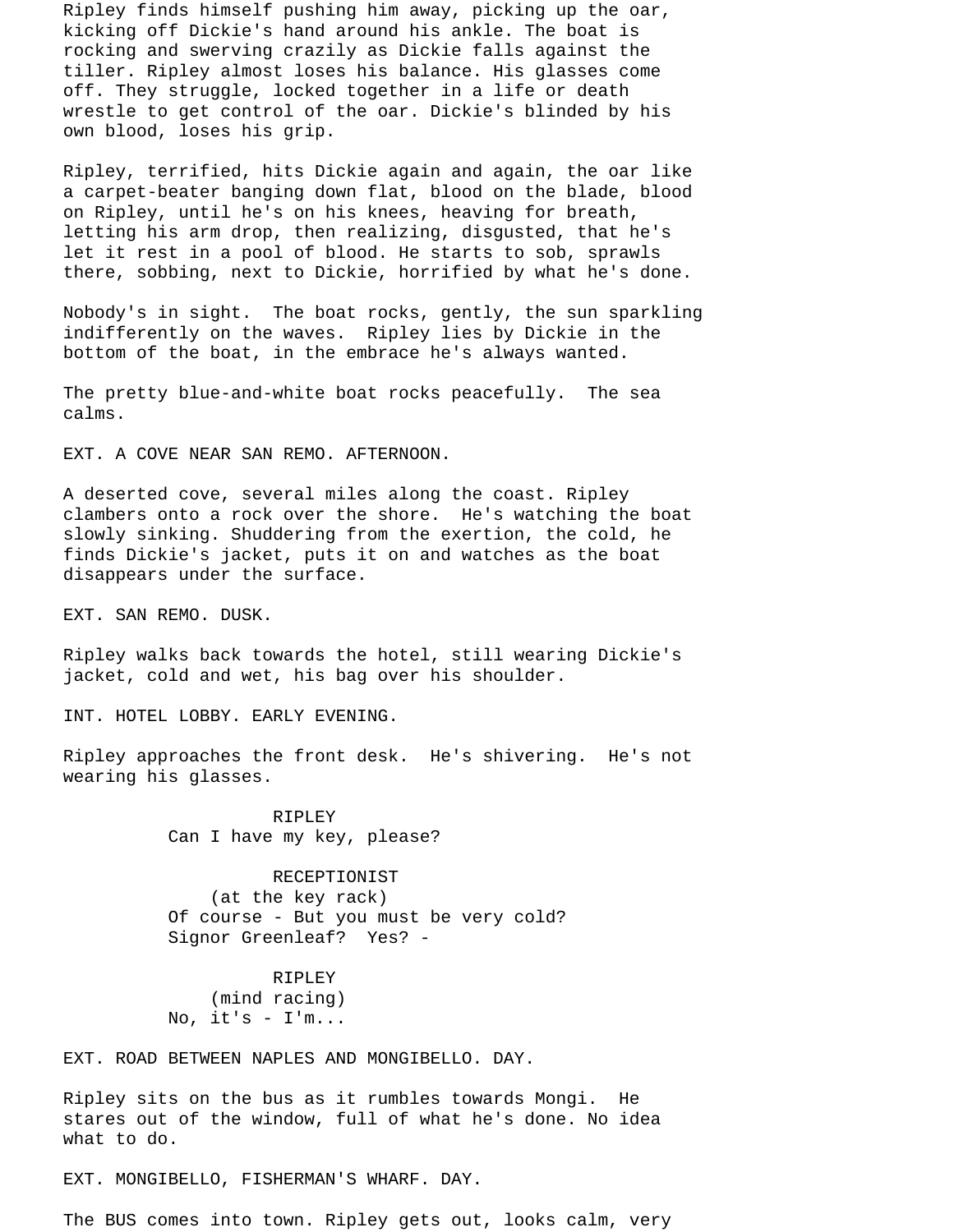together.

INT. DICKIE'S LIVING ROOM, MONGIBELLO. DAY.

 Ripley walks into the living room, slowly approaches Dickie's saxophone which is on its stand on the table. He can't get close to it, it evokes Dickie too much.

INT. DICKIE'S LIVING ROOM. DAY.

 Ripley has Dickie's Hermes Baby typewriter on the desk and is busy writing letters. He has finished a letter to the Greenleafs, now he's at the end of one to Marge. We can read part of it - *C/O American Express, Rome 9 November 1958. Dear Marge, this is a difficult letter for me to write*... Ripley produces the Shakespeare and Signature page and COPIES DICKIE'S SIGNATURE at the end of the letter.

EXT. MARGE'S GARDEN, MONGIBELLO. DAY.

 Ripley stands at the entrance to Marge's garden where she is working at her book on the outside table, surrounded by references and notes, held down by bricks. He looks at her until she looks at him. She's startled, gasps.

> RIPLEY Hello Marge.

 MARGE Tom, you startled me! You're back.

 RIPLEY How are you? Sorry. Is your book going well?

 MARGE Yes - I'm on a good streak, thanks.

RIPLEY I was just looking at you - (looking at her tenderly) - so quiet.

**MARGE** Where's Dickie?

 RIPLEY I think he's planning on staying in Rome for a few days.

 MARGE (looks at him) Ha. Did he say why?

 RIPLEY I don't know. I don't understand Dickie,

Marge, so your guess is as good as mine.

 MARGE What does that mean?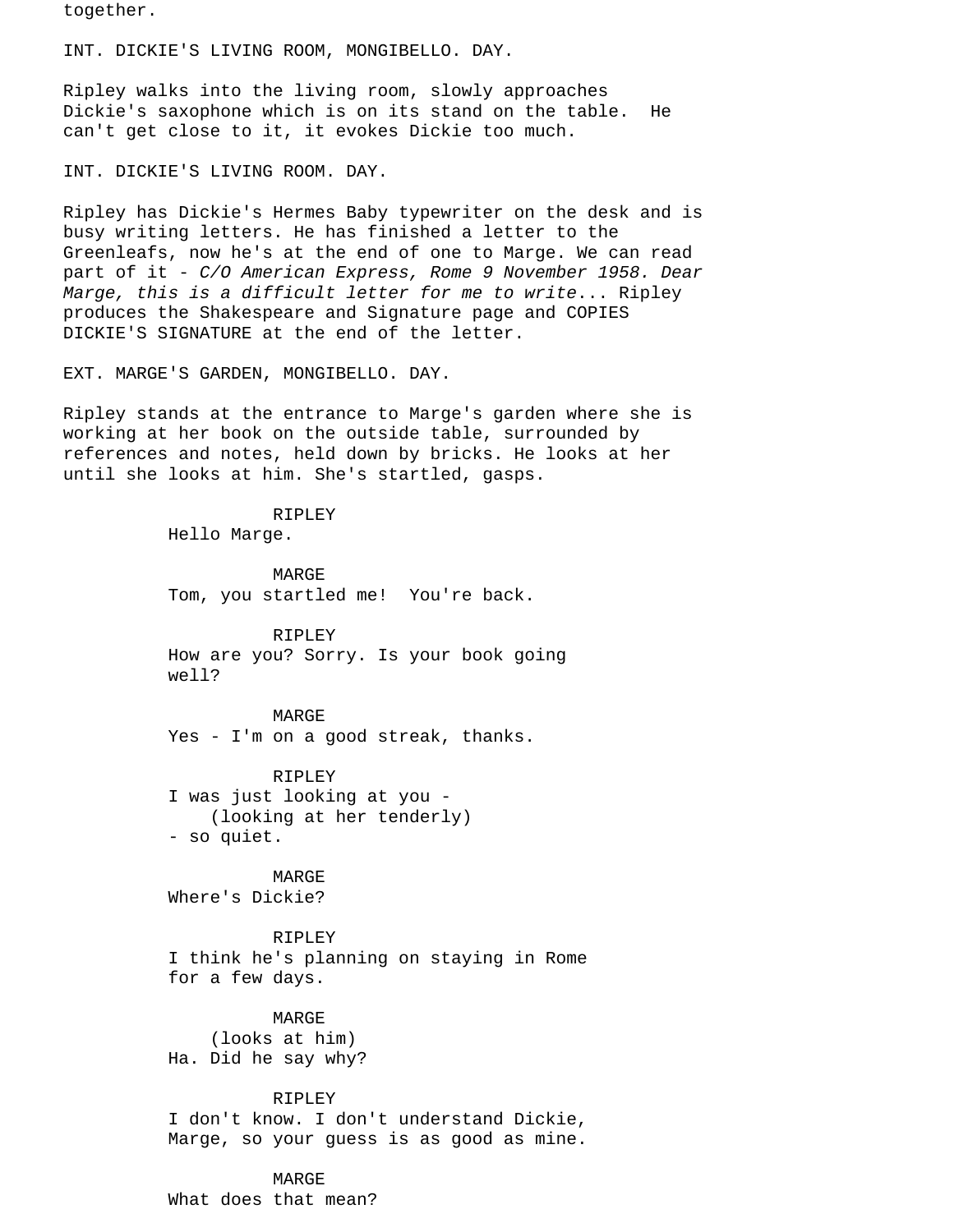RIPLEY

 Well, one day I'm invited skiing, the next day I'm not, one day we're all one family, the next day he wants to be alone. You tell me.

 MARGE Is that what he said - he wanted to be alone?

 RIPLEY He was thinking of you, Marge - he asked me to deliver this.

He hands her a package. She pulls at it, it's perfume.

 MARGE Thanks. he knows I love this, although why it couldn't have waited...

## RIPLEY

 Errand number one - deliver Marge's perfume. Errand number two, pack some clothes and his precious saxophone.

## MARGE

 (alarmed) How long's he staying for?

 RIPLEY Search me. I guess we're abandoned.

EXT. MONGIBELLO, BEACH. EARLY MORNING.

 Marge is walking along the beach and out onto the jetty, forlorn, a bleached figure on this winter morning.

INT. OFF FROM DICKIE'S LIVING ROOM. MORNING.

 As Ripley walks down the stairs, Marge is at the icebox in the living room. She's fixing herself a drink, has the icebox open for ice. She's ashen, and might have been weeping, walks back into the kitchen area.

**MARGE** 

 There was a letter from Dickie in with my perfume. You realize it's more than a few days? He's thinking of **moving** to Rome.

 She bangs out the ice onto the counter, cubes falling everywhere. Ripley drops to the floor and starts to clear them up. She's got the letter, shows it to Ripley. He puts fresh ice into her glass.

MARGE (cont'd)

 The thing is, the night before he left, we talked about moving, together, going North - and I suppose I put some pressure on him, about getting married, I just might have scared him off. There's a side to him, when our heads are on the pillow,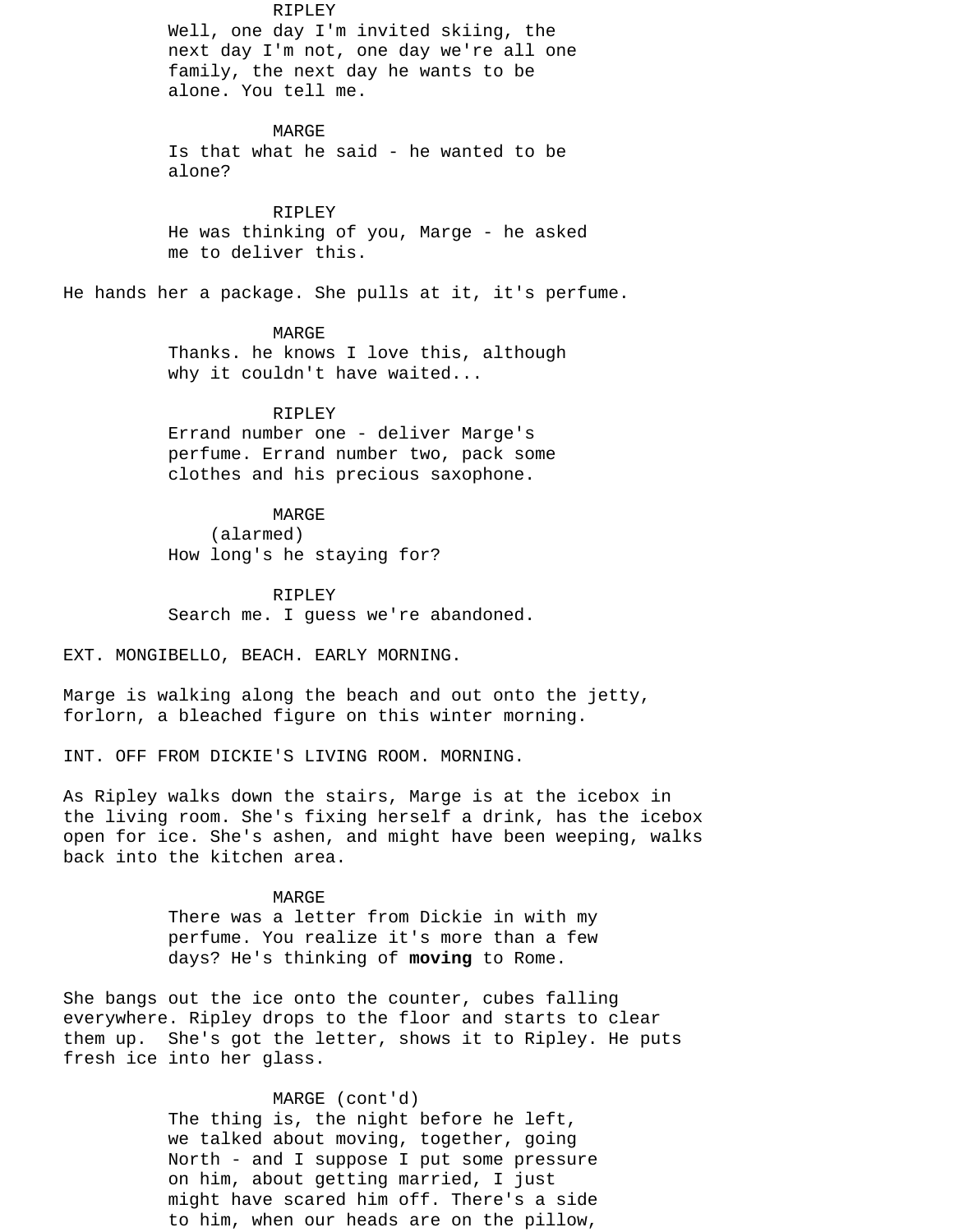I know no-one else sees it, which is really tender. (unravelling) I think I should come with you to Rome and just confront him.

Ripley lights a cigarette. Marge loses confidence.

 MARGE (cont'd) He hates being confronted.

 RIPLEY I think you're right.

INT. ALBERGO GOLDONI, ROME. DAY.

 RIPLEY'S BATTERED CASES are carried into the tiny lobby of this small hotel. He exchanges his passport at the desk for his room key, then makes his way, carrying his own luggage to the metal cage elevator. THIS SCENE INTERCUTS WITH:

INT. HOTEL GRAND. DAY.

 DICKIE'S ARRAY OF LEATHER LUGGAGE is pulled along on a baggage trolley by a liveried PORTER.

 Dickie's passport slides across the marble desk. A key comes back, collected by a hand sporting Dickie's two distinctive rings. As ALDO, the Front Desk Manager, inspects the passport, he looks at the owner. Ripley wears a terrific suit, his hair parted in the Greenleaf style, no glasses. His voice, when he speaks, has the same, lazy, confident drawl.

> ALDO Welcome back, Signor Greenleaf.

 RIPLEY (walking away) Thank you.

INT. RIPLEY'S SUITE, GRAND. DAY.

 The PORTER takes the cases and opens them as Ripley walks around the suite. It's large and splendid. Ripley breathes in its opulence. He immediately picks up the telephone.

RIPLEY

 Yes, I'd like you to telephone the Hotel Goldoni. Yes. I want to speak to Signor Thomas Ripley - No  $Right$ , R, yes. Grazie.

 He produces Dickie's pen and signs the blotter quickly - *H R Greenleaf*. Then he pulls out a postcard from the writing case to reveal Dickie's *Stars, hide your fires* handwriting specimen. He compares the two signatures, is pleased.

The telephone rings.

 RIPLEY (cont'd) Pronto? Signor Ripley is not there? I'd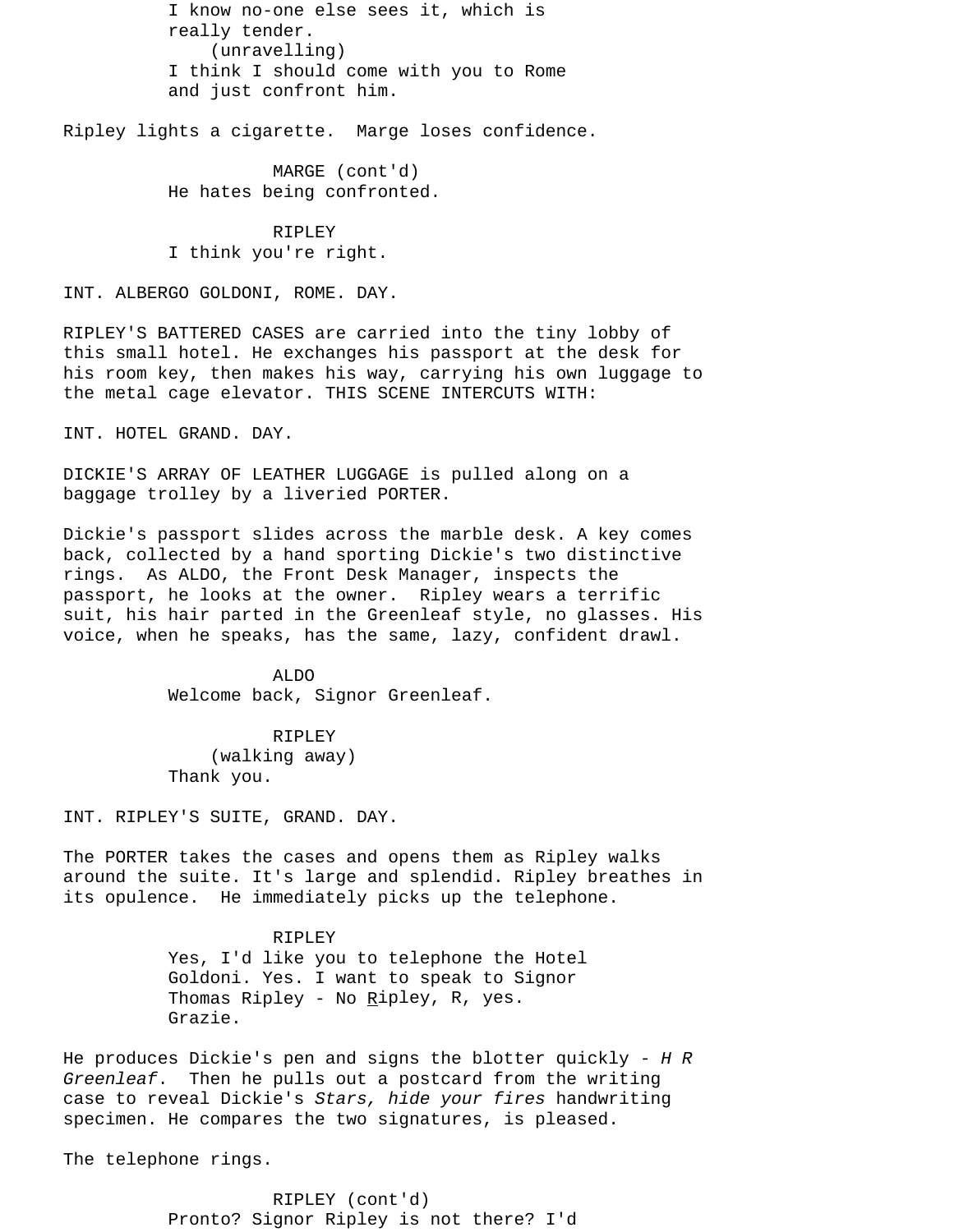like to leave a message. Yes. Please call Dickie - *Dickie Greenleaf* - at the Grand.

INT. RIPLEY'S HOTEL ROOM, GOLDONI. DAY.

A tiny, cell of a room, single bed. Ripley on the phone.

 RIPLEY He's not there? Very well. I'll leave a message - *Got your call. Dinner tonight sounds fine. Ripley*. (listens as it's read back) Dinner tonight, yes, is okay. Yes, thank you.

INT. GUCCI STORE, ROME. DAY.

 Ripley has bought some more LEATHER GOODS - a briefcase and overnight bag. He is at the counter, signing checks.

> RIPLEY I'd like these to have my initials embossed, I don't know the word in Italian ...embossed?

 GUCCI ASSISTANT Embossed, of course, Signor Greenleaf.

 There's an excited rap on the window and a shout of DICKIE! Shocked, Ripley looks over to find MEREDITH LOGUE outside, alone and delighted to see him. He grins and mouths hello.

### MEREDITH

 (entering the shop) Dickie! Oh my God! Ciao.

EXT. ACROSS PIAZZA NAVONA TO ARCARI'S CAFE. DAY.

Ripley and Meredith walk across the Piazza towards the cafe.

 MEREDITH But you're going skiing with us Yankees, aren't you?

# RIPLEY

What?

 MEREDITH At Christmas. To Cortina with Freddie Miles and -

RIPLEY

 (interrupting, astonished) How did you know that?

 MEREDITH Everybody knows Freddie Miles.

 RIPLEY (unsettled) Is Freddie in Rome?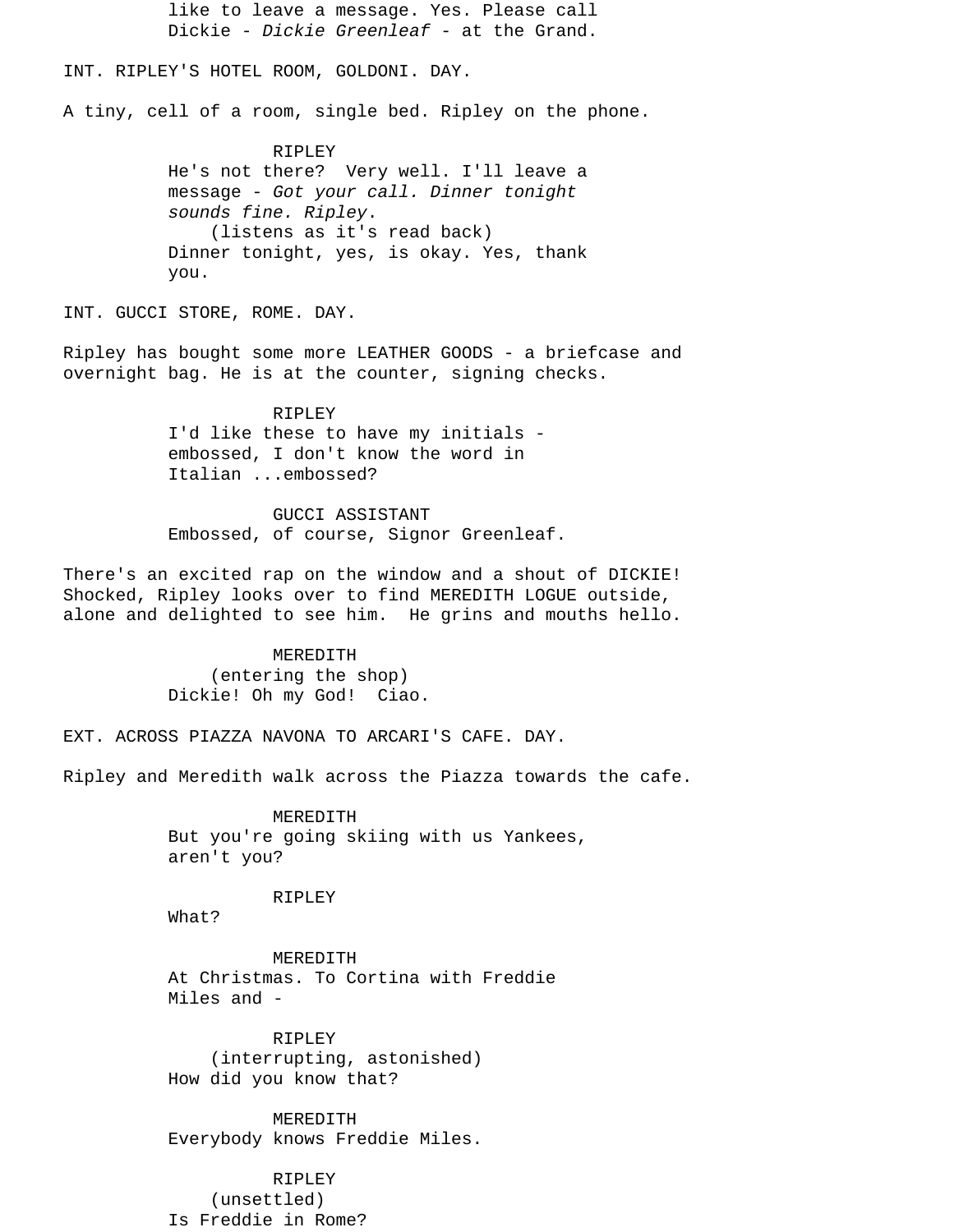## MEREDITH

 Now? I don't think so. But I've met him, of course, and we've chatted and I know about you and Marge and Mongi and what an unreliable rat you are. Freddie said you were a rat and I thought to myself now I know why he travels under R.

#### RIPLEY

 I've left Marge, Meredith. And Mongi. So the rat's here now, in Rome.

### MEREDITH

Sorry, I wouldn't have made a joke if -

#### RIPLEY

 Don't be sorry. I've never been happier. I feel like I've been handed a new life.

EXT. AMERICAN EXPRESS OFFICE, ROME. DAY.

 Meredith and Ripley walk down the Spanish Steps and head inside the office.

#### MEREDITH

 The truth is if you've had money your entire life, even if you despise it, which we do - agreed? - you're only truly comfortable around other people who have it and despise it.

#### RIPLEY

I know.

# MEREDITH I've never admitted that to anyone.

INT. AMERICAN EXPRESS OFFICE, ROME. DAY.

 Ripley's signing Dickie's allowance receipt. Meredith is with him, signing her own counterfoil. He is, of course, endorsed by her presence. She goes to the window ahead of him.

She takes her money, turns to him.

 He hands over his documents. The Clerk compares Ripley's signature with the one on the passport and then looks up at him. Ripley is cool as a cucumber.

RIPLEY

 I don't want too many large bills. Nobody will change them.

INT. RIPLEY'S SUITE, GRAND. ANOTHER DAY.

 Where A TAILOR is finishing the fitting of a cashmere jacket for Ripley. Bolts of cloth everywhere as Meredith adjudicates the possible materials, which the tailor holds up against Ripley.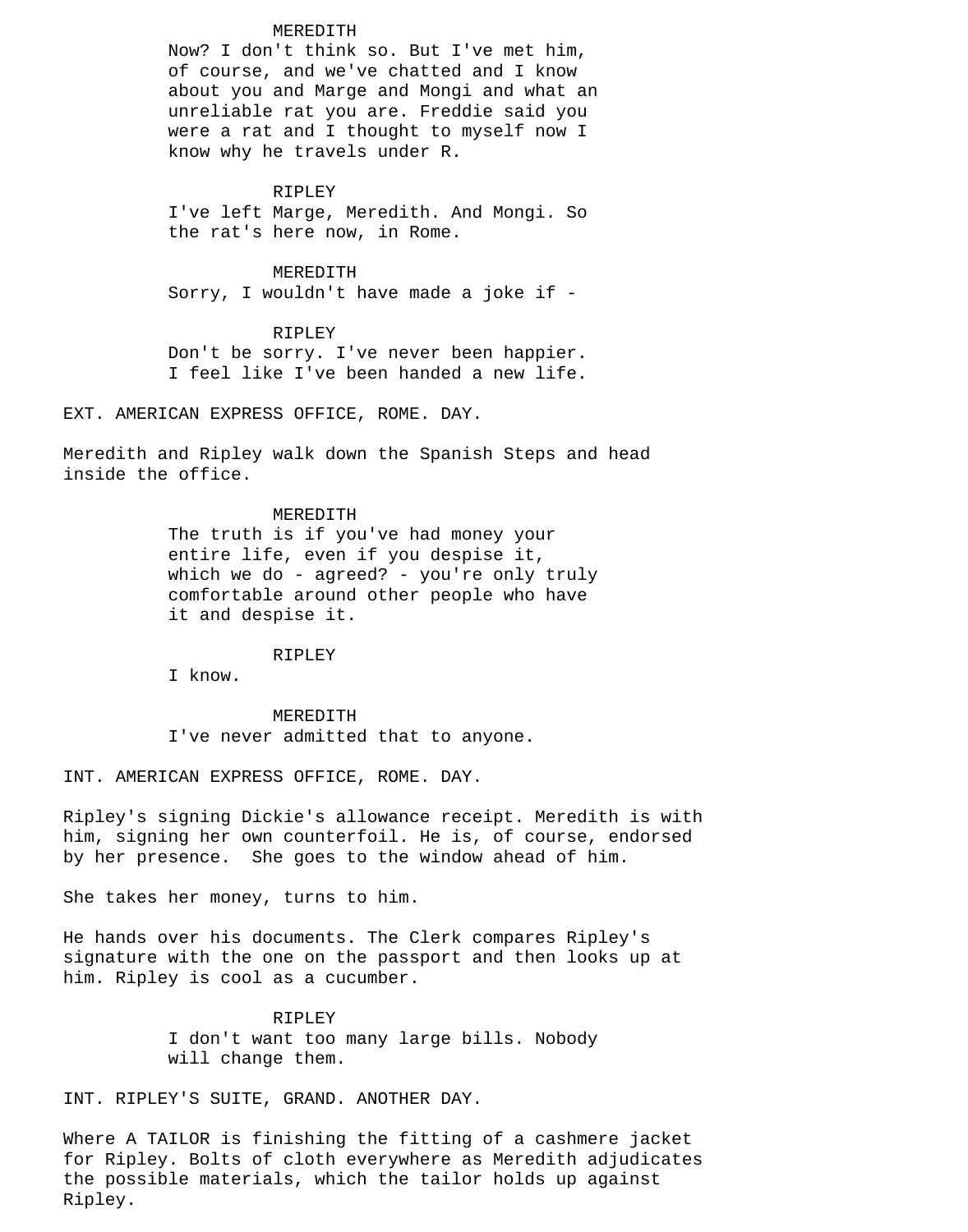MEREDITH Show me the other one again. (the Tailor obliges) I like them both.

 RIPLEY I'll take them both.

 Ripley goes inside the bedroom to change. While he's inside, Meredith shows the Tailor out. As she returns she notices the open sax case, peers inside.

> MEREDITH (O/S) I know you're a jazz fiend but do you absolutely hate the Opera? I've been trying to give my tickets away, it's tomorrow, but if you were prepared to be dragged...

 She looks up to catch him bare-chested. She's intoxicated by him, the romance she feels to be in the air.

#### RIPLEY

 (emerging) You could drag me.

INT. THE OPERA HOUSE, ROME.

# **On stage is Act Two of Eugene Onegin. Lensky sings his aria before the duel with Onegin.**

 Ripley's in a tuxedo, in a box which includes a glamorous Meredith and her AUNT AND UNCLE. He knows what comes next. Lensky is shot by Onegin. Blood pours from his neck into the snow. Onegin, horrified at the death of his friend, goes over, wraps Lensky in his cloak, the silk lining flashing, kneels holding him... Ripley can barely hide his emotion... Meredith watches her sensitive friend, entranced.

INT. OUTSIDE THE BOXES, OPERA HOUSE, ROME.

 The Interval. Ripley and Meredith exit their box with Meredith's Aunt and Uncle (who heads for the interval drinks).

> RIPLEY Thanks so much for inviting me tonight.

 JOAN Can you bear it? We hear you're a friend of Freddie's - he has *I hate Opera* tattooed on his chest.

 RIPLEY There's room for a whole libretto on Freddie's chest.

 JOAN (laughs) I'm sure we've met.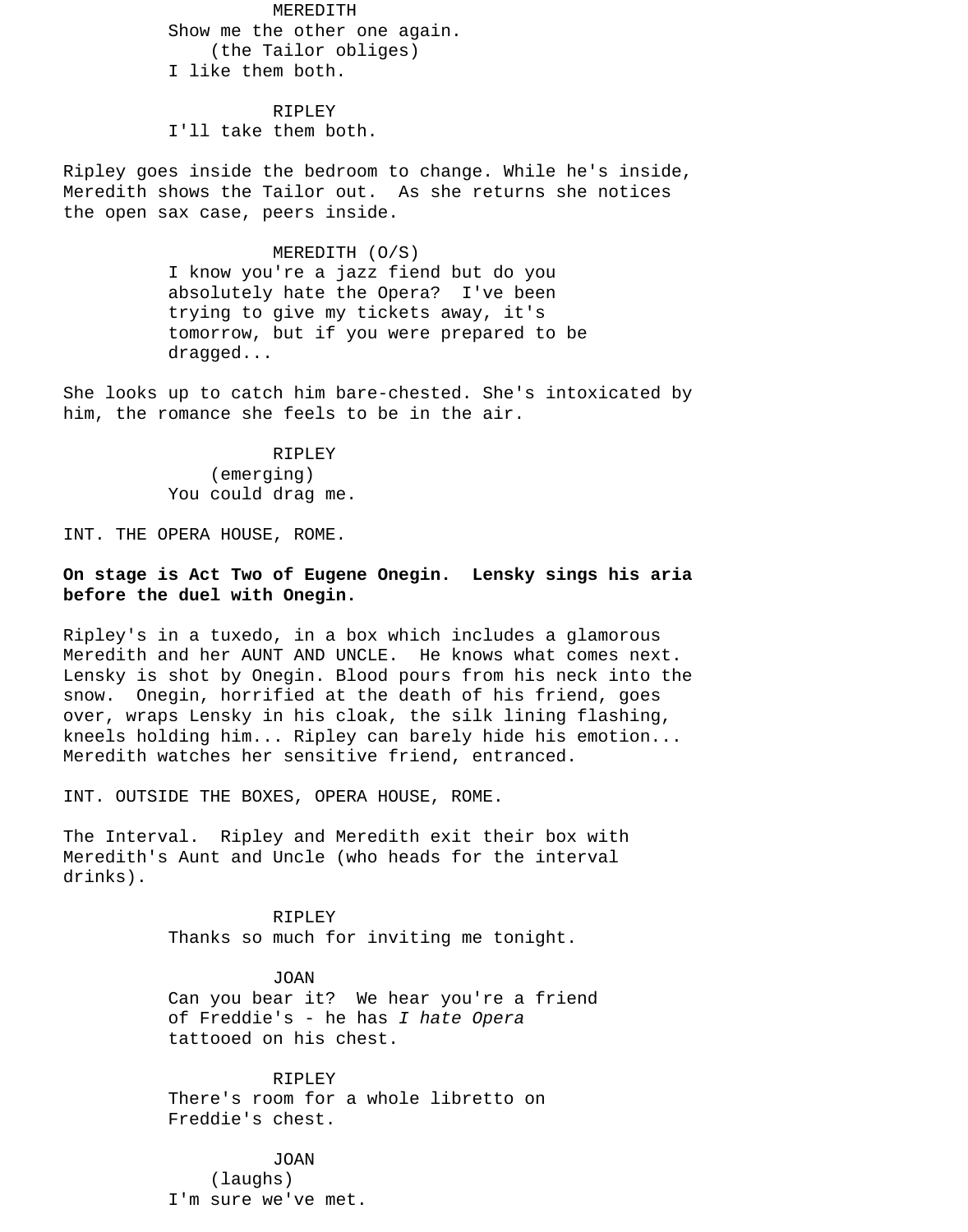They reach the console where Uncle Ted has their drinks.

 JOAN (cont'd) I was sure we'd met, weren't you, Ted? This is Herbert Greenleaf's boy.

 RIPLEY Thanks, yes, I think we did.

 JOAN One minute you people are children and the next you're getting tattooed.

INT. OPERA HOUSE, FOYER. NIGHT.

 Ripley heads past the Beautiful People on his hunt for the Men's Room, and walks straight into a young and cultured Englishman. They greet each other and **suddenly MARGE is beside them.**

> MARGE (as if she's seen a ghost) Oh my God. Tom.

 RIPLEY Marge, how are you? What are you doing in Rome?

 MARGE Is he here? Are you with Dickie?

RIPLEY

 No. (to Smith-Kingsley) Hello, I'm Tom Ripley.

PETER

 Peter Smith-Kingsley. I've heard about you, of course - from Marge, and Dickie.

**MARGE**  (works out what's strange) No glasses.

He fishes out the glasses.

RIPLEY

 (to Peter) Ditto.

 PETER Where are you hiding him? He's impossible, isn't he?

 MARGE Is he really not here?

 RIPLEY Marge, you know Dickie has *I hate Opera* tattooed on his chest.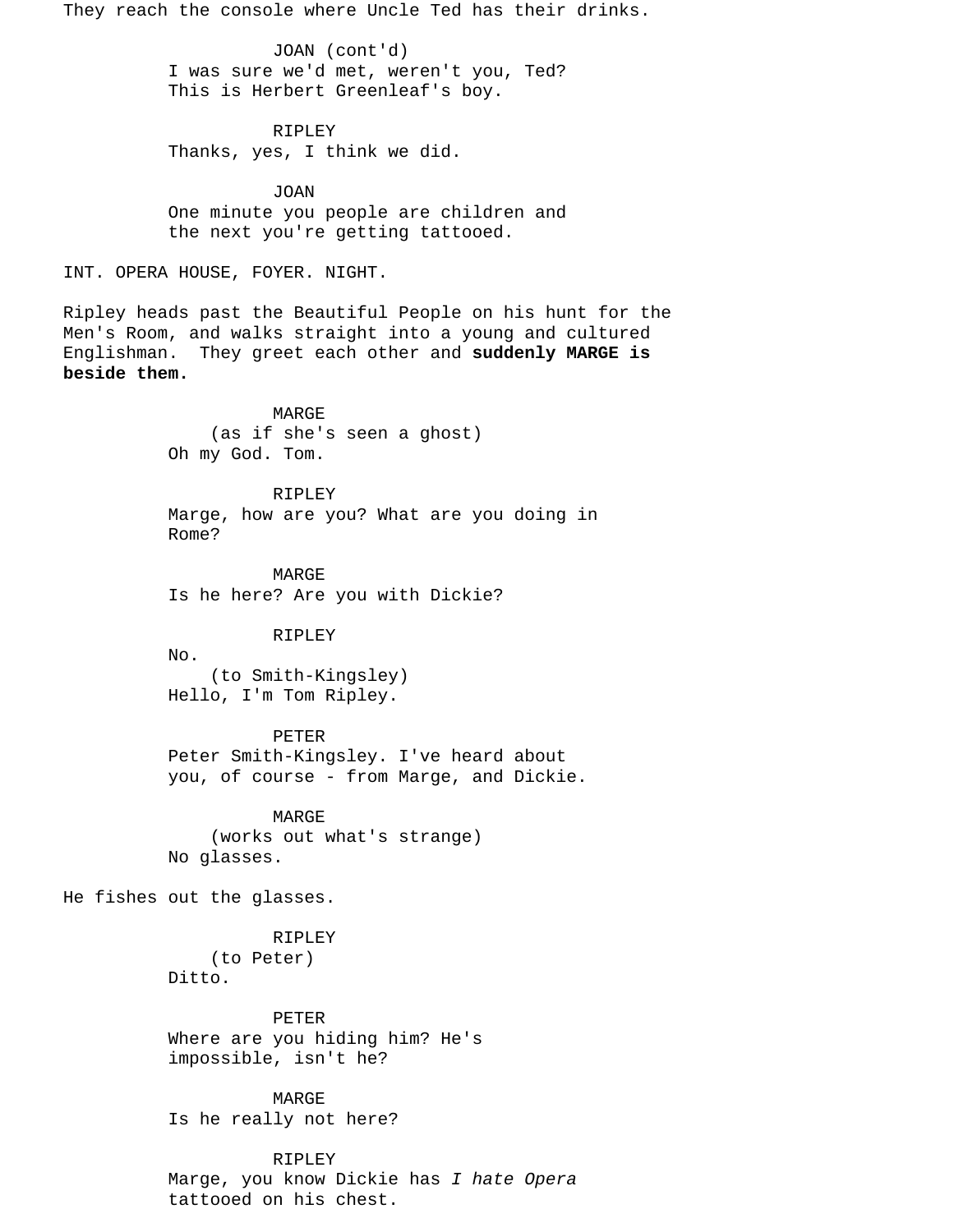MARGE

You were going to Venice.

PETER

 Yes, what happened? I heard you were desperate to come. I was looking forward to rowing you around.

 RIPLEY I am. I really am. And I've been travelling. I just can't seem to get that far north.

PETER

 Well hurry, before we sink. (reaches into his jacket) Should I give you my telephone number in Venice?

RIPLEY

Thanks.

 The INTERVAL BELL'S ringing. Peter hands over his card to Ripley, sees Meredith.

PETER

 Look there's Meredith thingy - who's that, Marge? - they're in textiles... Meredith - (embarrassed at not remembering) God, how awful, I've spent Christmas in her house...!

MARGE

 I don't know her. (to Ripley) He hasn't called, he's hardly written, just these cryptic notes. You don't just dump people.

The last INTERVAL BELL. There's a mini-stampede to return.

 PETER Will we see you later?

 RIPLEY I can't later.

 PETER And tomorrow?

 RIPLEY Tomorrow's possible. Do you know Dinelli's? Piazza di Spagna?

 PETER I know the Piazza di Spagna. What time?

RIPLEY

Ten thirty?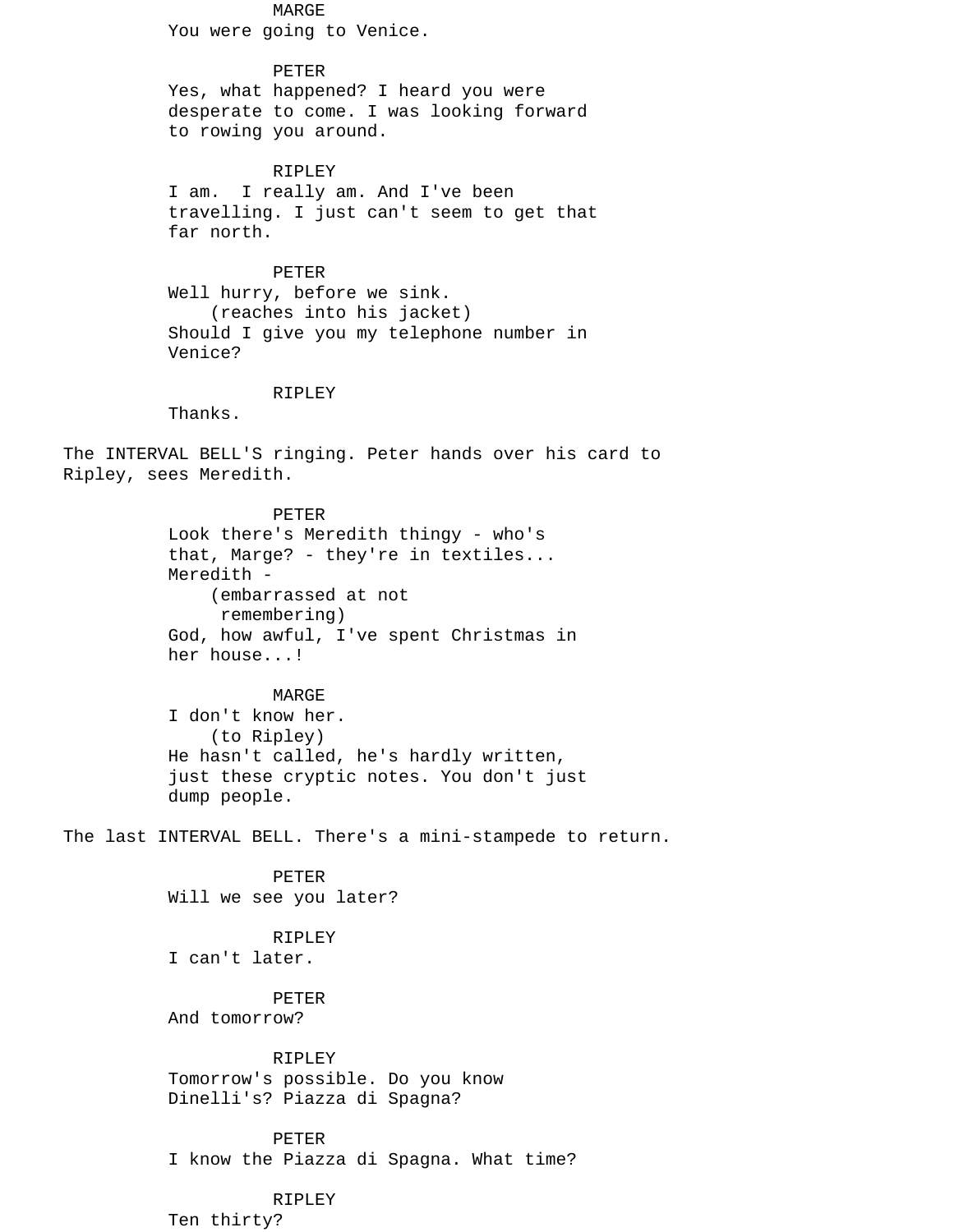PETER We'll be there.

 RIPLEY Okay. Marge, see you tomorrow. (to Peter) It's really good to meet you.

INT. BOX, OPERA HOUSE. NIGHT.

Ripley goes straight to Meredith and grabs her.

## RIPLEY

Let's go.

 MEREDITH I thought you were enjoying yourself?

 RIPLEY Let's take a Carozza and look at the moon.

 MEREDITH You're crazy! It's freezing out there.

 He's looking past her, where a mirror reflects Marge wading through the audience, Peter's elegant head getting dangerously near as they approach their seats.

> RIPLEY C'mon, I need to talk to you. Just the two of us.

 MEREDITH (quite taken) Okay then, you're crazy.

EXT. CAROZZA, ROME. NIGHT.

 Meredith shivers in the raw night as they cross the Tiber. Ripley as Dickie is confessing his heart belongs to Marge.

> MEREDITH Don't worry. Really. Don't worry.

## RIPLEY

 You're such a pal to understand. It's as if Marge is here now - I look at you and I see her face - and I can't, whatever I'm feeling towards you - I just can't...

 MEREDITH No, I absolutely understand. Of course.

 RIPLEY Otherwise you'd be fighting me off.

 MEREDITH Beating you away.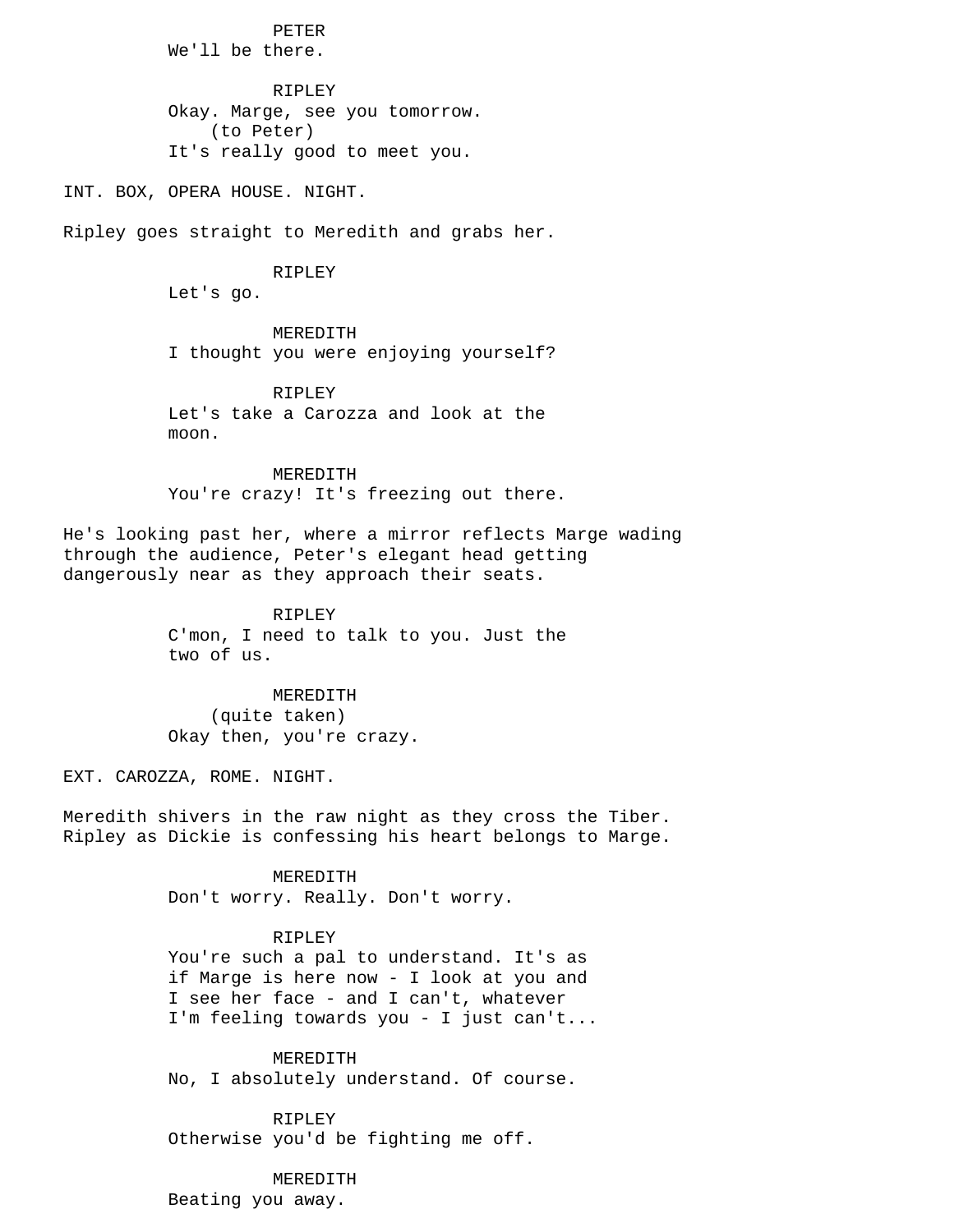EXT. MEREDITH'S APARTMENT, ROME.

 They arrive at the courtyard outside Meredith's Apartment Building. Ripley jumps down, collects her. She makes to go inside, then looks at him.

#### MEREDITH

Will you meet me tomorrow? Just to say goodbye in the daylight, properly? So it's not just this, it's too...you should always save pain for daylight...

## RIPLEY

 Oh Meredith, I'm sorry. Of course I'll meet you. Let's have coffee in the morning at Dinelli's.

### MEREDITH

 (fluttering) I don't - is that by the Spanish Steps?

 RIPLEY Exactly.  $10.30 -$  (instantly correcting himself) 10.15.

He gets back into the carozza. It moves off.

EXT. DINELLI'S CAFE, PIAZZA DI SPAGNA. MORNING.

 Meredith sits waiting in a cafe at the bottom of the Spanish Steps. **Ripley, dressed as Ripley, is at the top of the steps, among early tourists, watching as** she drinks her coffee at an outside table. Then Marge and Peter appear walking up the Via Condotti, head for another table, don't see Meredith. She acknowledges Peter who hasn't noticed her.

#### MEREDITH

Peter? Hello, it's Meredith Logue.

#### PETER

 Of course it is, Meredith, hello, I'm sorry, half-asleep, how are you? This is Marge Sherwood. Meredith Logue.

#### MARGE

Hello.

Hearing Marge's name Meredith reacts, freezes.

## PETER

 Join us, won't you? We're just waiting for a friend. Do you know, I wonder did we see you at the Opera last night?

## MEREDITH

 I won't actually, although I think this might - are you waiting for Dickie?

## PETER

Well no, as it happens, although...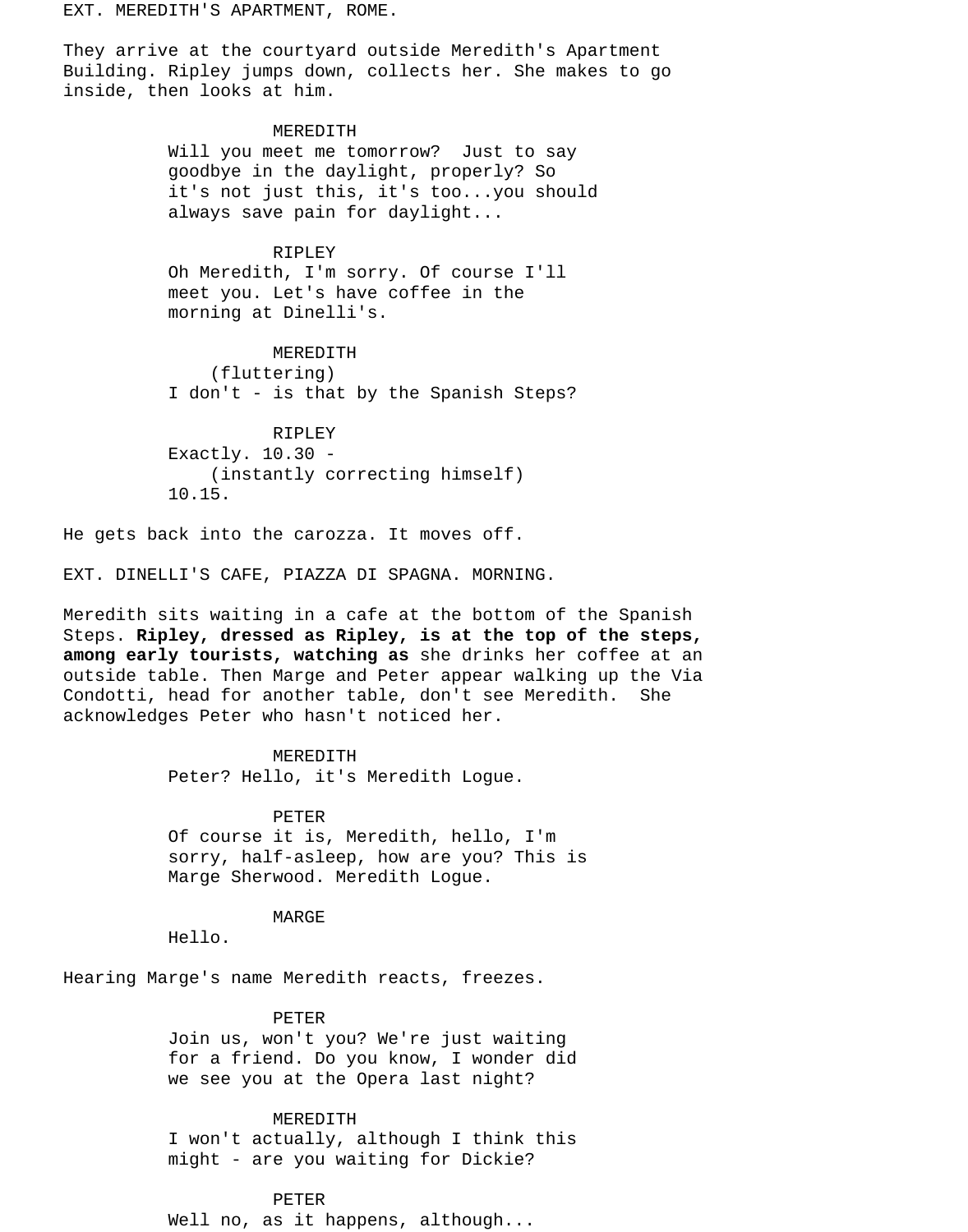# MARGE

 (stunned at the mention of his name) Dickie? Do you know Dickie?

#### MEREDITH

 You were at the Opera? Well, that explains - yes I was there. I was there with Dickie.

### MARGE

 (to Peter) I told you! I knew it!

## MEREDITH

 (moving over to them) Marge, I don't know you, so I have no right, but Dickie loves you. He's - I think you'll find he's coming home to you.

### MARGE

 (proprietorial) How would you know that?

## MEREDITH

 He told me everything. I was supposed to meet him fifteen minutes ago, so I...I'm going to go now, I think. Unless he meant **us** to meet - which would be a little cruel, wouldn't it?

### PETER

 No, we're meeting another friend. Tom Ripley.

**MARGE** Do you know Tom?

 MEREDITH Ripley? No. I heard about him, of course, but no, I didn't meet him.

 The WAITER has arrived to take orders. Meredith indicates she's leaving.

> MEREDITH (cont'd) Not for me. No, grazie.

Marge is on the edge. Peter lays a hand to comfort her.

 MEREDITH (cont'd) I hope I didn't complicate matters, but nothing, nothing untoward happened, nothing to prevent you from welcoming him back, from marrying him...Goodbye. Goodbye Peter, please don't get up.

 Peter gets up. Ripley, from his vantage point at the top of the steps, watches Meredith leave and walk off into the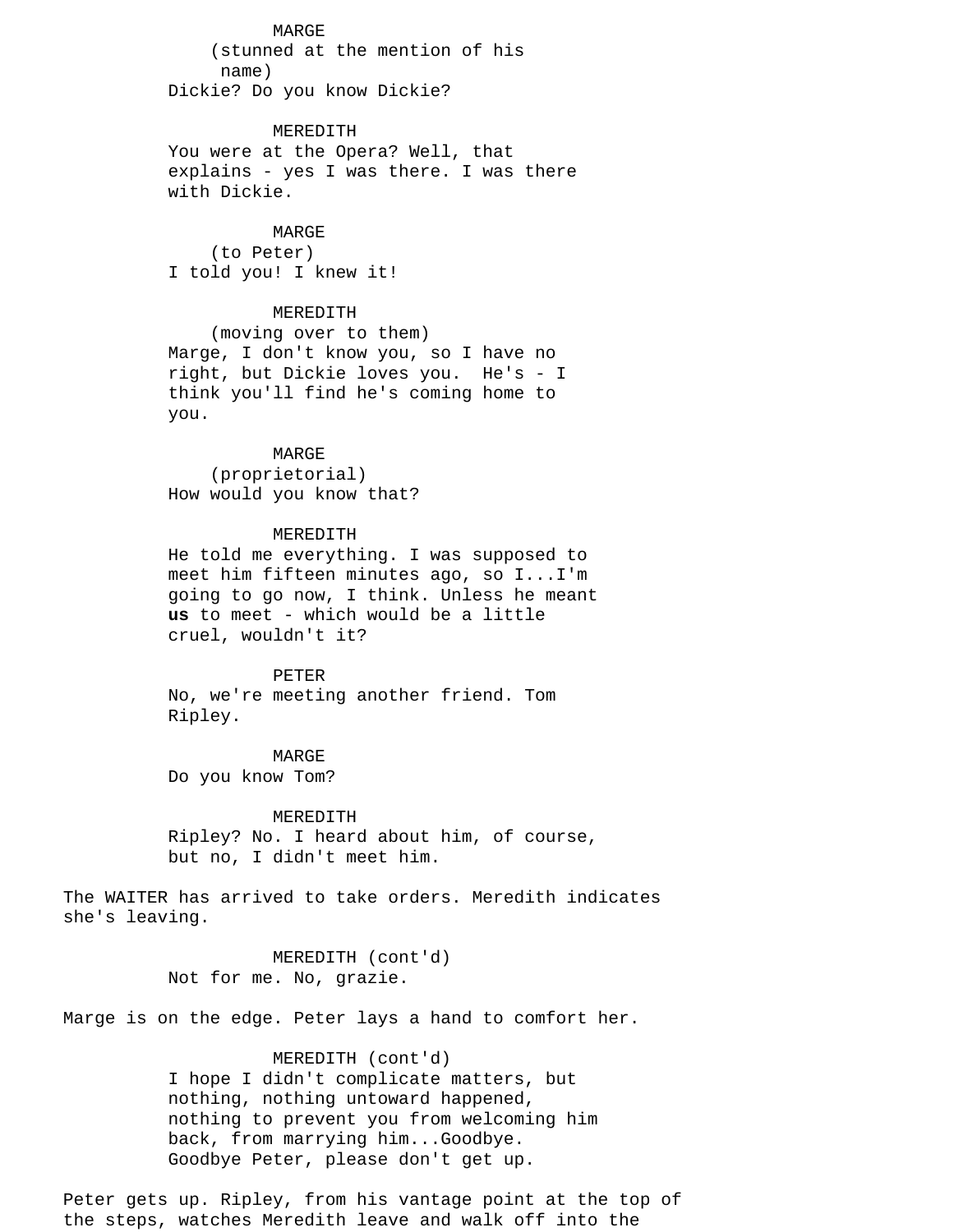crowd. He begins the slow walk down towards the square. As he becomes visible to the cafe, he starts to hurry. He's apologising to Marge and Peter as they see him, in his element, lying and believing in his lie.

## RIPLEY

 Sorry, sorry. Had to renew my papers. Italian bureaucracy - never one stamp when they can make you line up for three. Have you been waiting long?

 PETER Not at all. Morning Tom.

## RIPLEY

Hi.

 (to Marge) Sorry. You okay? You look as if you've seen a ghost...

 MARGE Dickie was at the Opera last night.

## RIPLEY

 I don't believe it. Wild horses wouldn't drag Dickie to -

#### MARGE

 He was there with someone. So I suppose she must have dragged him - that's not fair. I'm going back to Mongi. I think Dickie's coming home. (to Peter) I'm going to go home.

### RIPLEY

 Really? That's swell. No, I was just you're way ahead of me! Great!

## PETER

 We think he's had a change of heart. (to Marge) So we should be celebrating.

### **MARGE**

I hope so.

## PETER

 (to Marge) That was moving, wasn't it? When Meredith said - (to Ripley) Meredith's the American girl I saw last night, I know her, at the Opera, she's been seeing something of Dickie -

# RIPLEY

My God.

### PETER

But the point is Dickie - well we know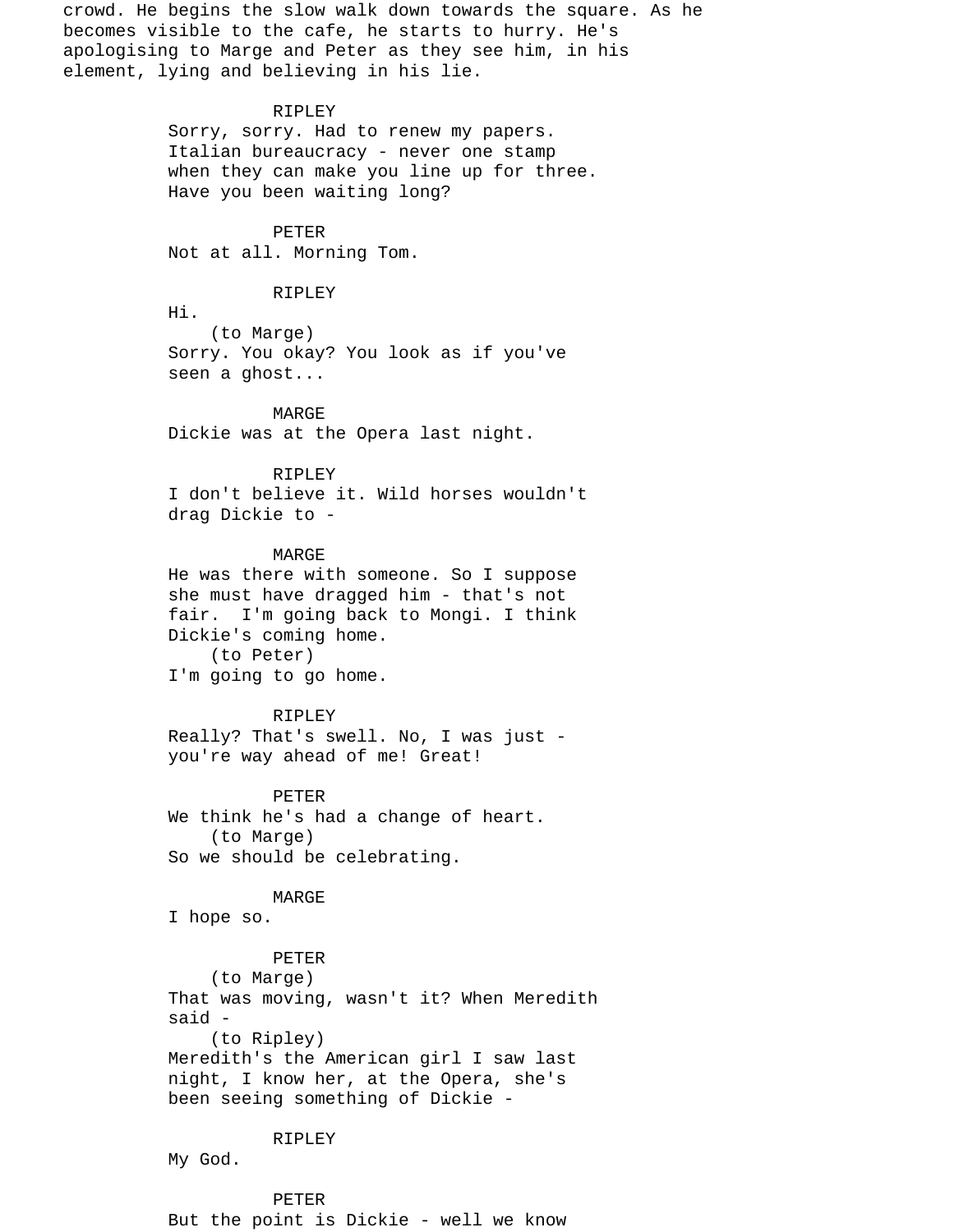this - Dickie loves Marge and he misses her and apparently he's come to his senses...

 RIPLEY It's fantastic. (to Peter) I feel guilty. Marge doesn't understand this, but anytime Dickie does something I feel guilty.

INT. APARTMENT, PALAZZA GIOIA. DAY.

 Ripley is being shown an APARTMENT FOR RENT in the Palazzo Gioia by a dry-witted older woman, SIGNORA BUFFI. Ripley explores, relishing the decor.

> SIGNORA BUFFI Accendo il riscaldamento. *(I'll turn the heating on.)*

 RIPLEY (mimes playing sax) Mi piace suonare. *(I like to play music.)*

 SIGNORA BUFFI (shrugs) Io sono sorda. Quelli di sotto, una coppia, sono sordi. Allora, ti piace? *(I'm deaf. The couple below are deaf. So, do you like it?)*

INT. RIPLEY'S APARTMENT. AFTERNOON.

 Ripley is in the apartment, fire burning, wearing pyjamas. There's a small Christmas tree. He kneels on the floor with some festive, gift-wrapped packages. He opens a package. It's a marble head of Hadrian. A gasp from Ripley. He picks up a glass, pours himself a drink.

INT. RIPLEY'S APARTMENT. LATE AFTERNOON.

 Ripley plunges into Bach's Italian Concerto on his new and precious toy, a STEINWAY GRAND. His doorbell rings. He stops playing. He doesn't get visitors. He rises, a little nervous.

RIPLEY

Hello?

FREDDIE (O/S)

Dickie?

 RIPLEY Who is it?

 FREDDIE (O/S) It's Freddie. Let me in.

RIPLEY ALMOST COLLAPSES. He's faint.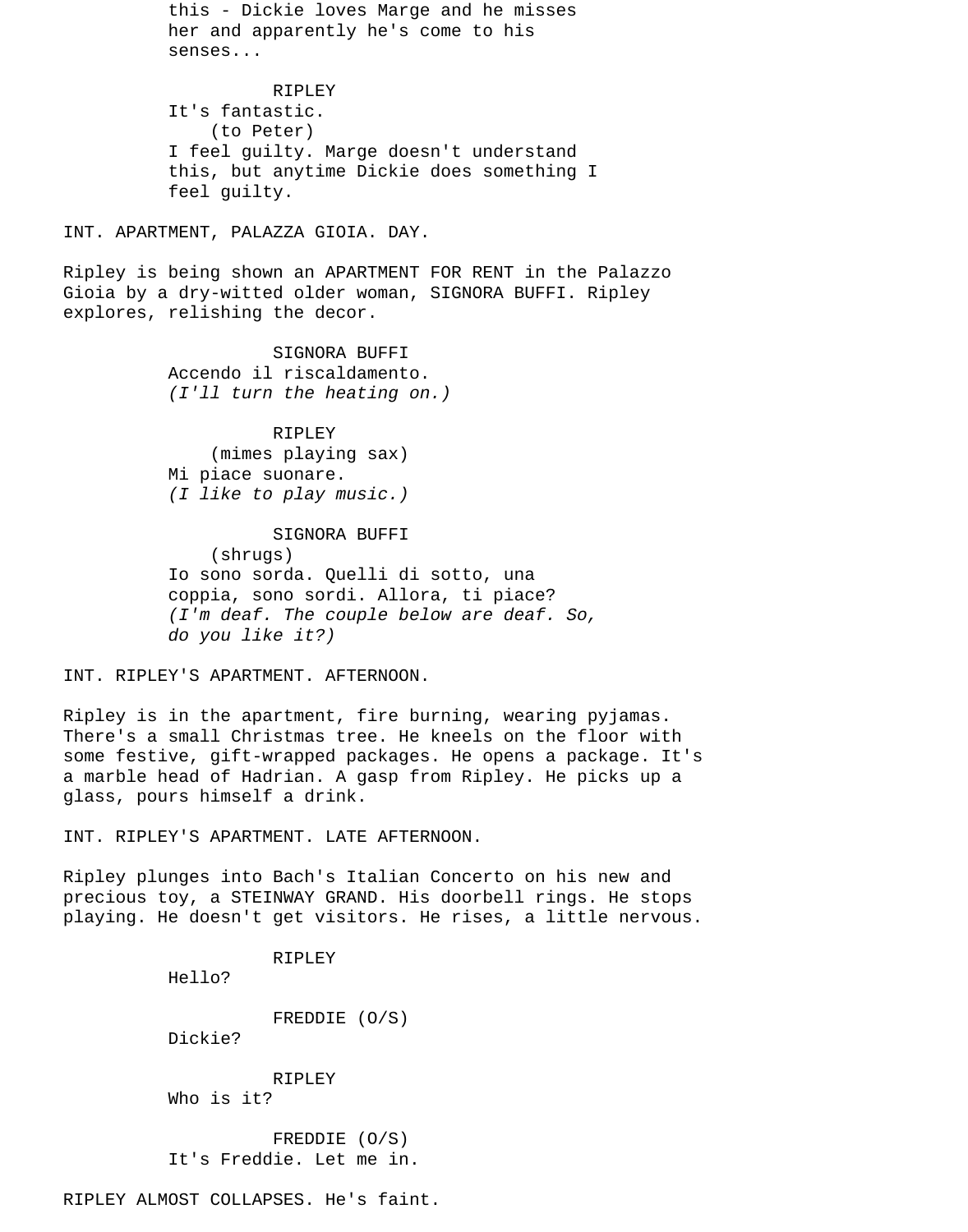## FREDDIE (O/S) Dickie, come on, it's me.

 Ripley can't think what to hide, where to hide. He opens the door.

> RIPLEY Hello, Freddie, it's Tom, Tom Ripley.

 FREDDIE (confused, not pleasantly) Oh hello, where's Dickie? How are you?

## RIPLEY

 Yes, I'm good, thank you. Dickies at dinner. He's at Otello's. Do you know it?

### FREDDIE

 I don't think he's at dinner at 6.30pm. If you said he was still at lunch I'd believe you. Incredible. The guy has disappeared off the face of the earth.

## RIPLEY

I guess.

## FREDDIE

 The landlady - as far as I could tell, the landlady said he was here right now.

#### RIPLEY

 He's gone to dinner! Search the place. I can't think why you would imagine Dickie would hide from you.

#### FREDDIE

 Because he's **been** hiding from me - what happened at Christmas?

 RIPLEY What about Christmas?

### FREDDIE

 He was supposed to come skiing. I didn't get a cable or a call or a note or, frankly, a fart.

 Ripley has his hands behind his back. HE'S TUGGING FRANTICALLY AT DICKIE'S RINGS. Ripley wanders into the kitchen, turns on the tap to sluice his fingers.

### RIPLEY (O/S)

 Of course, he's been very involved in his music, hasn't he? I think his theory is, you know, you have to go into a cocoon before you can become a butterfly.

# FREDDIE

 Which is horseshit. Have you heard him play that thing? (gesturing at the sax on its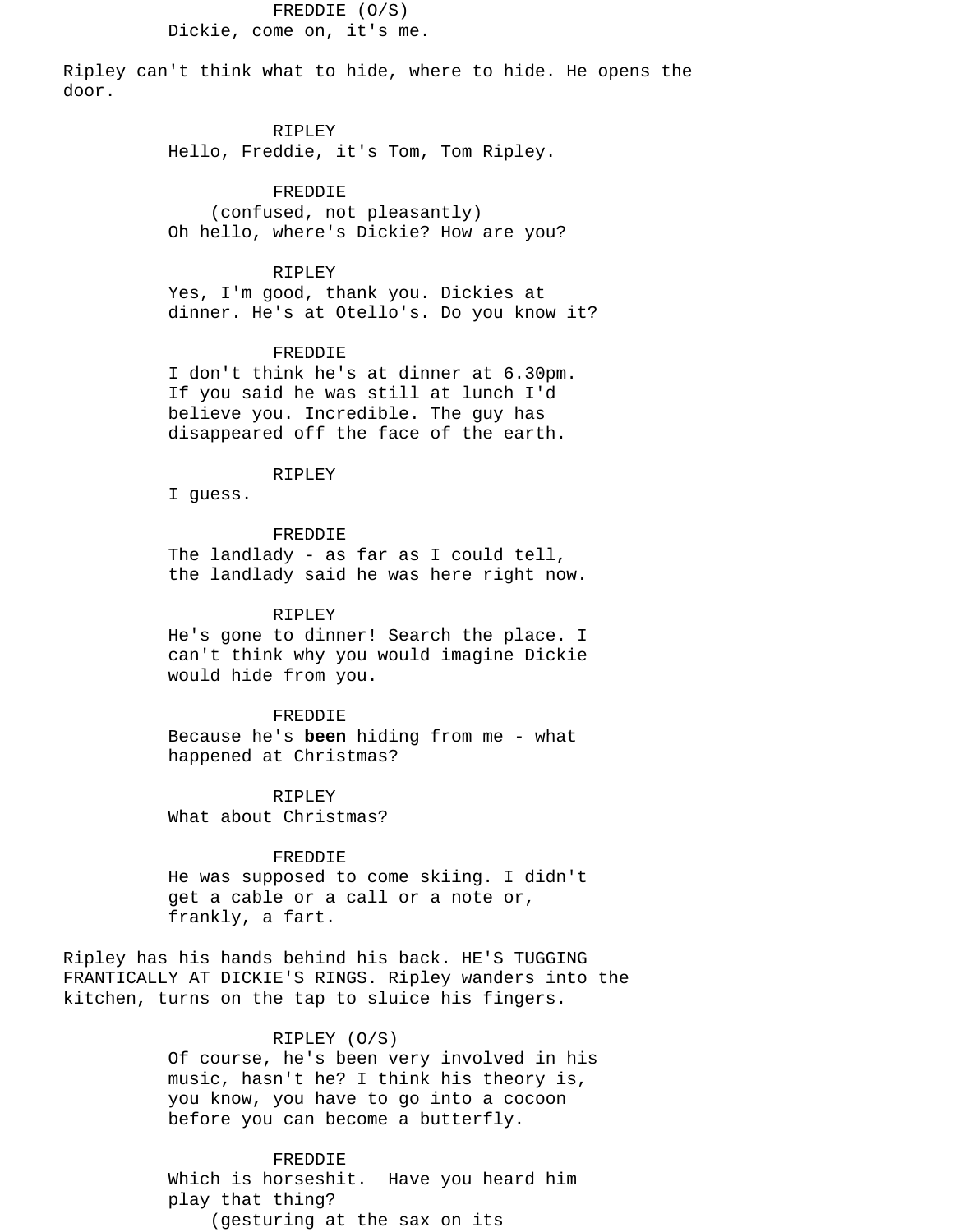stand) He can't. RIPLEY (O/S) (casually) How did you find him? It's such an out of the way apartment. Can I fix you a drink? FREDDIE No thanks. (explaining his detective work) Some kid at the American Express Office. (he starts to explore) Are you living here? Now he starts to hammer a nasty boogie-woogie on the piano. RIPLEY (returning, flinching) No. No, I'm staying here for a few days, in Rome. That's a new piano, so you prob - FREDDIE (O/S) Did this place come furnished? It doesn't look like Dickie. Horrible isn't it? - so bourgeois. Now he's poking at the Hadrian bust. RIPLEY You should watch that! FREDDIE In fact the only thing which looks like Dickie is you. RIPLEY Hardly. FREDDIE Have you done something to your hair? Ripley starts to smile, his eyes darting around the room. RIPLEY Freddie, do you have something to say? FREDDIE What? I think I'm saying it. Something's going on. He's either converted to Christianity - or to something else.

### RIPLEY

 I suggest you ask Dickie that yourself. Otello's is on delle Croce, just off the Corso.

## FREDDIE

 Is it on *"delle Croce, just off the Corso"*? You're a quick study, aren't you? Last time you didn't know your ass from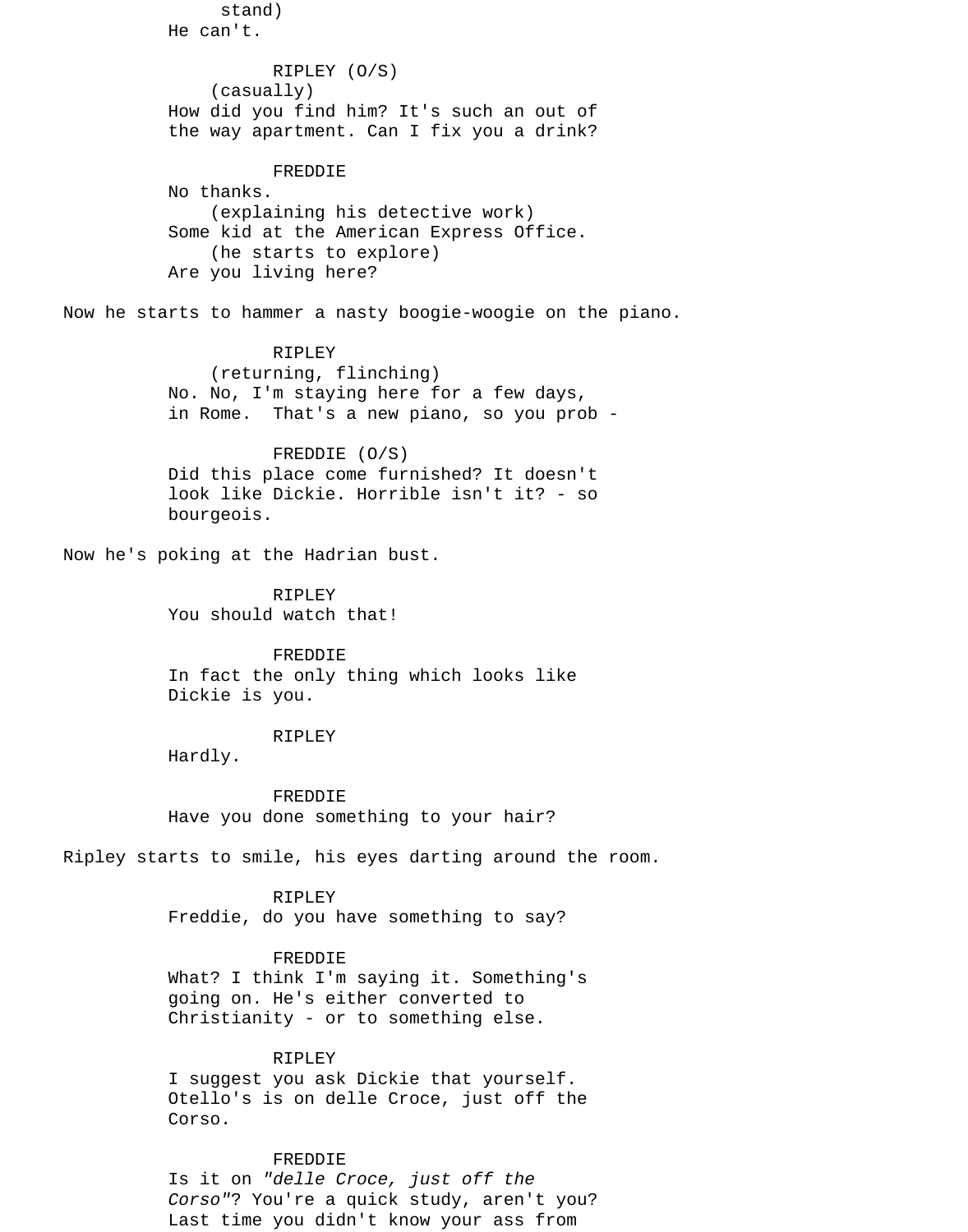your elbow, now you're giving me directions. That's not fair, you probably do know your ass from your elbow. I'll see you.

 AND HE'S GONE. Ripley shuts the door, smooths the silk runner on the table where Freddie's hand had rucked it. He goes back to the door, opens it and looks over the rail.

INT. LANDING AND STAIRS, RIPLEY'S BUILDING. LATE DAY.

 FREDDIE IS BACK IN CONVERSATION WITH SIGNORA BUFFI. Ripley can't make out the text but there's some discussion about *Signor Greenleaf* and *Signor Ripley*. Ripley hurries inside as Freddie's heavy shoes start to clump up the stairs again.

INT. RIPLEY'S APARTMENT, ROME. LATE DAY.

 Freddie knocks on the door which pushes open. As he marches in, he launches into his interrogation.

> FREDDIE Ripley? There's someth -

 - AND WALKS STRAIGHT INTO THE HEAD OF HADRIAN WHICH RIPLEY SWINGS AT HIM, HOLDING ON AWKWARDLY WITH BOTH HANDS TO THE HEAVY MARBLE SCULPTURE.

 Freddie falls like an ox, first to his knees, groaning, then to the floor as Ripley brings the head down again, beating him downwards. As Freddie slumps away, Ripley loses his balance and the head sends Freddie a glancing blow before slipping from Ripley's grasp and smashing on to the floor. THE NOSE IS CHIPPED OFF.

EXT. PALAZZO GIOIA. NIGHT.

 It's deserted. Ripley hauls Freddie out of the shadows towards the car. A couple walk across the square. Ripley talks to Freddie, berating him for his drunken stupor. He pushes him over the door and into the passenger seat.

> RIPLEY (mimicking Freddie's voice) Hey, if I'm drunk, think what her husband's saying.

EXT. VIA APPIA ANTICA. NIGHT.

 The Fiat noses along THE APPIAN WAY. Black fragments of tombs punctuate either side of the poorly lit road. Inside the car, Ripley looks to left and right for a place to dump the body. He slows near a clump of trees.

INT. RIPLEY'S APARTMENT, ROME. EVENING.

 Someone is KNOCKING urgently at the door. Ripley opens it, finds himself face to face with Signora Buffi and TWO POLICEMEN. One of them offers his hand.

## ROVER INT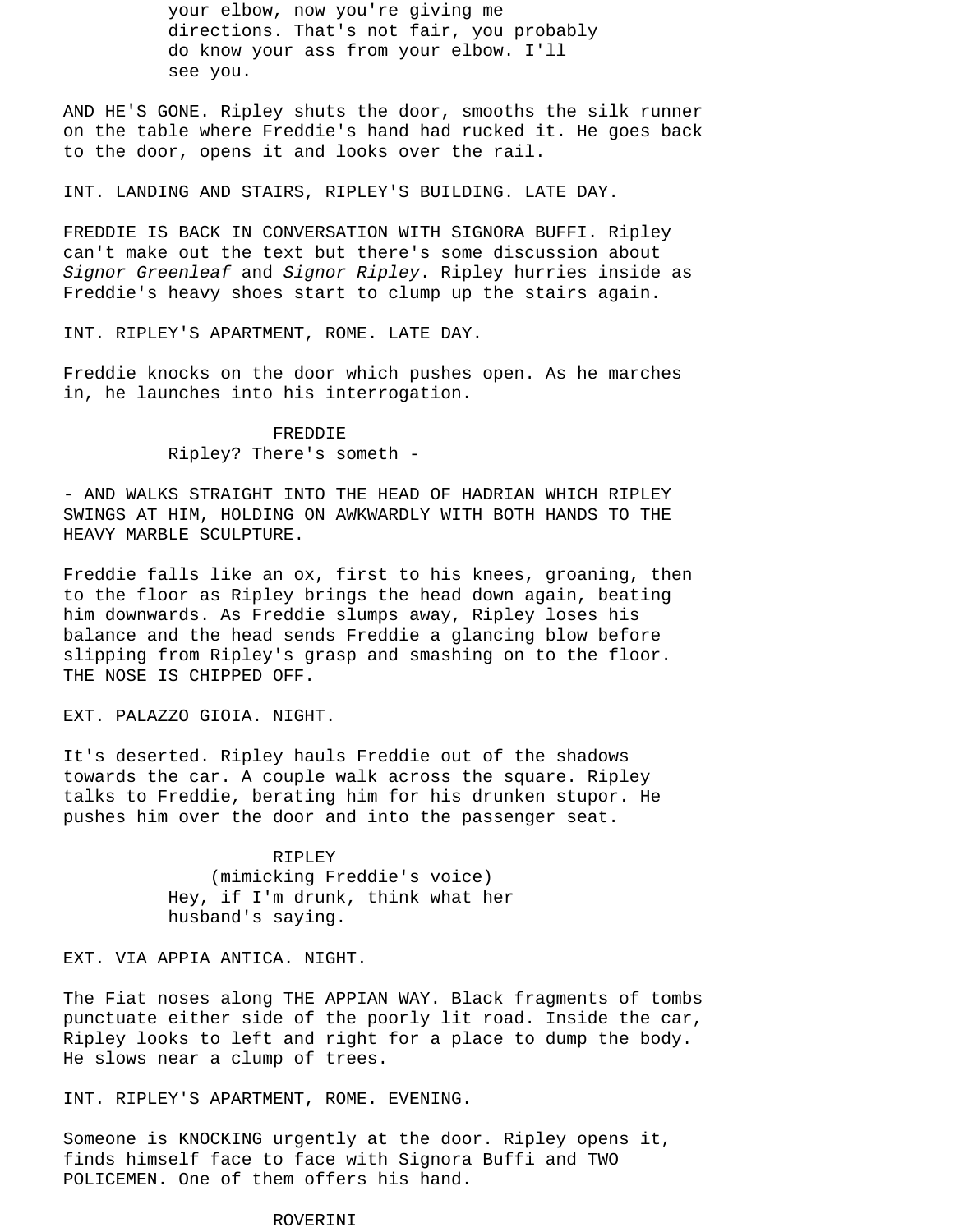Dickie Greenleaf?

# RIPLEY

Yes?

 ROVERINI Inspector Roverini. Can we come in?

## INT. RIPLEY'S APARTMENT. EVENING.

 Ripley sits with his head in his hands at the table. Roverini and his sergeant, BAGGIO, watch patiently.

## ROVERINI

 It's a terrible shock, eh? What time did Signor Miles leave yesterday?

### RIPLEY

 I can't be absolutely sure - 8? 9? We'd both taken on far too many drinks - but it was dark, it was certainly dark when I walked him down to his car.

## ROVERINI

 So Signor Miles drove away and you did what?

#### RIPLEY

 I went to bed. Freddie's a big man, but I'm in trouble after a couple of drinks. I've suffered all day. Who found him?

Roverini has walked over to the bust of Hadrian.

 ROVERINI Senta. We have to ask you to stay in Rome.

RIPLEY

Yes, if it's going to help, certainly.

 ROVERINI So, the Doctor, he has to make the - (looks at Baggio) - come se dice?

# RIPLEY

Postmortem?

### ROVERINI

 Yes, exactly, but his first, his first conclusion was that Signor Miles was killed not later than seven o'clock yesterday evening.

## RIPLEY

 Well, he certainly wasn't dead when he drove off in his car.

## ROVERINI

No.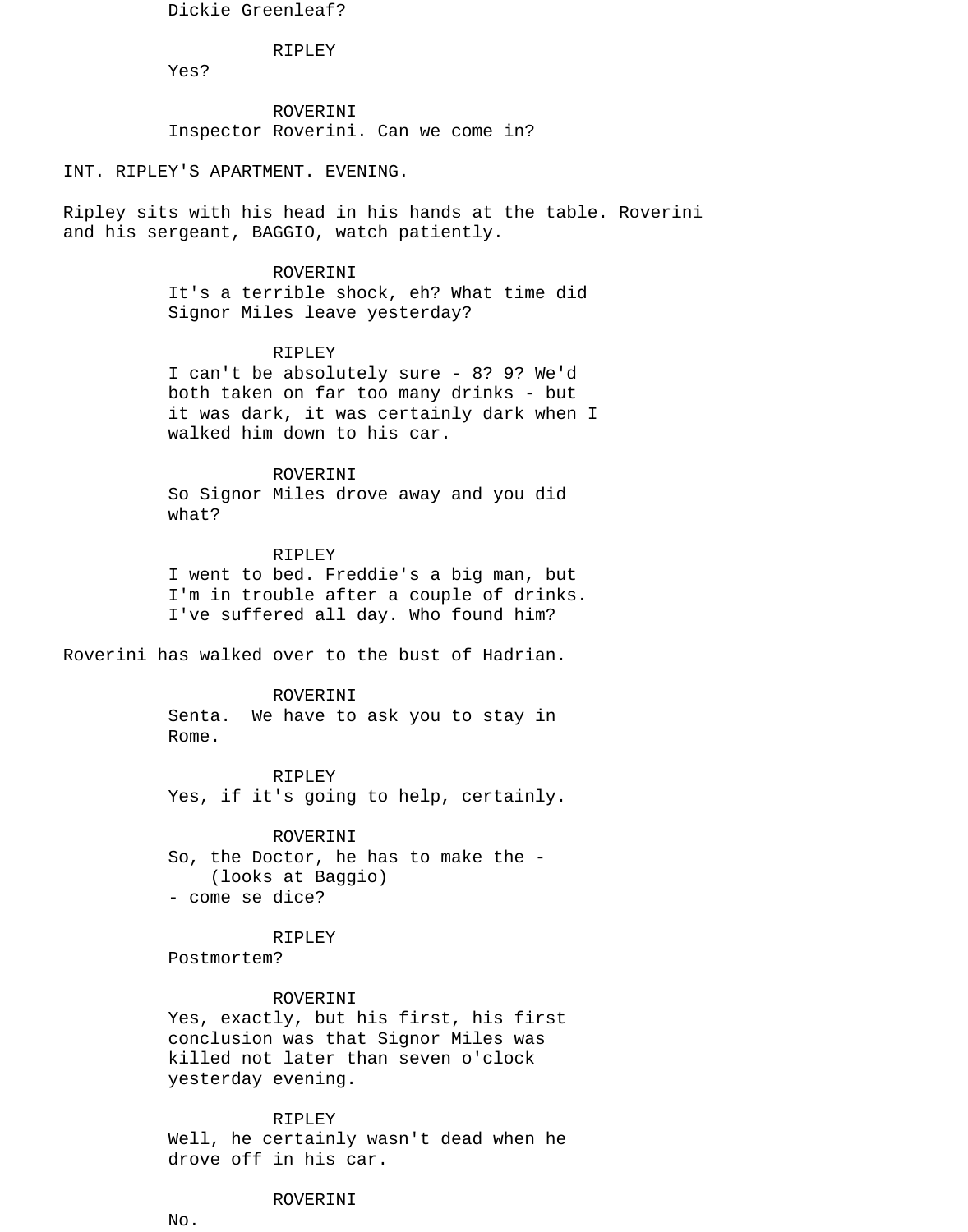EXT. NARROW STREET, THE GHETTO, ROME. MORNING.

 Ripley comes through a dark tunnel in the Ghetto on his scooter. He drives past a furniture store, DRESSING TABLES AND MIRRORS spilling out onto the street. He glances sideways, sees his reflection fractured into several images and, for an instant, it seems AS IF DICKIE'S THERE WATCHING HIM. Ripley screams and swerves, crashing into the pavement, the scooter falling onto him and pulling him along the cobbled passage. The man he thought to be Dickie, an Italian, runs up concerned.

EXT. AMERICAN EXPRESS, PIAZZA DI SPAGNA. DAY.

 Ripley emerges from the American Express Office. Across the street at the cafe, as once before, sits Marge. Ripley slips Dickie's bag into his knapsack as he approaches his scooter. Marge spots him and strides across the piazza. She is in no mood for pleasantries.

> MARGE Did he kill Freddie?

 RIPLEY Marge, when did you get here?

MARGE

Tell me the truth. Did he kill Freddie?

 RIPLEY I'd swear he didn't. Of course he didn't.

MARGE

 I tried again, waiting here, watching for him. Instead it's you. Whenever I look for Dickie I find you.

 (focusing on Ripley's cuts and bruises) What happened to your face?

RIPLEY

Dickie did it.

MARGE

 (suddenly tense) Dickie?

## RIPLEY

 My face! There was an argument. I said some things I shouldn't have. About you. About the appalling way he's treating you, all of us. And the next thing I know he's launched himself at me. (he pulls the scooter off the stand) Are you getting on?

MARGE

What?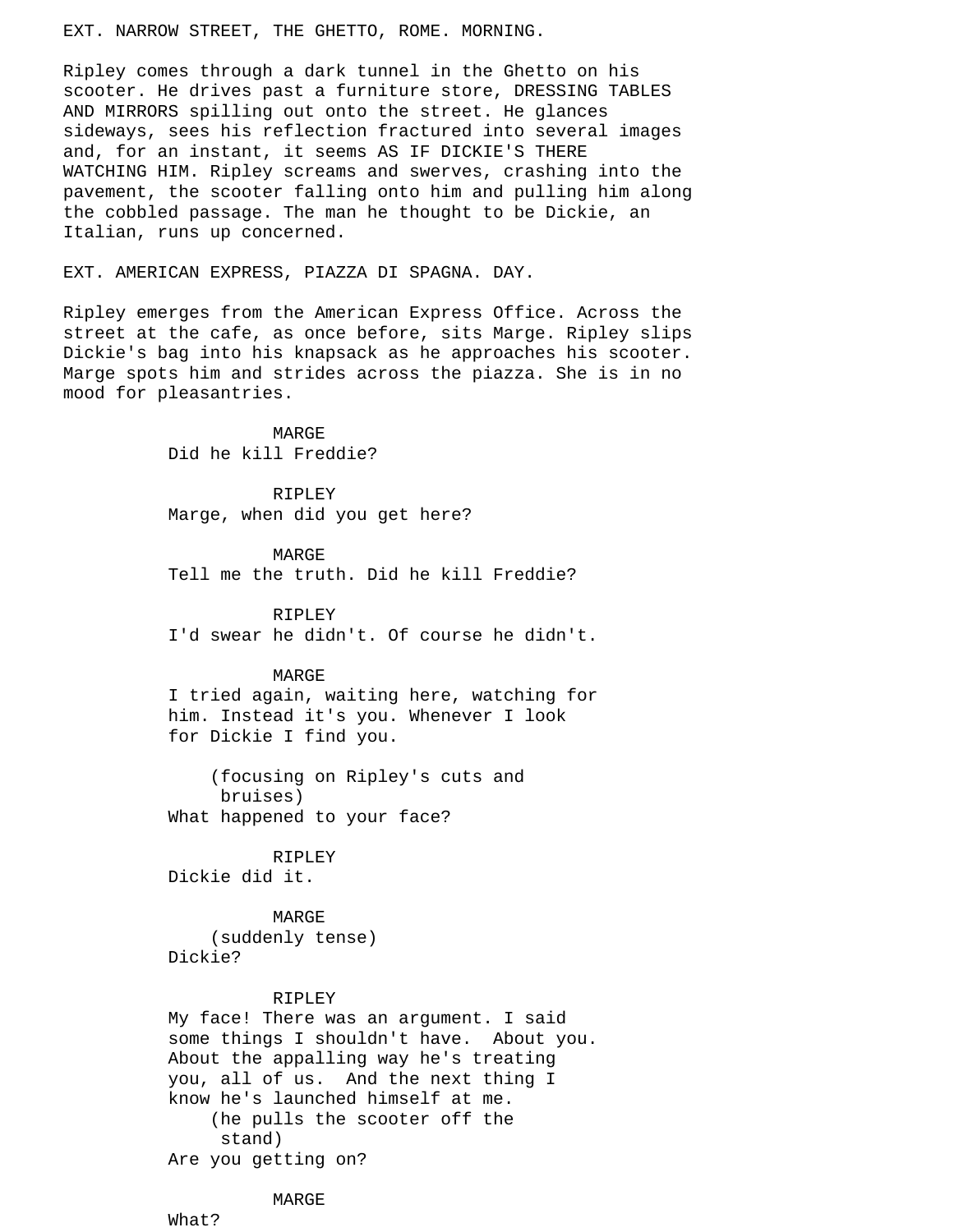## RIPLEY Get on. I'll take you to him.

EXT. SQUARE OF THE PALAZZO GIOIA. DAY.

 Ripley and Marge come round the corner on the scooter. The entrance to the Palazzo is blocked by a couple of police cars. Inspector Roverini emerges from one of them. Ripley, startled, drives straight past the entrance.

EXT. ROME STREET, BY THE RIVER. DAY.

 Ripley pulls up several hundred yards later, in a different piazza full of book stalls. Marge is confused.

> MARGE Where does Dickie live?

> > RIPLEY

 We passed it a few blocks back, where the police were. The Palazzo Gioia. They don't even know I'm in Rome and I'm not going to incriminate Dickie -

**MARGE** Perhaps I shouldn't go either.

RIPLEY

 (thinking hard, distracted) No, well go if you want to, but don't talk to the Police about my face - they find out he hit me - he's got a temper - he could've hit Freddie. (sincerely) Good luck, Marge. I'll catch up with you later.

 And he drives off. At the first opportunity HE DOUBLES BACK and roars towards the Palazzo.

EXT. SQUARE OF THE PALAZZO GIOIA. AFTERNOON.

 Ripley drives towards the entrance. As Ripley gets off and pushes his scooter through the doorway SOME JOURNALISTS, LOITERING INSIDE A BARBER'S SHOP come running out and swarm around him with questions about Freddie. One of them gets off a photograph. It's chaos, a Police Officer shouts him away as Ripley puts up a protective hand and runs inside.

INT. ENTRANCE AND STAIRS, PALAZZO GIOIA. CONTINUOUS.

 As Ripley hurries inside he encounters officers conducting more thorough forensic investigations in the stairwell. On a landing is Roverini. Ripley hurries towards him.

> RIPLEY Can we go up? Do you mind?

 ROVERINI Of course. What happened to your face?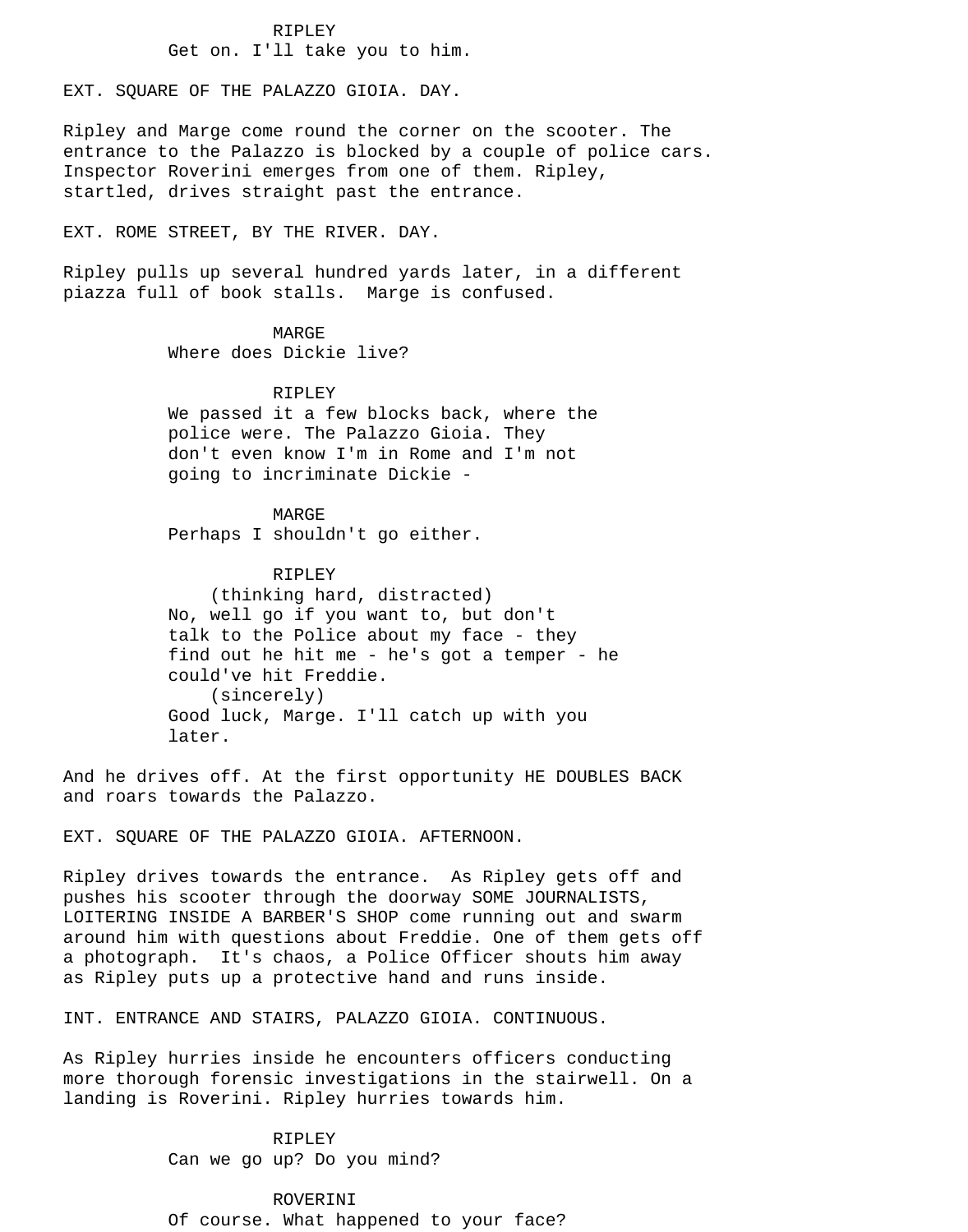RIPLEY My scooter. I fell off. Getting chased by photographers. He hurries up the stairs, Roverini in tow. RIPLEY (cont'd) (agitated) The telephone, the press, I've been, I'm feeling hounded - do you think you could not give out my address? ROVERINI Never. We've had many requests and, of course, we say no - even to your fiancÈe. RIPLEY I really don't want to see anybody. ROVERINI Even your fiancÈe...? RIPLEY Even her. ROVERINI What about Thomas Ripley? RIPLEY What about Ripley? Ripley's way ahead and has reached the door of his apartment. He waits nervously for Roverini. He unlocks the door and can barely wait for Roverini to catch up. INT. RIPLEY'S APARTMENT. AFTERNOON. Roverini follows Ripley inside, Baggio hurries in behind him. ROVERINI You and Signor Ripley went to San Remo, is that right? Ripley is appalled. He smiles. RIPLEY

 Yes, sure, we did go to San Remo. That was months ago.

 ROVERINI November, I thought.

 RIPLEY Was it? Did you speak to Tom?

 ROVERINI November 7th is my information.

 RIPLEY I don't remember the exact date.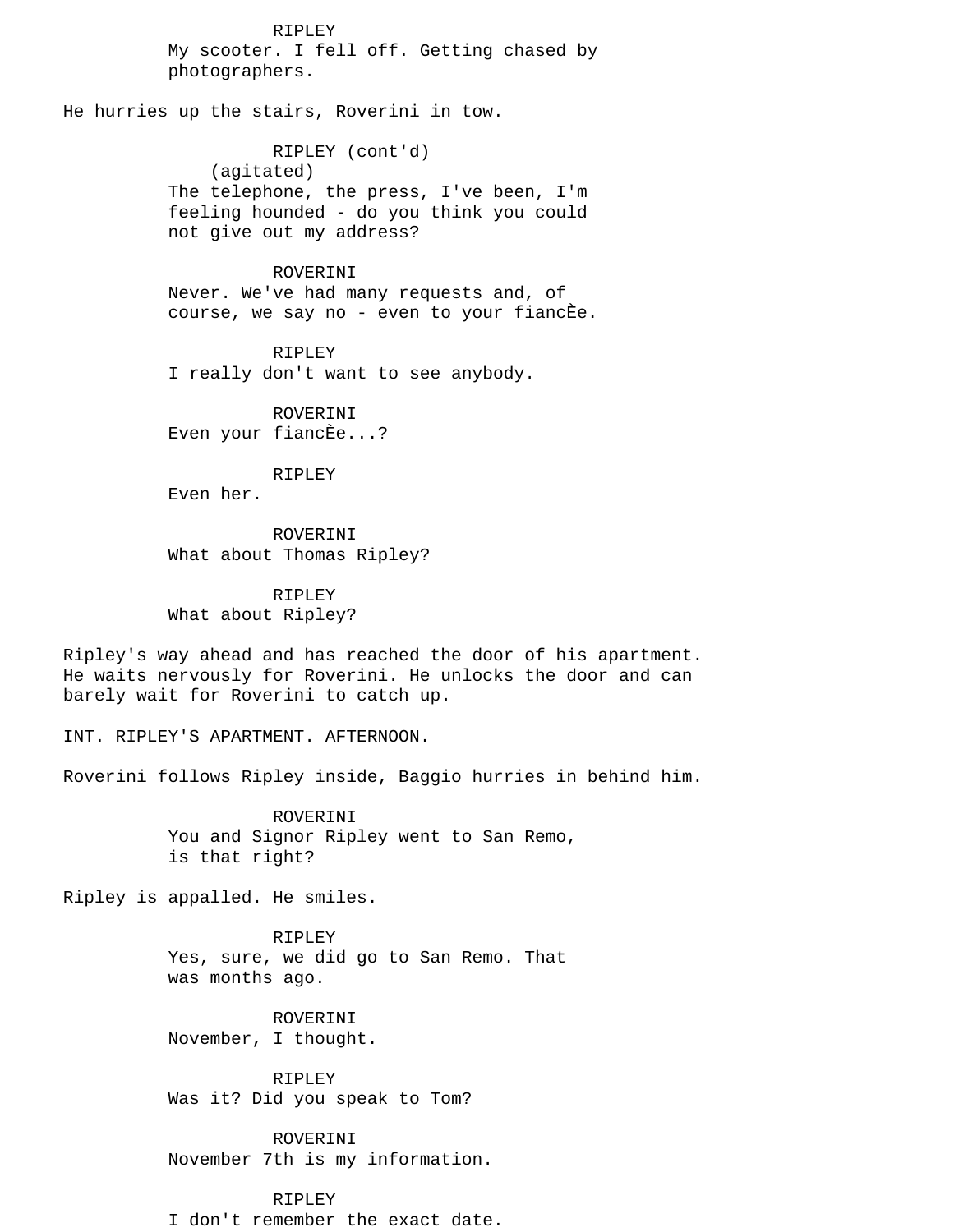ROVERINI And when did you last see Signor Ripley?

RIPLEY

A few days ago.

 ROVERINI Does he stay with you here?

## RIPLEY

No!

# ROVERINI

 No. Here is a pattern. Two days ago Freddie Miles is dead - he leaves your apartment and is murdered. Yesterday a little boat is found in San Remo full of rocks, and the owner tells the Police it was stolen on November 7th. We look at hotel records and we see *oh! Dickie Greenleaf is staying in San Remo* and then our boatman remembers two Americans taking a boat.

#### RIPLEY

 It's not a pattern, it's a coincidence. There must be fifty hotels in San Remo, there must have been a hundred people renting a boat on that day.

### ROVERINI

31 people.

### RIPLEY

31 people.

Baggio appears. Speaks to Roverini. Ripley is getting cranky.

 ROVERINI That is Miss Sherwood now. Marge Sherwood.

#### RIPLEY

 (appalled, defeated) Let her in, what's the difference? Let her in. (Baggio is on his way to the door.) No, actually, no, I'd like it very much if you would ask her to come back later.

Roverini nods, mutters to Baggio, who heads out.

 RIPLEY (cont'd) Thank you.

# ROVERINI

 (watching him) May I ask...why would you speak to your friend and not your fiancÈe?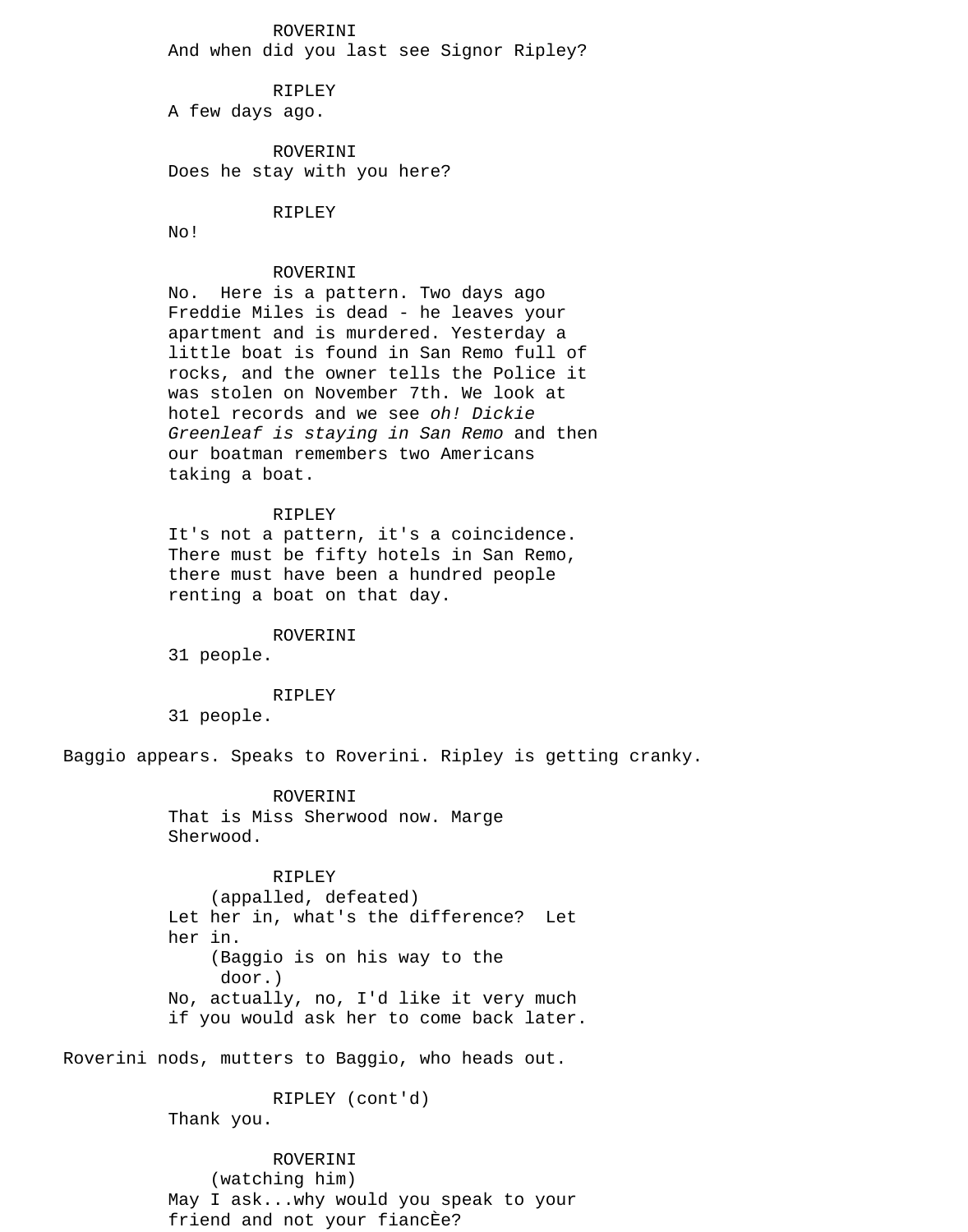## RIPLEY

 I think I just said. Ripley was handling some business for me, nor does Mr Ripley want to marry me. Nor did he ask me every day if I would marry him. And when.

 ROVERINI Do you have a photograph of Signor Ripley?

 RIPLEY I'm not in the habit of carrying around photographs of my male friends.

 ROVERINI Now I think I have upset you. My English perhaps is coarse.

 RIPLEY It is a little coarse, yes.

 ROVERINI Sorry. No-one has seen Signor Ripley since San -

RIPLEY

I have!

 ROVERINI You have, yes.

#### RIPLEY

 No, I have and so has Miss Sherwood, ask her! and if I could remember which hotel he was staying at - *the Goldoni!* - Tom was staying at the Goldoni.

### ROVERINI

 Good. The Goldoni. Yes - you're right. A coincidence. (he gets up to leave)

 I look forward to our next meeting when I will be more careful with my English and persuade you to play me your saxophone. Alto.

# RIPLEY

Absolutely.

 ROVERINI (suddenly turning) I have a witness who thinks they saw two men getting into Mr Miles' car. She wants to identify you in a - *confronto* line-up. (ominously) Tomorrow then?

> RIPLEY (thrown, scrabbling)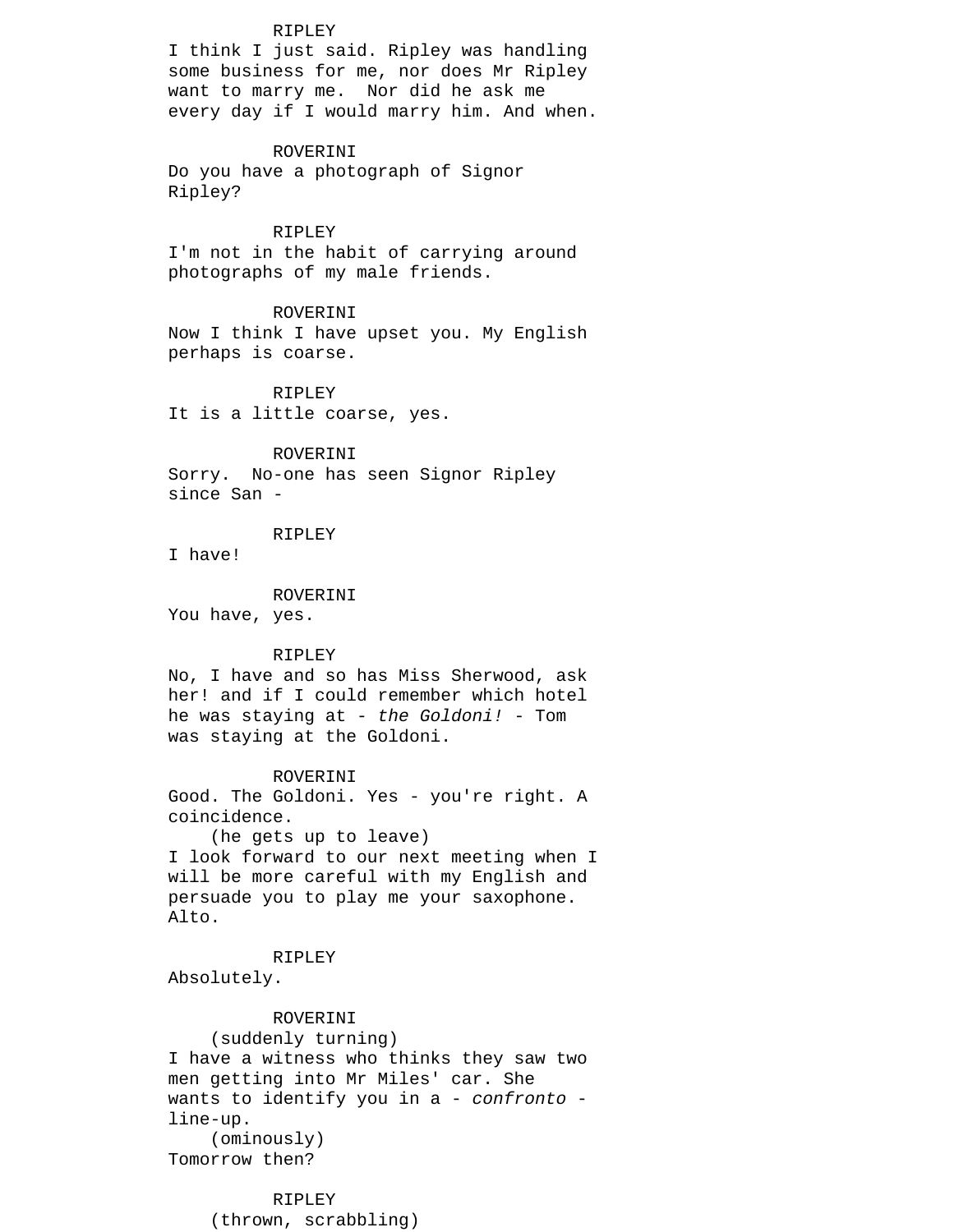Tomorrow.

 Ripley lets them out, heaves a heavy sigh, then peeps through the door, looks down to see Roverini speaking to Marge on the stairs.

> ROVERINI (O/S) *Buongiorno, Miss Sherwood. He's in but I really don't think he wants to see anyone.*

 Ripley leans against the door, the noose tightening, then suddenly a voice shocks him upright.

## MARGE

 Dick? Dickie? I know you can hear me. What am I doing, chasing you around...? I was going to say I would count to three and if you didn't open the door, but I won't count any more. On you. I won't count on you any more. Whatever it is, whatever you've done or haven't done, you've broken my heart. That's one thing I know you're guilty of, and I don't know why, I don't know why, I just don't know why...

 Ripley listens, there's a silence, then Marge's footsteps as they ring out on the stone stairs. The tapping sound resolves into the tap-tap of a manual typewriter.

INT. RIPLEY'S APARTMENT, PALAZZO GIOIA. NIGHT.

Ripley's at the typewriter, he begins to type.

 RIPLEY (O/S) *My dear Tom, I'm getting out of this. Freddie's death, Silvana. I've thought about going to the police, but I can't do it, I can't face it. I can't face anything anymore...*

INT. RIPLEY'S APARTMENT, PALAZZO GIOIA. NIGHT.

 CHAOS. Ripley is working quickly, selecting clothes, dividing them into TWO PILES - one for Dickie's trunk, one for his own battered suitcase. He puts the license plates from Freddie's car in Dickie's luggage. He has placed one shirt on the Ripley pile then checks again, and - on seeing Dickie's initials, places it with the bigger pile, then picks it up again and holds it briefly against his cheek.

 He takes Dickie's rings, opens up a LITTLE BOX of buttons and needles and cufflinks and sadly tosses them in. Dickie's leather writing case goes on the big pile, too, as do cuff links, ties, the Mont Blanc, Dickie's passport, which he opens to **scratch at the photograph**, obliterating the face.

> RIPLEY (O/S) *...I wish I could give you the life I took for granted. You've always*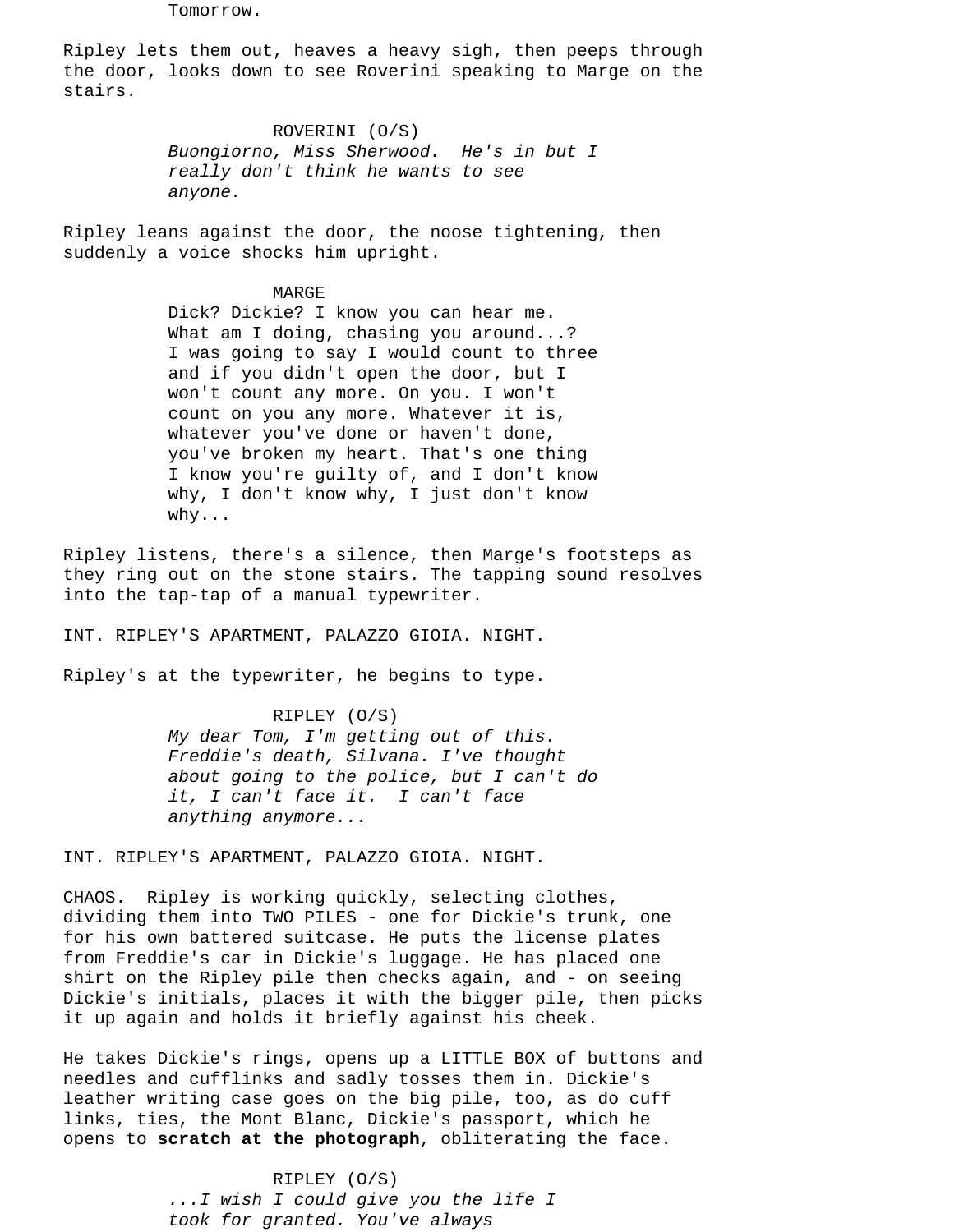*understood what's at the heart of me, Tom. Marge never could. I suppose that's why I'm writing this to you, the brother I never had. The only true friend I ever had. In all kinds of ways you're much more like the son my father always wanted. I realise you can change the people, change the scenery, but you can't change your own rotten self. Now I can't think what to do, or where to go. I'm haunted by everything I've done, and can't undo. I'm sorry, I can't go on. I've made a mess of being Dickie Greenleaf haven't I?*

 He's finished the letter, signs it, puts it in an envelope marked **Tom Ripley** and places the letter on top of the piano next to Dickie's passport. His head is reflected in the distorting curve of the lid. As he puts on his glasses there's a moment when there are two heads slowly separating, as Ripley leaves behind his brief life as Dickie Greenleaf.

### INT. BASEMENT, PALAZZO GIOIA. NIGHT.

 Ripley carries Dickie's luggage down into THE COMMUNAL BASEMENT of the Gioia, a wretched place full of shadows and gloom and the overflow from thirty apartments. A red plush couch sits on top of a mound of furniture. He finds some dustsheets and shoves the cases under them. Then Dickie's saxophone.

 Outside the small window, Ripley sees uniformed feet and the revolving blue light of a Police Car. He shrinks back, turns off the light and disappears into the dark, illuminated fitfully by the strobe of cold blue.

EXT. BY THE PALAZZO GIOIA, ROME. NIGHT.

 Ripley, familiar battered luggage in tow, appears at the entrance of the building next to his own, glances at the police car parked opposite the big doors, then hurries off into the darkness.

EXT. BY THE PALAZZO GIOIA. NIGHT.

 Ripley's briefly silhouetted as he scuttles down an alley, hurrying towards a gate, and disappears behind it.

EXT. PIAZZALE ROMA, VENICE. DAWN.

 Ripley sits next to his battered luggage at the prow of a MOTOR TAXI as it surges towards Venice at dawn. Peter Smith- Kingsley waits on the quay. Ripley waves. Peter waves back.

> PETER (indicating the taxi stop) I'll see you over there!

EXT. PIAZZA SAN MARCO, VENICE. EARLY MORNING.

Ripley and Peter walk through the square, the pigeons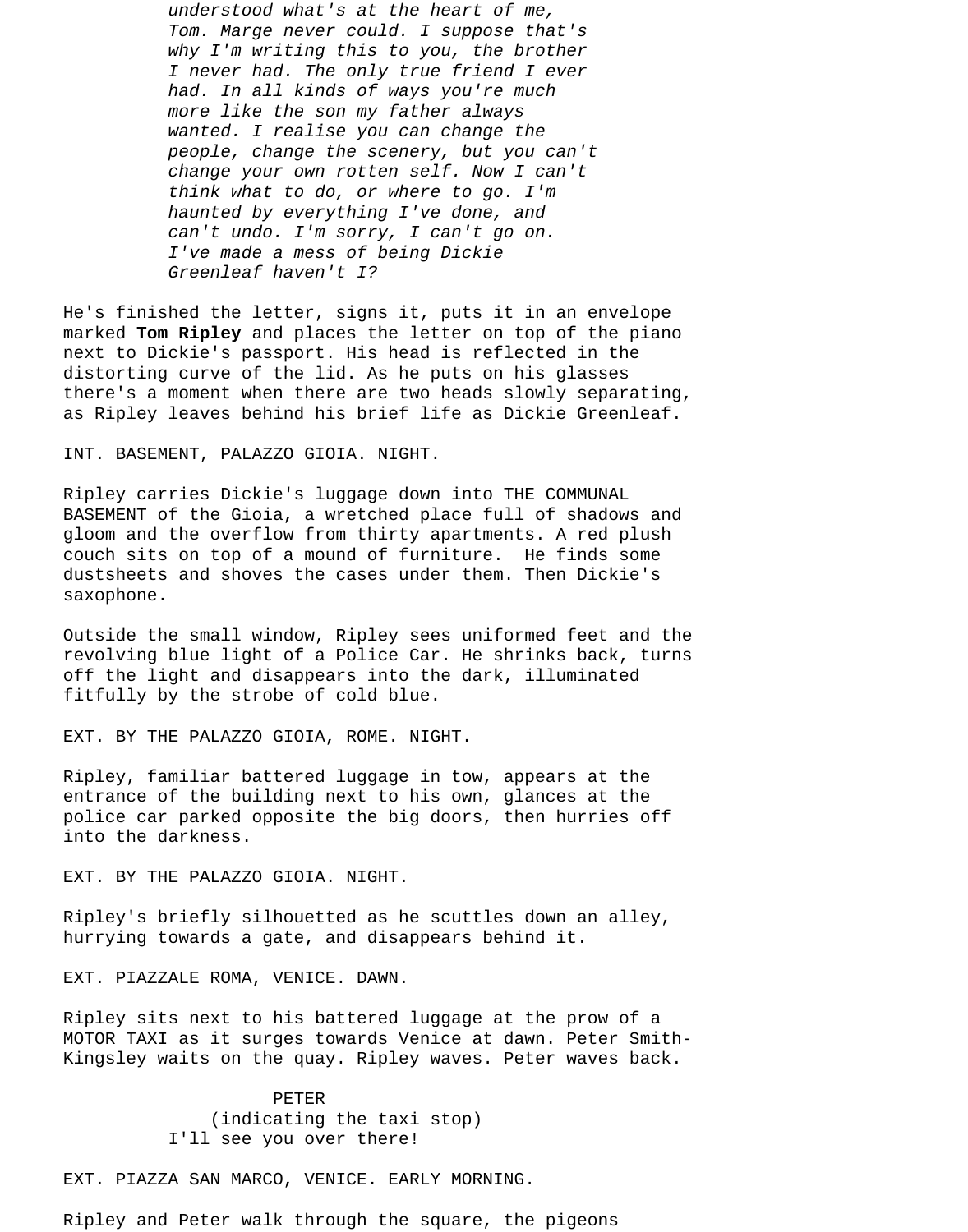scattering. Ripley breathes in the atmosphere, the beautiful grey.

RIPLEY

 Peter, I'm really sorry to put you through this. I just couldn't face going to the police by myself when my Italian's so rotten.

PETER

 Don't be daft. It's fine. I'm delighted you finally made it to Venice. I'm delighted, contrary to rumour, you're still in one piece?

RIPLEY What rumour?

PETER

 That Dickie murdered you and is travelling under your passport. I know, ridiculous.

INT. POLICE STATION, VENICE. LATE DAY.

 Later. Ripley sits in the middle of a bustling Police Station, where thefts, tourists, thieves and complaints are being processed. The Station is in an old brewery or armory. It's a horrible, monochrome, oppressive place. Peter is in conversation at a desk, turns and walks over to where Ripley waits.

PETER

 Welcome to Venice. This place reeks, doesn't it? Can you smell it? Ugh. Sorry. Not the best way to spend your first day.

RIPLEY

It's okay.

PETER

 Anyway I've got to the bottom of the delay. Finally. We're waiting for someone from Rome.

RIPLEY

 (completely thrown) What do you mean? They're sending someone from Rome?

PETER

That's good, isn't it?

RIPLEY

 (as if suffocating) No, but I thought that didn't happen in Italy, that each region was completely separate! I was sure that was the -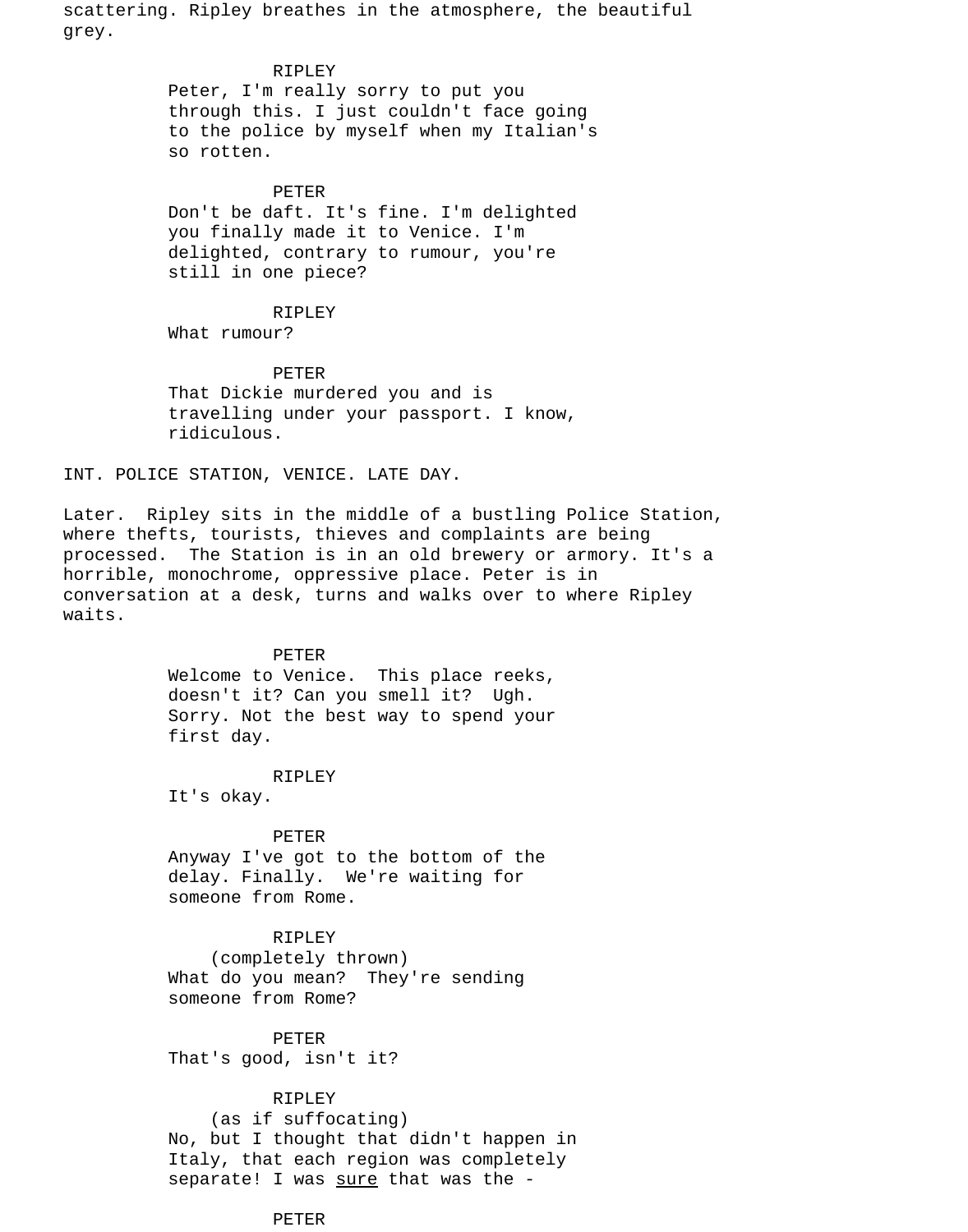You've seen the papers, you know what a big deal it's been here. American tourist murdered -

 RIPLEY It's ridiculous but now you've mentioned the stench I can hardly breathe.

 A door opens. COLONEL VERRECCHIA, fresh from Rome, and a sullen wedge of a man, comes in, scowling at the couple. Ripley dare not look up in case it's Roverini. A POLICEMAN introduces him.

> POLICEMAN Colonelo Verrecchia della Polizia di Roma.

 VERRECCHIA (to Peter, in Italian) Qui e Ripley? *Who is Ripley?*

 PETER (in Italian) Lui. *Him.*

 Verrecchia strides past them and into a smaller, interview room at the back of the station. His manner is ominous.

INT. POLICE STATION, INTERVIEW ROOM, VENICE. LATE DAY.

 This room is not at all friendly. There is evidence of a locked area for cells at one wall. A small, sour window gives onto a canal. The main station is glimpsed through some internal windows. Peter and Ripley come through.

 Verrecchia sits down. Verrecchia talks in staccato Italian, during which Peter translates.

### VERRECCHIA

 Ho assunto io la guida delle indagini in seguito alla negativa valutazione delle disdicevoli circostanze verificatesi con il mio predecessore Roverini che come e noto non e riuscito a impedire il verificarsi della scomparsa del signor Greenleaf, il quale era l'unica persona al momento passibile di incriminazione del reato di omicidio del signor Miles.

# PETER

## (translating)

 He's taken over the case because... they're annoyed the previous chap let Dickie...disappear when he was the only, he was the only suspect in Freddie's murder.

 VERRECCHIA Quando e stata l'ultima volta che il signor Ripley ha visto il signor Greenleaf?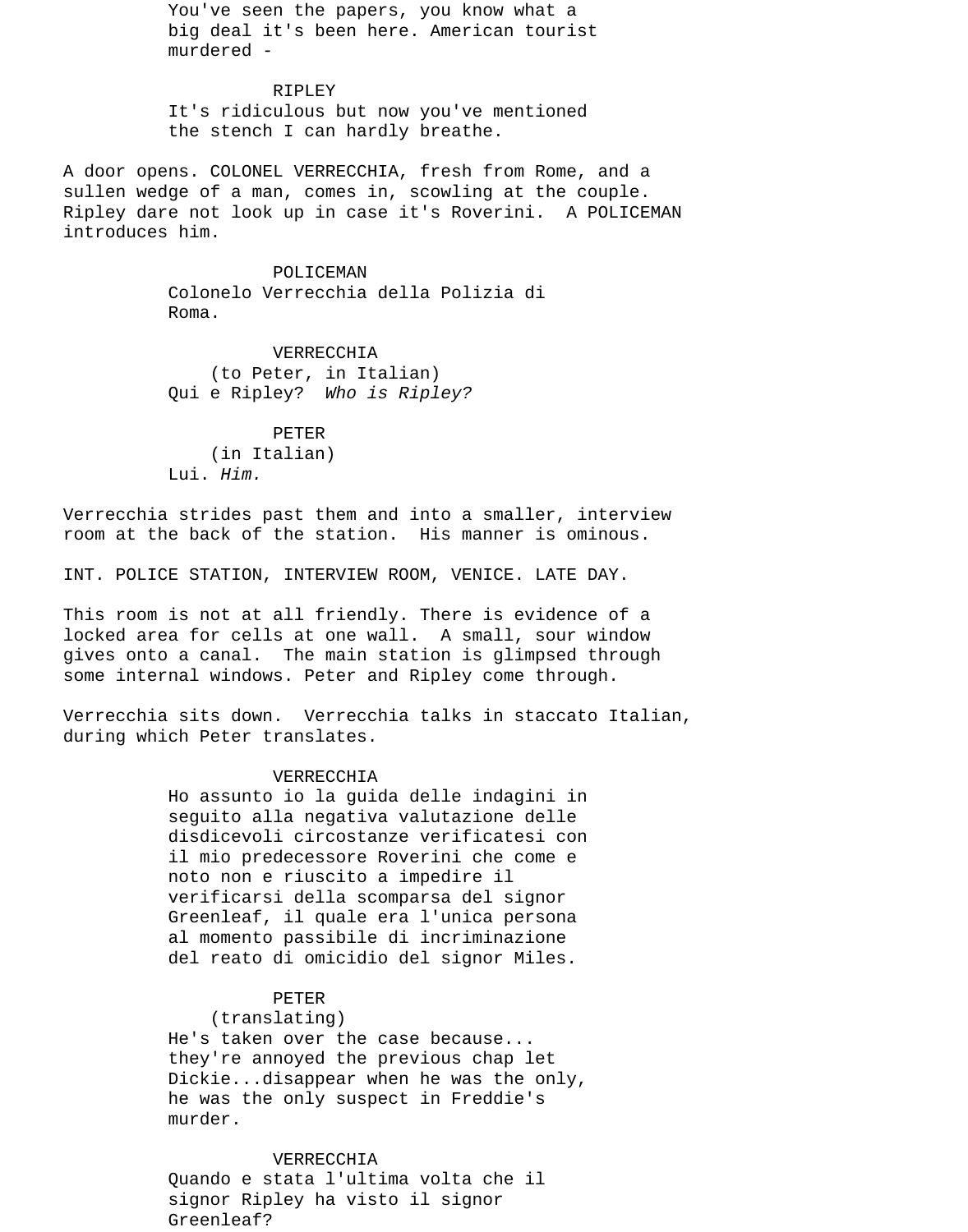*(When was the last time Ripley saw Greenleaf?)*

 Ripley forgets he's not supposed to have much Italian and answers.

> RIPLEY In Rome, about three weeks ago. (shrugs) I knew that one.

> PETER (giving Ripley a look) A Roma, circa tre settimane fa.

 VERRECCHIA Dove e stato il signor Ripley da allora?

 PETER (translating) Where have you been since then?

 RIPLEY I've been backpacking.

 PETER I don't know how to translate that. (he tries) E difficile....il signor Ripley ....dormiva all'aperto, con un...

 VERRECCHIA All'aperto? Col freddo che ha fatto?

 PETER He thinks it's very cold to be sleeping outside.

 VERRECCHIA Il signor Ripley ha sviluppate tendenze omosessuali?

 PETER Are you a homosexual? (then as himself) Interesting non-sequitur.

RIPLEY

No.

 PETER (translates for him) No. (as Peter, drily) By the way, officially there are no Italian homosexuals. Makes Leonardo, Michelangelo very inconvenient.

RIPLEY

 Tell him I have a fiancÈe, Dickie has a fiancÈe and Freddie Miles probably had a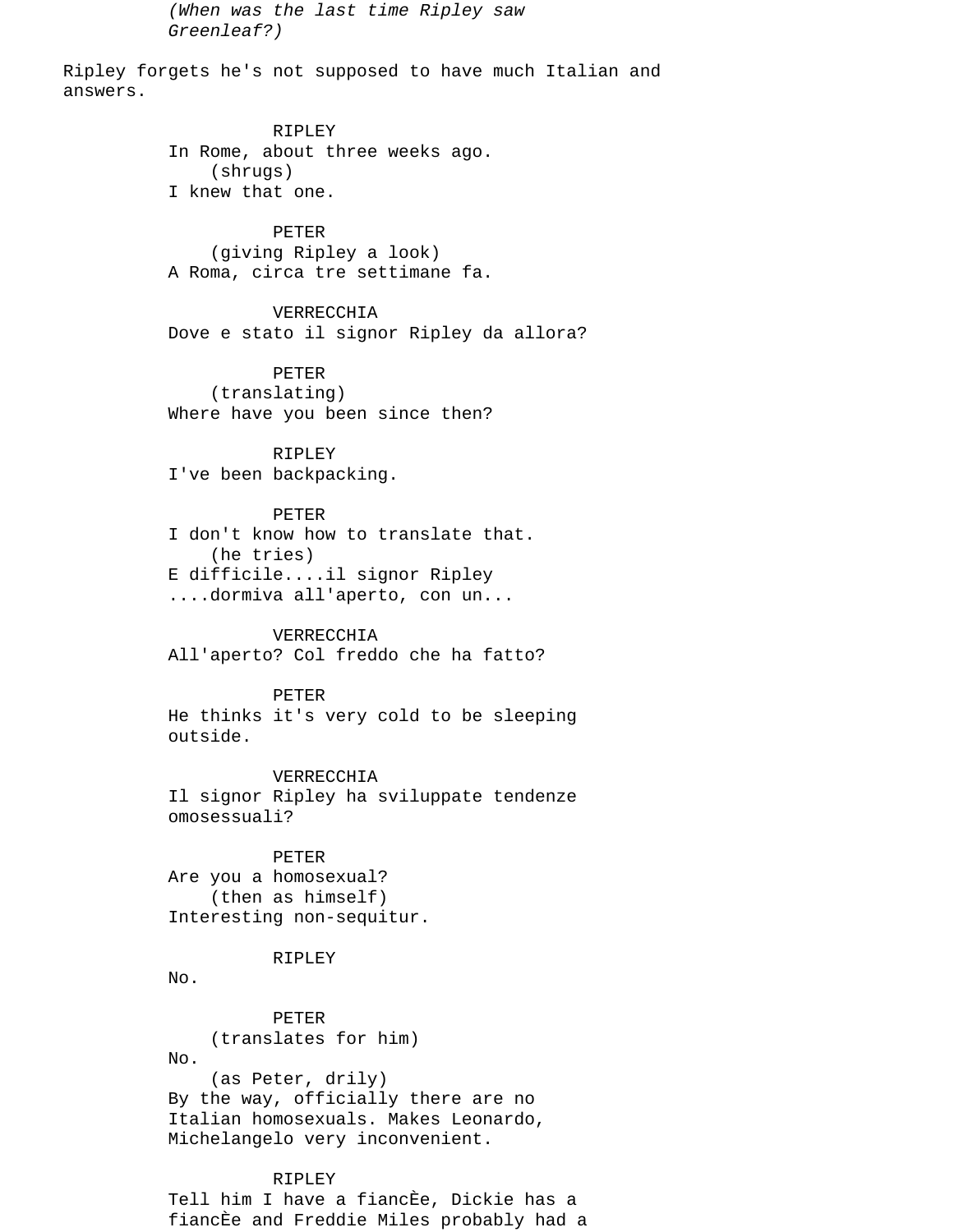string of them.

### PETER

 (translating) Il signor Ripley ha una fidanzata, il signor Dickie ha una fidanzata e probabilmente il signor Freddie Miles ha molte fidanzate.

 VERRECCHIA (laughs) Mamma mia, quante fidanzate!

They all laugh.

RIPLEY What did he say?

 PETER He says *so many fiancÈes*.

## VERRECCHIA

 (suddenly very tough) Lei ha ucciso prima Freddie Miles e dopo Dickie Greenleaf! Vero?

As Peter translates Verrecchia watches intently.

## PETER

 He wants to know if you killed Freddie Miles and then killed Dickie Greenleaf?

#### RIPLEY

 (outraged) No I did not. I did not kill Freddie Miles and then kill Dickie Greenleaf. Is he accusing me? (Peter clearly doesn't ask) Ask him if he's accusing me!

PETER

He's already angry, I don't think -

## RIPLEY

 (interrupting, heated) Just because he doesn't like Americans!

## VERRECCHIA

 Non e questo il luogo per le vostre conversazioni private! *(This is not the place for your private conversations)*

## PETER

 (appeasing him) A ragione. A ragione. *(You're right. You're right.)*

# VERRECCHIA Hmm. C'e questa... *(There's this...)*

Verrecchia hands over a letter. It's opened. Ripley's name on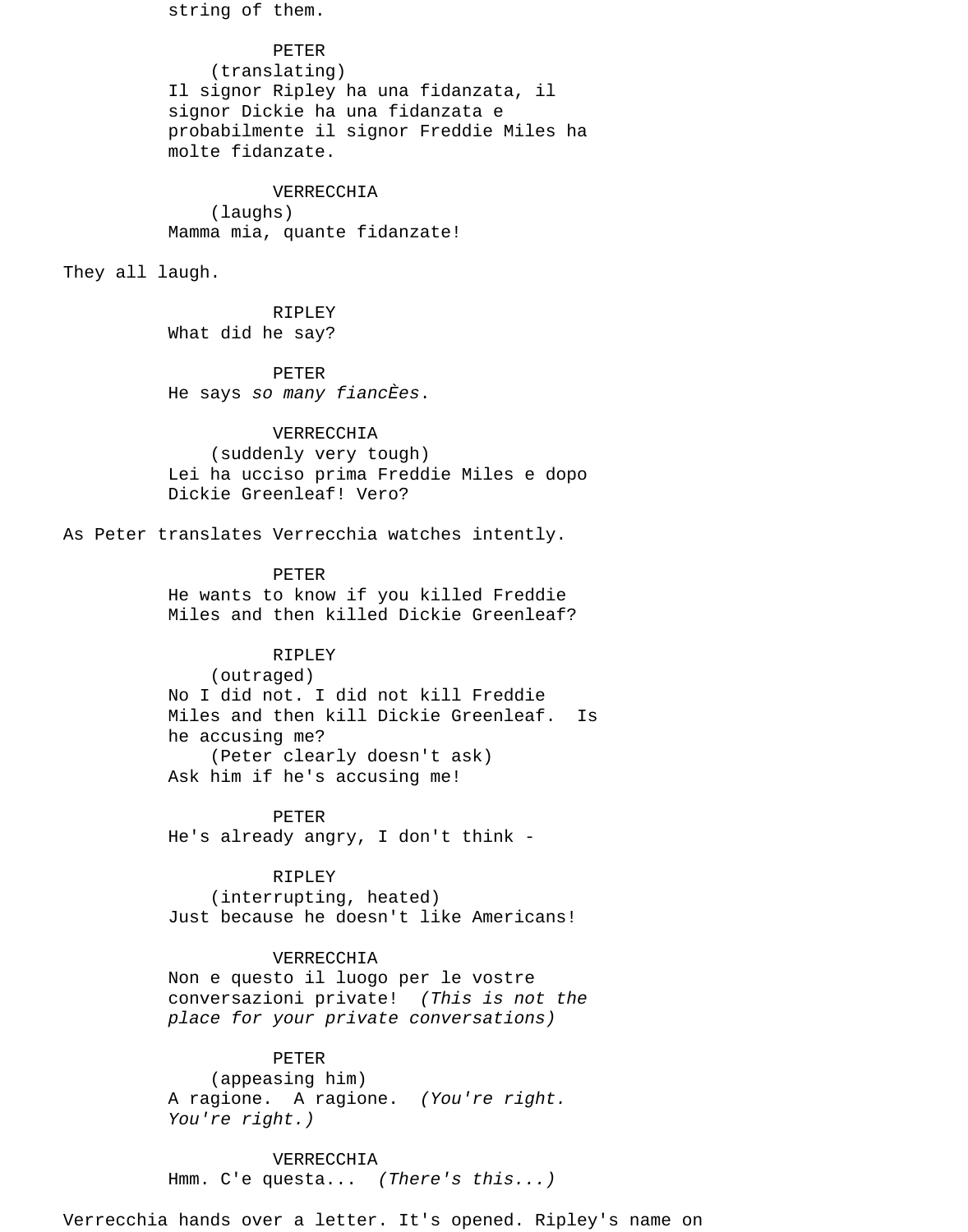the outside. Ripley stares at it.

 VERRECCHIA (cont'd) Questa lettera e stata trovata nell'abitazione del signor Richard Greenleaf a Roma.

 PETER They found this in Dickie's place in Rome.

# RIPLEY You opened this?

VERRECCHIA

Of course!

 He stands and takes the letter out. Begins to read. He has the look of a man whose privacy has been violated.

### RIPLEY

 (to Peter) It's a suicide note. (to Verrecchia) You ask me all these questions and you've already read this suicide note?

INT. PETER SMITH-KINGSLEY'S APARTMENT. DAY.

 There's music everywhere - and stands - and posters of performances and PHOTOGRAPHS OF PETER CONDUCTING. Peter is an opera repetiteur. Ripley is sitting at Peter's piano, playing from the score of Vivaldi's *Stabat Mater*. Peter's made supper. He's setting the table.

## PETER

 Can you imagine, if Dickie did kill Freddie, what must that be like? To wake up every morning, how can you? Just wake up and be a person, drink a coffee...?

## RIPLEY

 Whatever you do, however terrible, however hurtful - it all makes sense, doesn't it? inside your head. You never meet anybody who thinks they're a bad person or that they're cruel.

## PETER

 But you're still tormented, you must be, you've killed somebody...

## RIPLEY

 Don't you put the past in a room, in the cellar, and lock the door and just never go in there? Because that's what I do.

# PETER

 Probably. In my case it's probably a whole building.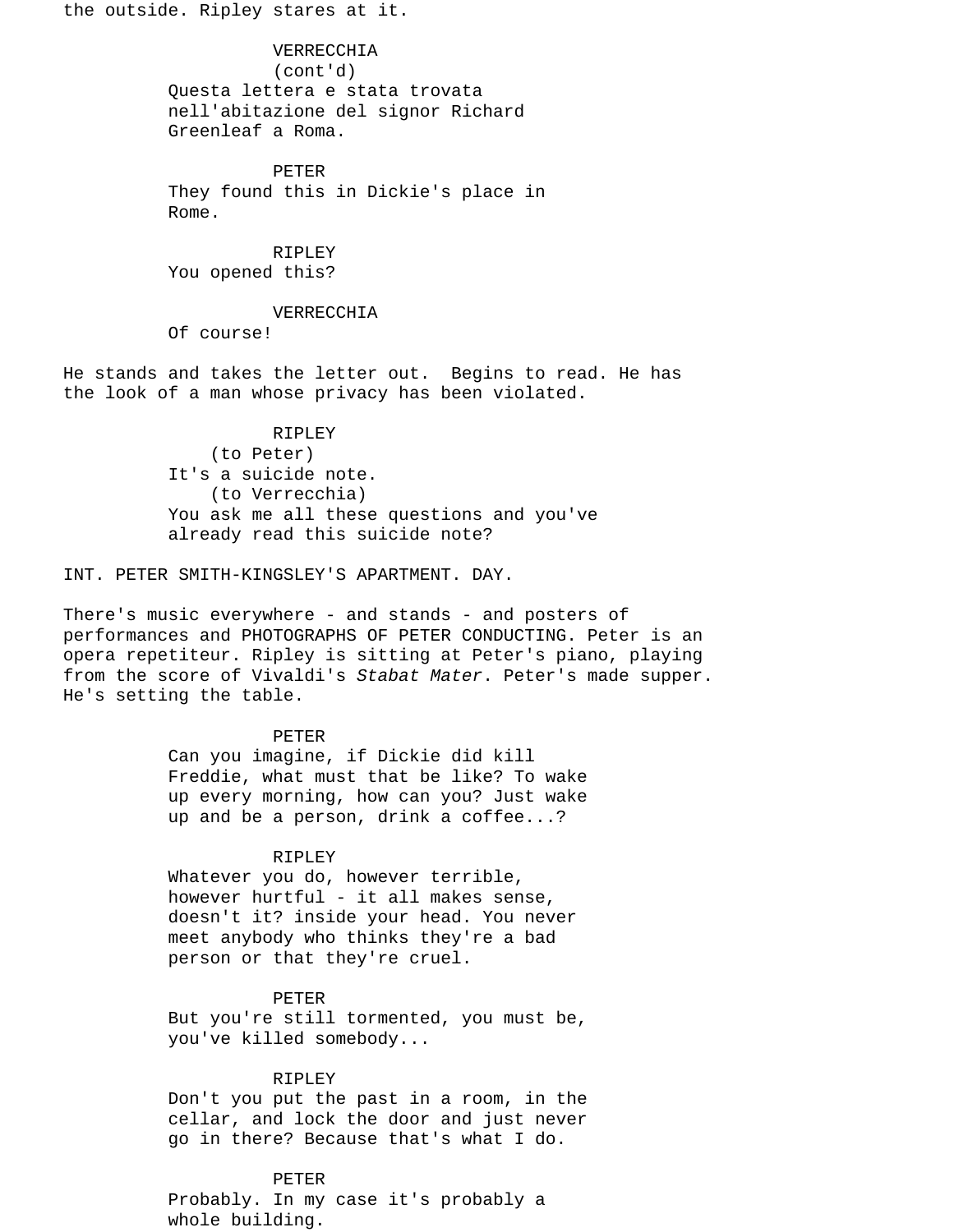### RIPLEY

 Then you meet someone special and all you want to do is toss them the key, say *open up, step inside*, but you can't because it's dark and there are demons and if anybody saw how ugly it was...

Peter's come over, stands behind him over the piano.

PETER

 That's the music talking. Harder to be bleak if you're playing *Knees up Mother Brown*.

He vamps this vaudeville song over Ripley's shoulder.

#### RIPLEY

 I keep wanting to do that - fling open the door - let the light in, clean everything out. If I could get a huge eraser and rub everything out...starting with myself...the thing is, Peter, if...

PETER

 (as Ripley falls silent) No key, huh?

INT. SANTA MARIA DELLA PIETA, BRIDGE OF SIGHS. DAY.

 A YOUNG BOY SINGS the soprano part of Vivaldi's STABAT MATER. A piercingly pure sound in Vivaldi's own church. The orchestra - rehearsing - is conducted by Peter from the organ.

 Ripley slips in at the back of the church. He stands and listens. Peter sees him, smiles. Ripley smiles back.

EXT. VENICE, S.LUCIA RAILWAY STATION. DAY.

 MARGE appears on the steps, carrying an overnight bag. Ripley and Peter have come to meet her.

> **MARGE**  (kissing him warmly) Hello Peter, so good to see you.

> > RIPLEY

Hello Marge!

 MARGE (coolly)

Tom.

They walk towards the Vaporetto.

 MARGE (cont'd) So you found Peter...

PETER

I think we sort of found each other.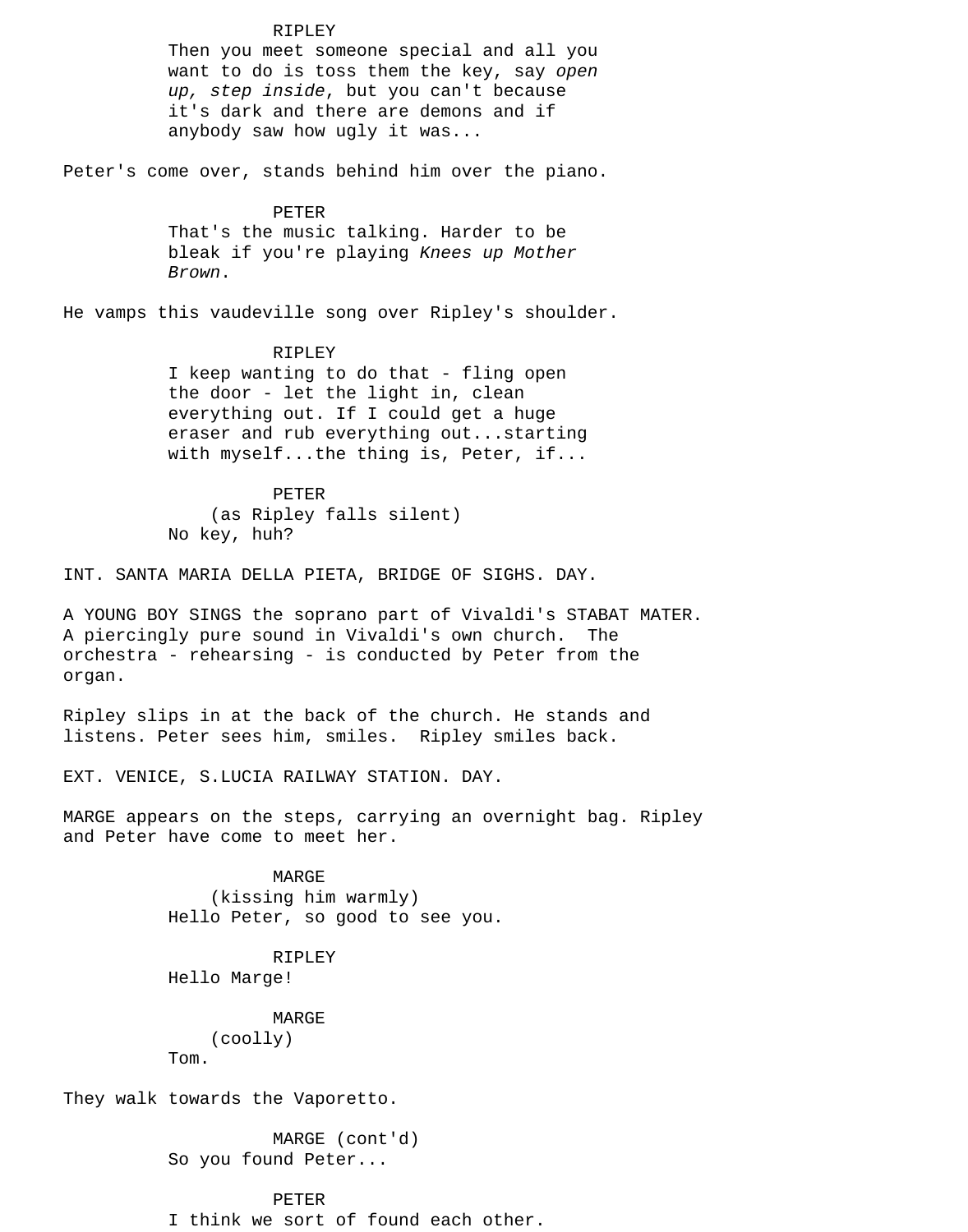Marge smiles enigmatically. Ripley registers.

 PETER (cont'd) Where's Dickie's father?

MARGE

 He's not coming till the morning. Evidently his stomach - I don't think the food here is agreeing with him.

 RIPLEY I was looking forward to seeing him.

## MARGE

 Dickie hasn't killed himself. I'm sure of that. There's a private detective on the case now - a Mr MacCarron - Dickie's father's employing him.

 RIPLEY That's a terrific idea.

MARGE

 He's American. He's already discovered Dickie cashed checks for \$1000 the day before he disappeared.

They step onto the Vaporetto.

 MARGE (cont'd) Is that what you do before you jump in the Tiber? I don't think so.

EXT. RIPLEY'S HOUSE, VENICE. DAY.

 The boat arrives at the entrance to the house. Peter opens the door as Ripley collects Marge's bags.

> **MARGE**  (to Peter) Is this you?

 PETER No, it's Tom's. Splendid, eh?

 MARGE Golly. Who's paying for this?

 RIPLEY Peter found it for me. I can afford it because it's damp and, and falling down.

INT. RIPLEY'S HOUSE, VENICE. DAY.

 Marge, entering the living room, is astonished at its grandeur. She walks around as Ripley heads for the bar.

> MARGE This is spectacular.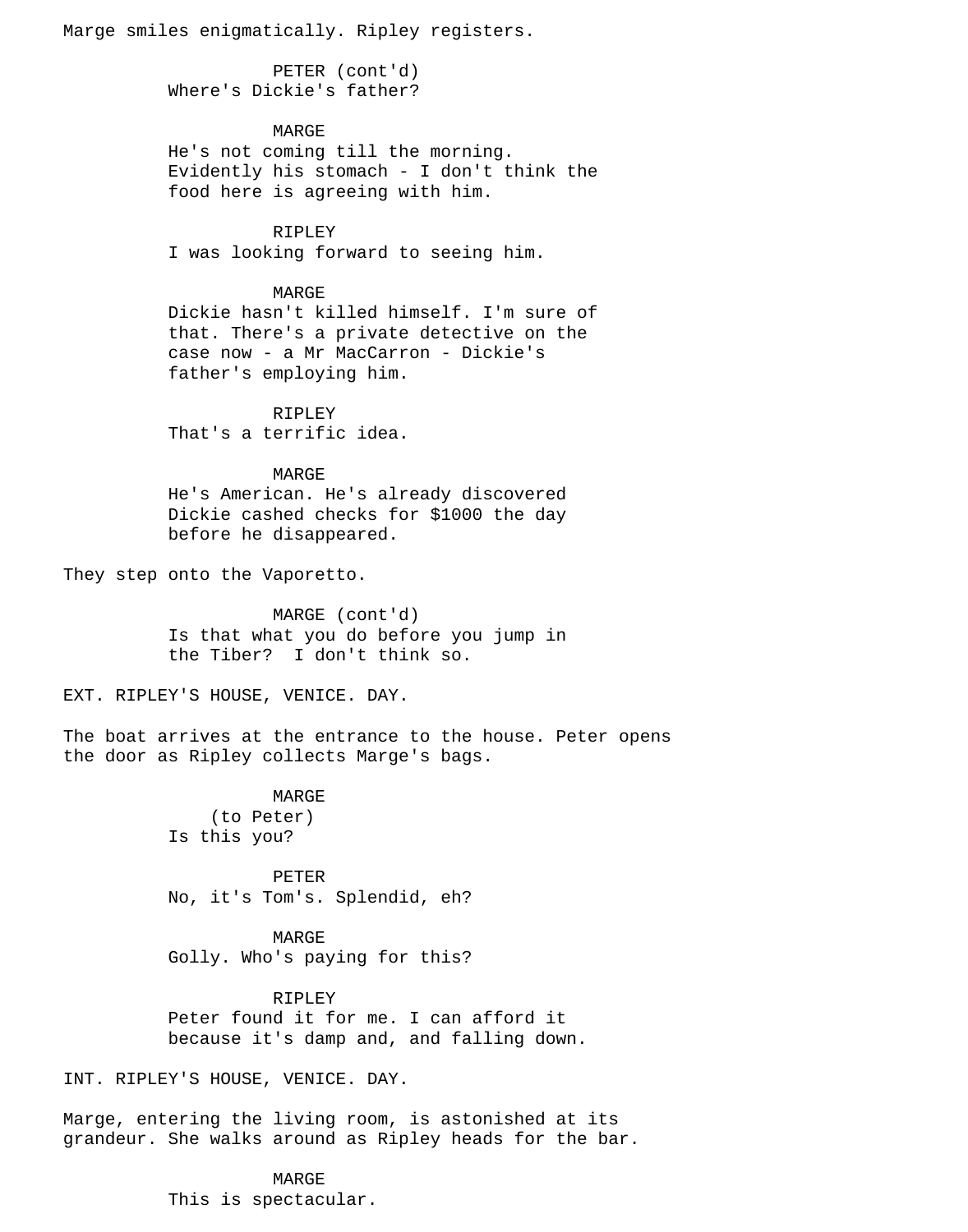PETER

 That's why Tom wanted you to stay. It's better than squeezing into my room, and I know how you hate hotels.

MARGE

 A hotel would've been fine. (to Ripley) We'll have to tell Mr Greenleaf how far his dollar has stretched.

 Ripley is shaking a martini. Marge laughs, helpless, somehow raging. Peter turns

PETER

What's funny?

MARGE

 No, nothing. I'm just thinking about when Tom arrived in Mongi. (to Ripley) And now look at you.

RIPLEY

Look at me what?

 MARGE To the manner born.

EXT. PIAZZA SAN MARCO, VENICE. DAY.

 St Mark's Square is buzzing with life - tourists, balloon sellers - a man playing saxophone. HERBERT GREENLEAF sits out in the colonade on one of the many tables at Florian's Cafe, cradling a glass of hot water. He gets up as Marge and Ripley arrive.

RIPLEY

Mr Greenleaf.

 HERBERT GREENLEAF Tom. How are you? You look well.

 RIPLEY I'm well, thank you.

 HERBERT GREENLEAF Far cry from New York.

RIPLEY

Yes it is.

 HERBERT GREENLEAF Marge, good morning. Unusual weather.

MARGE

Very.

 RIPLEY And you, sir? Any better?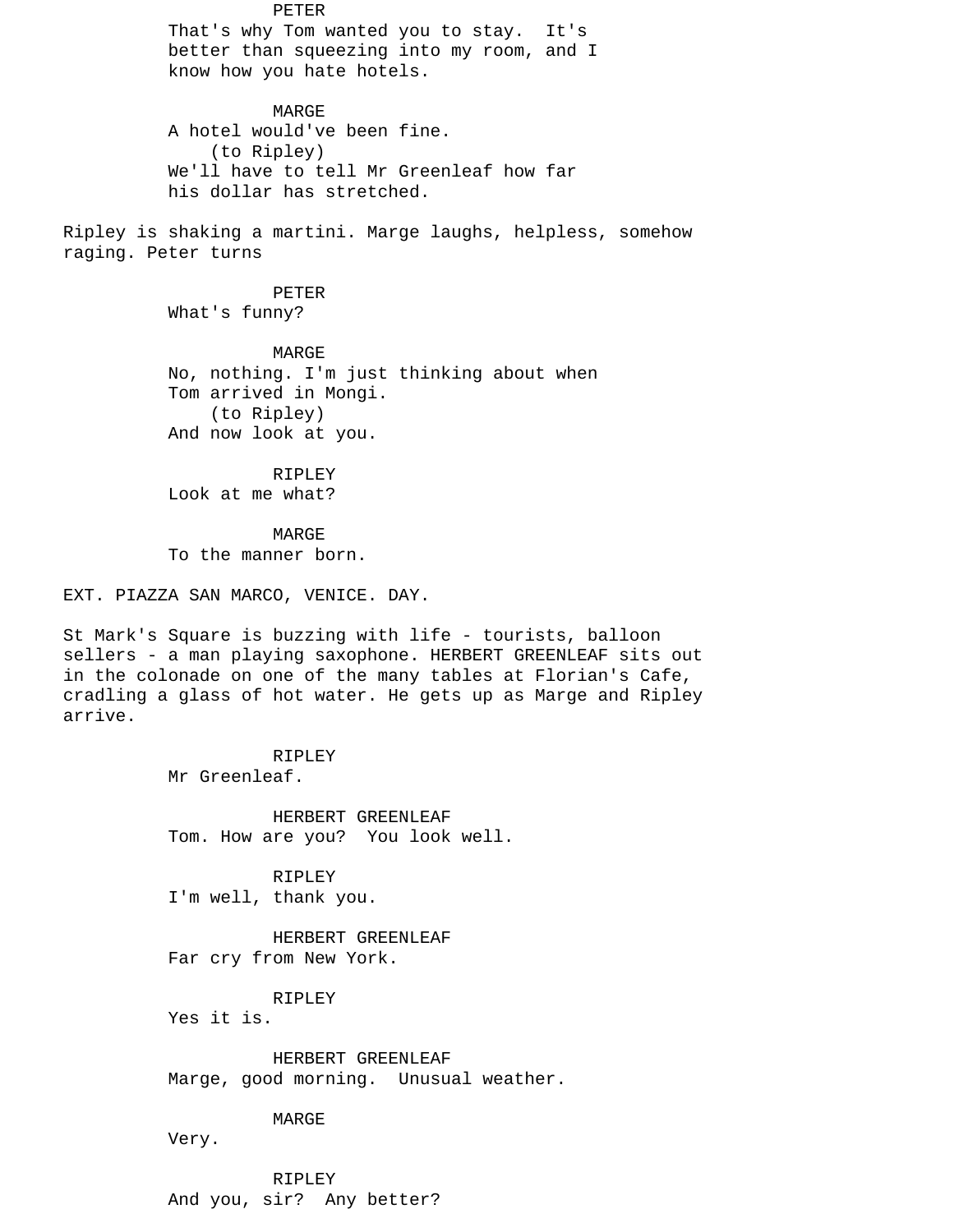HERBERT GREENLEAF Pretty good. Sticking with hot water.

 MARGE Where's Mr MacCarron?

 HERBERT GREENLEAF San Remo. The police are amateurs. Well, my boy, it's come to a pretty pass, hasn't it?

#### RIPLEY

 Yes. What's the detective hoping to find in San Remo?

# HERBERT GREENLEAF

 He's being thorough, that's all. I'm learning about my son, Tom, now he's missing. I'm learning a great deal about him. I hope you can fill in some more blanks for me. Marge has been good enough to do that, about Mongibello.

## RIPLEY

 I'll try my best, sir. Obviously I'll do anything to help Dickie.

Marge looks at him in contempt.

#### HERBERT GREENLEAF

 This theory, the letter he left for you, the Police think that's a clear indication he was planning on doing something...to himself.

MARGE

I just don't believe that!

## HERBERT GREENLEAF

 You don't want to, dear. I'd like to talk to Tom alone - perhaps this afternoon? Would you mind? Marge, what a man may say to his sweetheart and what he'll admit to another fellow -

MARGE

Such as?

# HERBERT GREENLEAF What a waste of lives and opportunities and -

 A saxophonist is blaring away in the piazza. Greenleaf suddenly explodes.

> HERBERT GREENLEAF (cont'd) - I'd pay that fellow a hundred dollars right now to shut up!

INT. RIPLEY'S HOUSE. AFTERNOON.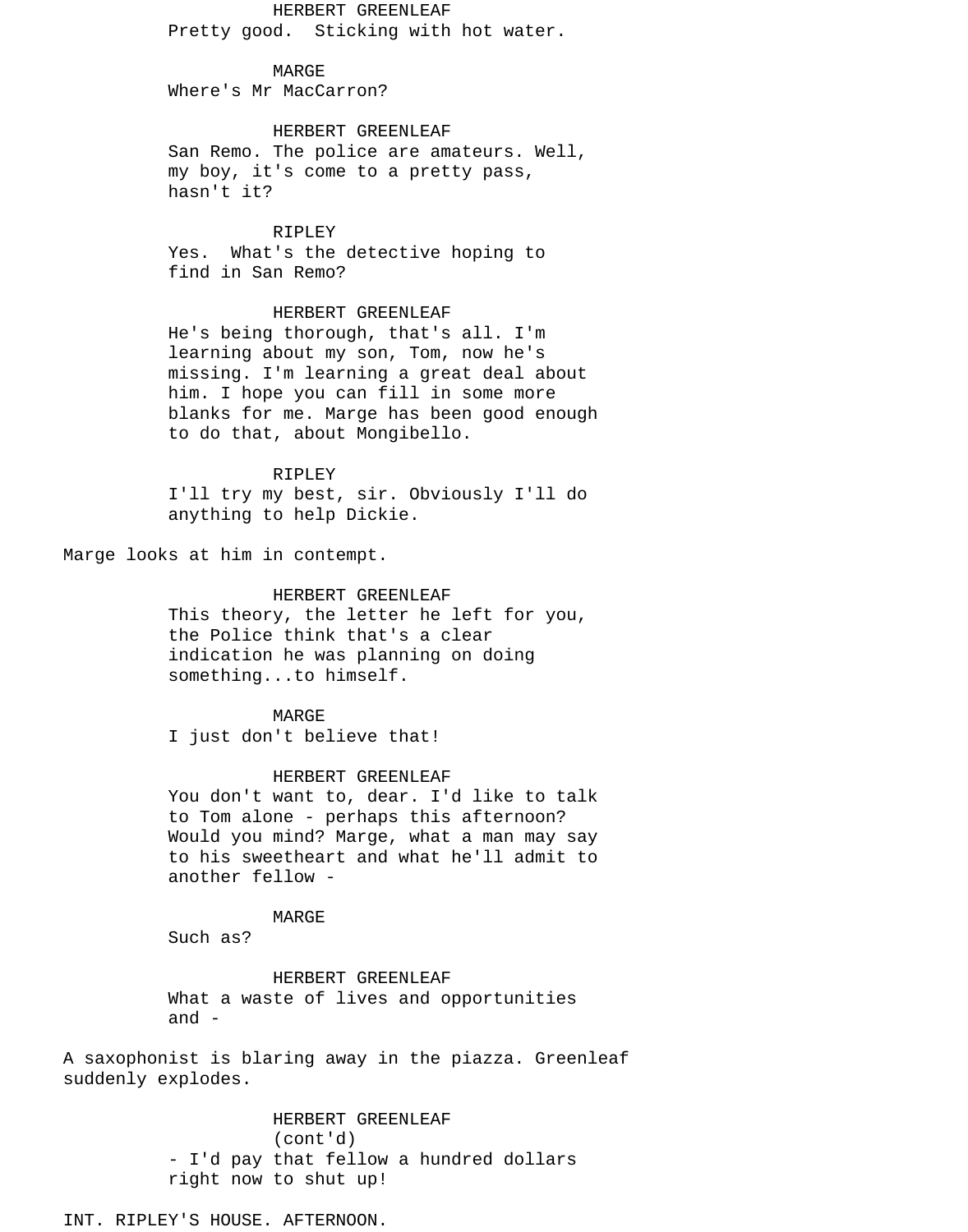Herbert Greenleaf sits on a chair, Ripley pours him some tea.

 HERBERT GREENLEAF (reading, plunging into gloom) No, Marge doesn't know the half of it.

 RIPLEY I think it might hurt her to know.

## HERBERT GREENLEAF

 And his passport photo? Did you hear? To scratch out your own face like that - can you imagine - the frame of mind you'd have to be in? (reading) *I've thought about going to the police but I can't face it. I can't face anything anymore.*

#### RIPLEY

 I feel guilty. I feel like I pushed him away. I spoke and he heard you.

### HERBERT GREENLEAF

 (such a disappointed father) Well, if we all pushed him away what about him pushing us away? You've been a great friend to my son. Everything is someone else's fault. We all want to sow wild oars. Somebody's got to - what's the word?

 (Ripley shakes his head) The moment someone confronts him he lashes out. He lashes out. You know, people always say you can't choose your parents, but you can't choose your children.

INT. RIPLEY'S HOUSE, VENICE. DUSK.

 Ripley wakes up from an awful, chilling nightmare, his head full of ghosts. He's cramped up in an armchair, his arms in sine foetal protection. HIS DOOR KNOCKER IS BEING REPEATEDLY SHAKEN. He surfaces thickly, stumbles to the door. It's Peter and Marge.

> RIPLEY I'm sorry. I was asleep. I must have fallen asleep.

> PETER You look ghastly, Tom. Are you okay?

 MARGE Did Dickie's Dad go?

 RIPLEY He's having an early night.

## MARGE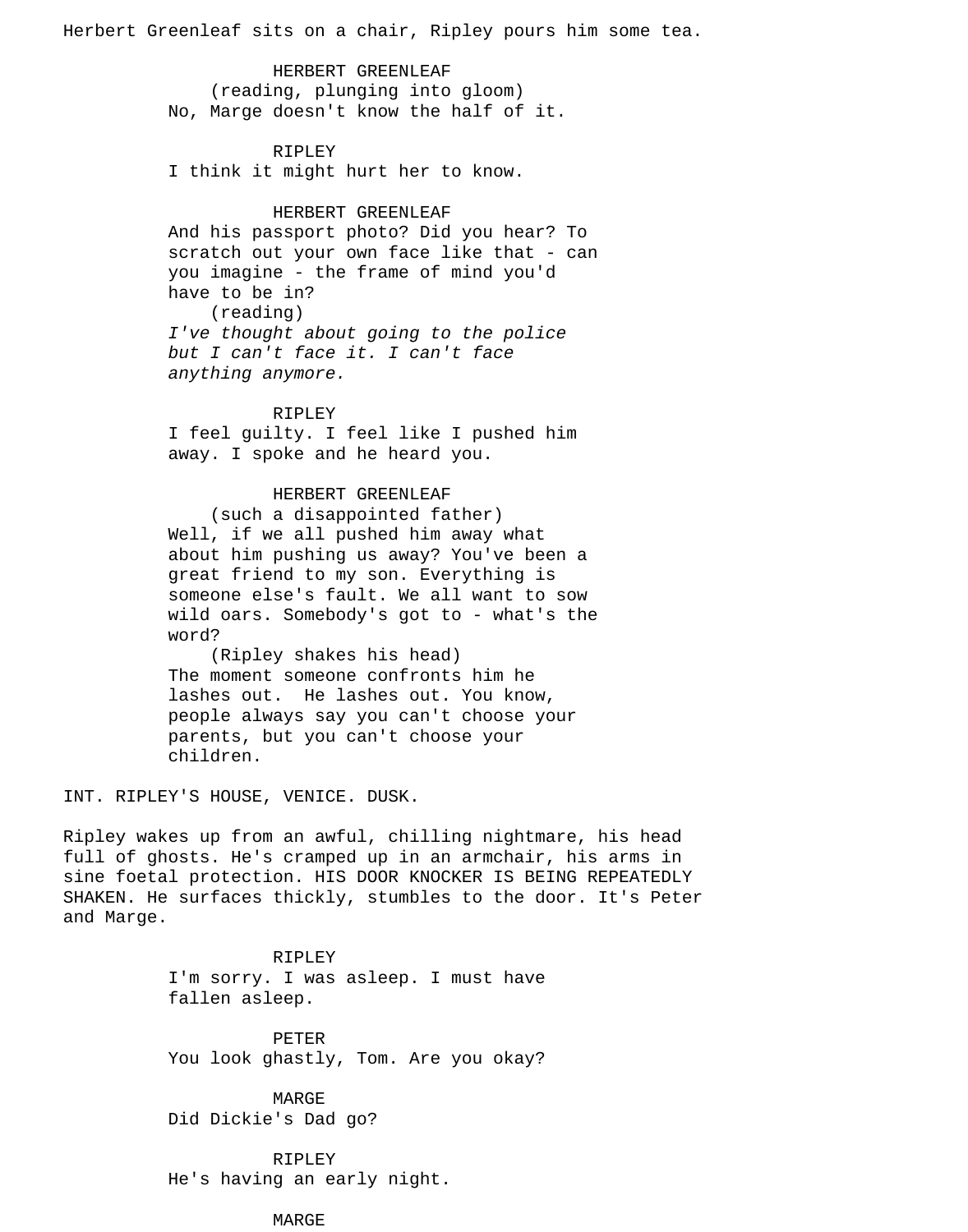Poor man. (she heads to her room) We were knocking on that door for ever. (she fiddles inside the sleeve of her dress) I think I've broken my strap.

 PETER Not guilty.

 RIPLEY I'll fix some drinks.

 MARGE You *walk* in Venice!

 She takes off her shoe, examining her feet for wear and tear, then disappears into the bedroom. Peter walks over to Ripley, a little concerned.

> PETER Are you okay?

> > RIPLEY

I'm fine.

 PETER (a hand on his shoulder) Do you want me to stick around?

 RIPLEY It's okay.

 PETER Or I could come back.

 Ripley looks at him. That's never happened. He digs in his pocket, finds his key, gives it to Peter. Peter smiles.

PETER (cont'd)

Your key.

INT. RIPLEY'S BATHROOM, VENICE. NIGHT.

Ripley's in the bath. Marge knocks on his door.

MARGE (O/S)

Tom?

 RIPLEY Marge, I'm in the bath. Won't be long.

 MARGE (O/S) Tom, I need to talk to you. It's urgent.

 Ripley, irritated, opens the door, his towel wrapped around his waist. Marge is white. She's wearing a robe. She's slightly breathless.

> MARGE I found Dickie's rings.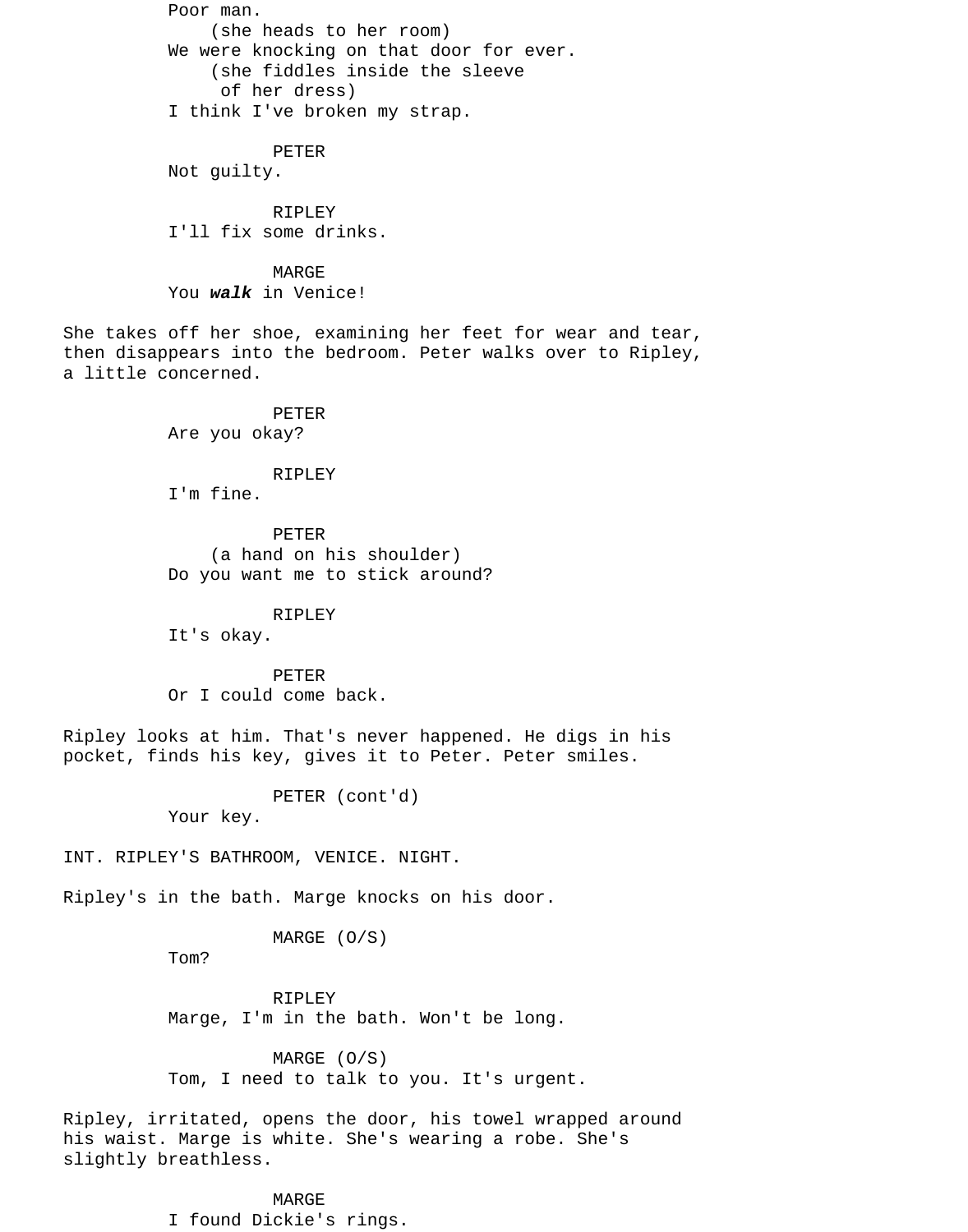### RIPLEY

What?

 MARGE You've got Dickie's rings.

 RIPLEY I can explain.

He can't. His eyes dart. Marge holds up the evidence.

 MARGE Dickie promised me he would never take off this ring.

 RIPLEY Let me put on some clothes and then we can talk about this.

**MARGE**  I have to tell Mr Greenleaf. I have to tell Mr Greenleaf. I have to tell Mr Greenleaf.

 RIPLEY Marge, calm down, you're being hysterical.

 MARGE He promised me. *I swear I'll never take off this ring until the day -*

 RIPLEY Shut up! Shut up!

His towel slips off from his waist.

 RIPLEY (cont'd) I'm wet, Marge, I've lost my towel, I'd really like to put my clothes on. So go and pour us both a drink, will you?

 She goes off obediently, a zombie. He shuts the door. Immediately he starts looking for something, anything, to kill Marge with. He's got a shoe but it feels too light. He opens cabinets, drawers - nail scissors, nothing - then picks up his straight razor and considers it in the mirror.

INT. RIPLEY'S SITTING ROOM, VENICE. NIGHT.

 Marge is leaving, coat on, as Ripley comes out of the bathroom.

> RIPLEY Marge? Where are you going?

 MARGE (like a creature caught in headlights) I was looking for a needle and thread. I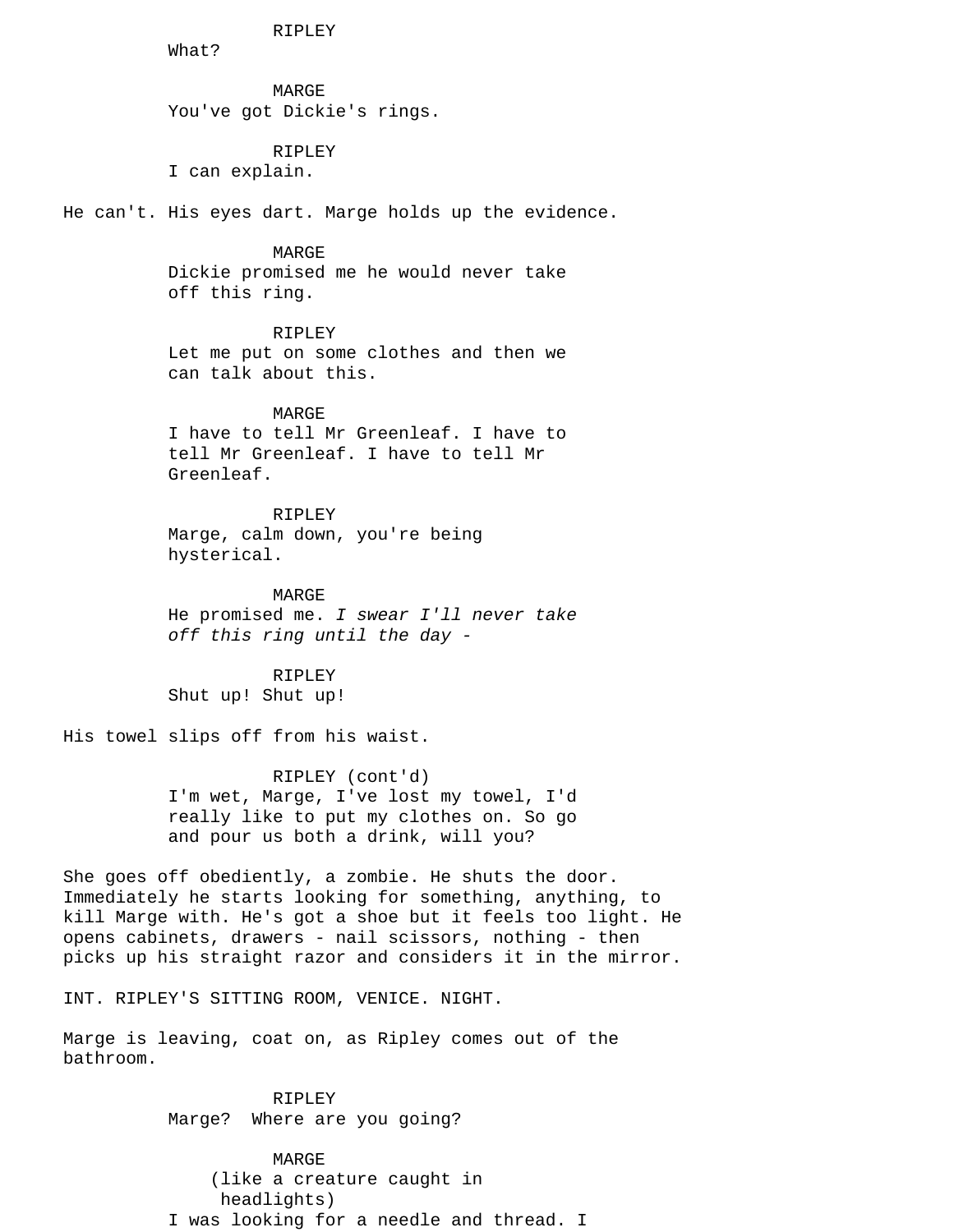wasn't snooping. I was looking for a needle and thread to mend my bra.

### RIPLEY

 The scent you're wearing. **I** bought it for you, not Dickie. The thing about Dickie. So many things. The day he was late back from Rome - I tried to tell you this - he was with another girl. I'm not talking about Meredith, another girl we met in a bar. He couldn't be faithful for five minutes. So when he makes a promise it doesn't mean what it means when you make a promise. Or I do. He has so many realities, Dickie, and he believes them all. He lies. He lies, that's his... half the time he doesn't even realize.

 A SMALL RED STAIN is appearing on the pocket of his robe. As he speaks the stain spreads. He looks at it absently.

> RIPLEY (cont'd) Today, for the first time, I've even wondered whether he might have killed Freddie. He would get so crazy if anybody contradicted him - well, you know that. Marge. I loved you - you might as well know - I loved you, and because he knew I loved you, he let you think I loved him. Didn't you see, couldn't you see? I don't know, maybe it's grotesque to say this now, so just write it on a piece of paper or something, and keep it in your purse for a rainy day. *Tom loves me.*

#### MARGE

 (as if she'd heard nothing) Why do you have Dickie's rings?

His hand goes to his pocket. HE'S GOING TO HAVE TO DO IT.

 RIPLEY I told you. He gave them to me.

### **MARGE**

Why? When?

#### RIPLEY

 I feel as if you haven't heard anything I've been saying to you.

## MARGE

I don't believe you.

### RIPLEY

It's all true.

# **MARGE**

 I don't believe a single word you've said.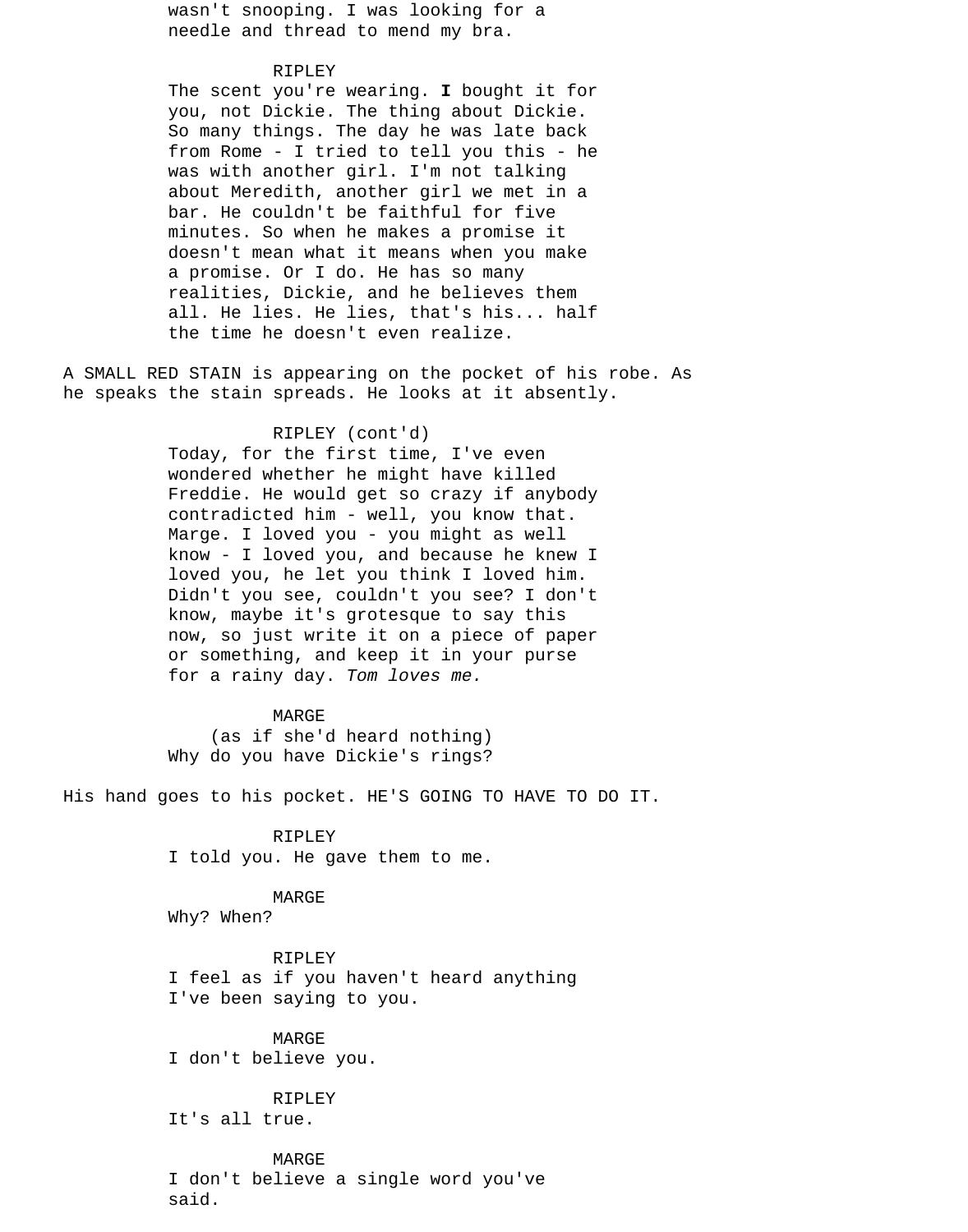Marge is shivering. Ripley, ominous, advances, she retreats.

 RIPLEY You're shivering, Marge. Can I hold you? Would you let me hold you?

 Marge panics, backed up against the door. She screams and turns **straight into the arms of a startled PETER who's come back to visit Ripley, and is unlocking the door.**

> MARGE (sobbing uncontrollably) Oh Peter! Get me out of here.

 Ripley storms off. His hand comes out of his pocket COVERED IN BLOOD from the razor. Peter notices, appalled.

> PETER Tom, are you okay?

 RIPLEY You try. You try talking to her.

 PETER (calls after him) Tom. Tom! Tell me, what's going on?

 RIPLEY (not turning around) I give up.

INT. RIPLEY HOUSE, LIVING ROOM. NIGHT.

Peter has just put a band-aid over Ripley's cut hand.

 PETER You can't be angry with her. She's upset and needs someone to blame. So she blames you. I'll go home and talk to her. As for you - either get a safety razor or grow a beard.

INT. LOBBY, EUROPA REGINA HOTEL, VENICE. MORNING.

Ripley hurries through the gleaming marble entrance.

INT. HERBERT GREENLEAF'S SUITE, EUROPA REGINA. DAY.

 Ripley knocks on the door. It's opened by a face he doesn't recognize. A middle-aged heavy set man. It's MacCARRON, the private investigator.

> RIPLEY Is Mr Greenleaf here?

 MACCARRON Mr Ripley? I'm Alvin MacCarron.

 MARGE (O/S) *I don't know, I don't know, I just know it.*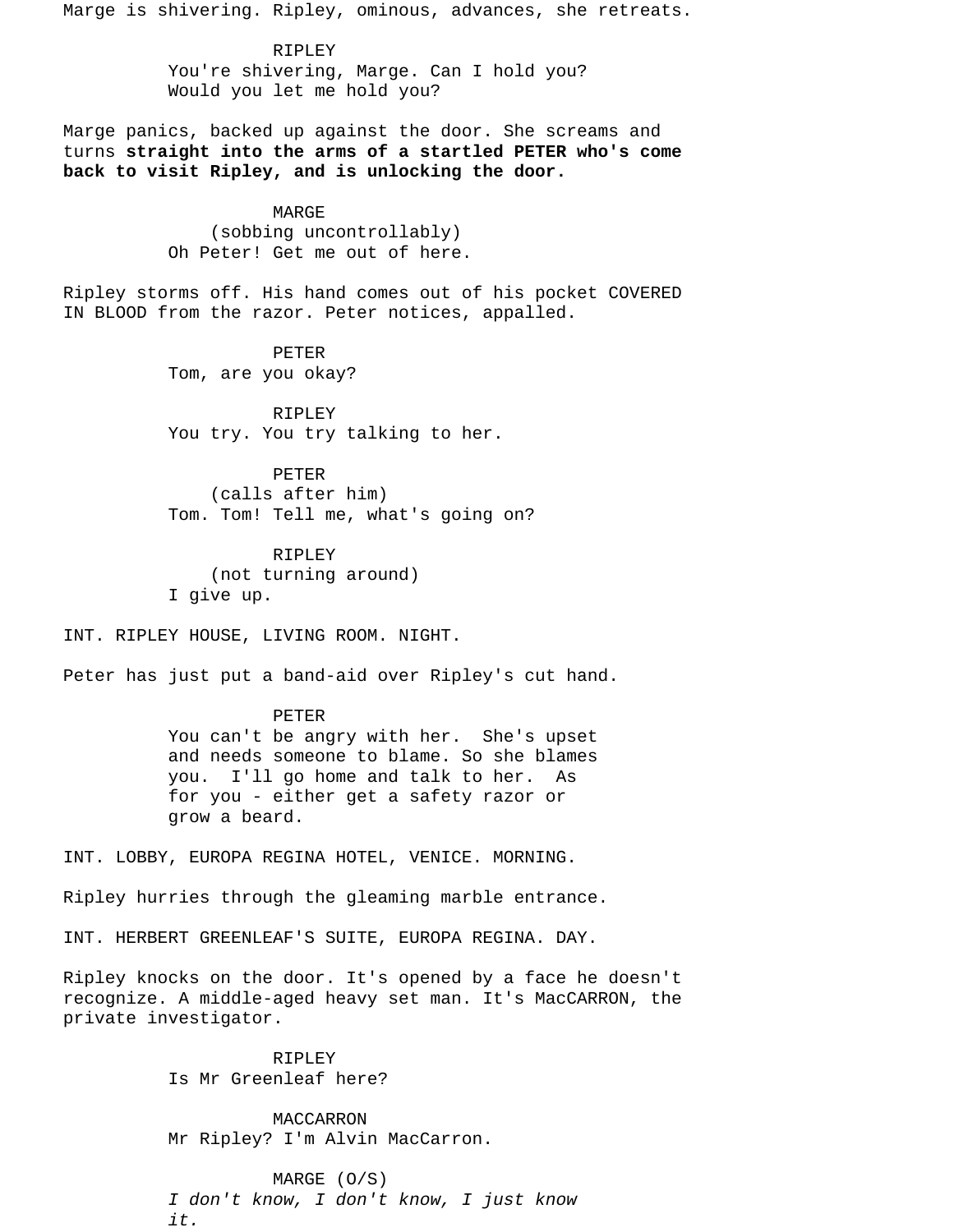HERBERT GREENLEAF  $(O/S)$  *Marge, there's female intuition, and then there are facts -*

 Greenleaf sits with a scrubbed Marge, her hair pulled back, as if newly-widowed. THE RINGS SIT GLINTING ON THE COFFEE TABLE.

### HERBERT GREENLEAF

Tom.

 RIPLEY Hello, sir. (smiles thinly at Marge) Marge, you should have waited, didn't Peter tell you I'd come by and pick you up?

 HERBERT GREENLEAF Marge has been telling us about the rings.

 RIPLEY You know I feel ridiculous I didn't mention them yesterday - I clean forgot ridiculous.

 HERBERT GREENLEAF Perhaps you didn't mention them because there's only one conclusion to be drawn.

 Ripley worries about what that conclusion is as Mr Greenleaf heads into his bedroom.

HERBERT GREENLEAF

 (cont'd) I'm going to take Marge for a little walk, Tom. Mr MacCarron wants to talk with you.

### RIPLEY

 (feeling caged in) We could go down to the bar - no need for you to -

 HERBERT GREENLEAF No, he should talk to you alone.

 He helps Marge to her feet and leads her out. RIPLEY IS PARALYSED. He waits for the door to shut. Aimlessly he walks out onto the terrace, with its staggering, beautiful and indifferent view.

EXT. EUROPA REGINA, THE GREENLEAF TERRACE. DAY.

Ripley stands, steels himself for MacCarron's charges.

 RIPLEY I could probably see my bedroom from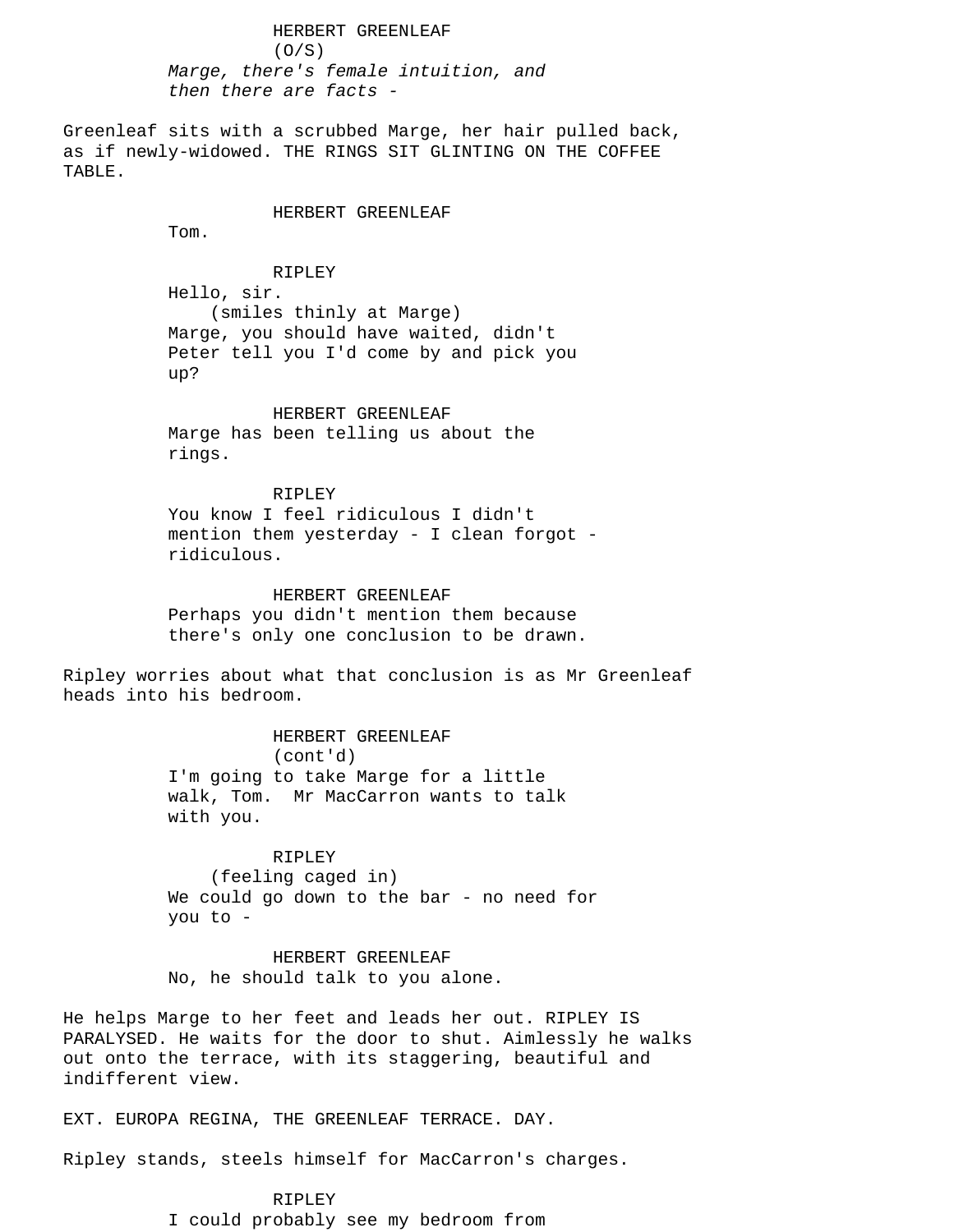here. I can see my house. When you see where you live from a distance it's like a dream, isn't it?

### MACCARRON

 (coming out) I don't care for B.S. I don't care to hear it. I don't care to speak it.

### RIPLEY

Okay.

# MACCARRON

 Why do you think Dickie's father sent him to Europe in the first place? Did you know at Princeton Dickie Greenleaf half killed a boy?

Ripley turns, shocked.

# MACCARRON

### (cont'd)

 At a party. Over some girl. He kicked the kid several times in the head. Put him in the hospital. The boy had a wire fixed in his jaw. The Rome Police didn't think to ask Mr Greenleaf.

MacCarron gets up.

### MACCARRON

#### (cont'd)

 Nor did they think to check whether a Thomas Ripley had ever been a student at Princeton University. I turned up a Tom Ripley who'd been a piano tuner in the music department.

Ripley's head drops.

### MACCARRON

#### (cont'd)

 See - in America we're taught to check a fact before it becomes a fact. We're taught to nose around when a girl drowns herself, find out if that girl was pregnant, find out if Dickie had an embarrassment there.

Ripley doesn't know where this barrage is going.

# MACCARRON

# (cont'd)

 Mr Greenleaf appreciates your loyalty. He really does. Marge, she's got a hundred theories, but there are a few things she doesn't know. We hope she never knows.

### RIPLEY

I hope she never knows.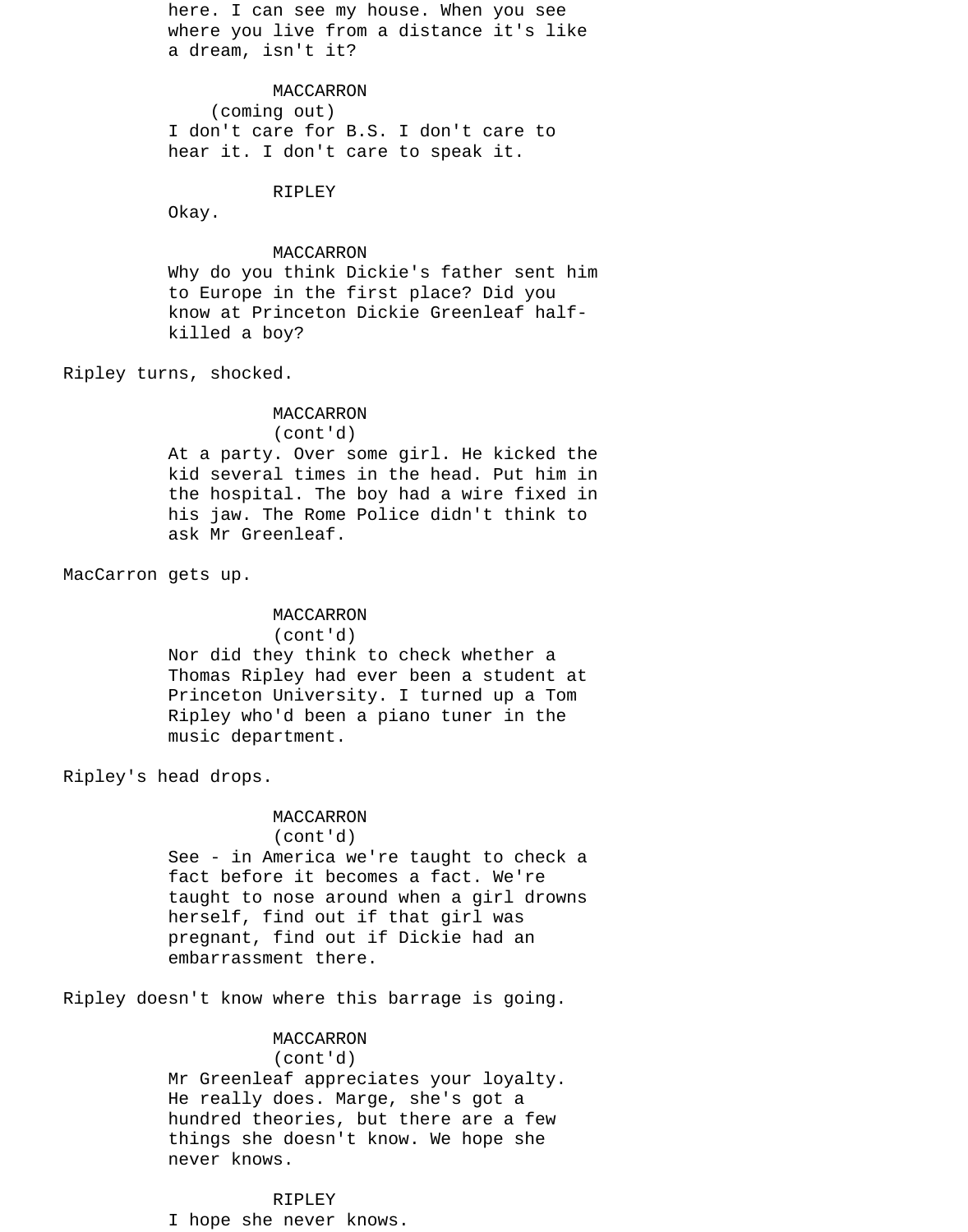### MACCARRON

 Three different people saw Dickie get into Freddie Miles' car. A man who won't identify himself because he was jumping someone else's wife at the time saw Dickie removing license plates from a red sports car. The Police know about this man because he happens to be a Policeman.

 He walks out of the room, returns carrying THE LICENSE PLATES from Freddie's car.

# MACCARRON

(cont'd)

 I found these in the basement of Dickie's apartment. They belonged to Freddie's car. Mr Greenleaf has asked me to lose them in the canal this evening.

Ripley can't believe what he's hearing. It's like a dream.

### MACCARRON

### (cont'd)

 Mr Greenleaf also feels there was a silent promise in Dickie's letter to you which he intends to honor. He intends to transfer a good part of Dickie's income from his trust into your name. He doesn't intend to give the Italian police any information about Dickie's past. He's rather hoping you'll feel the same.

There is a silence in which this strange compact is agreed.

EXT. EUROPA REGINA MOORING. DAY.

 Ripley stands with Marge, Mr Greenleaf and MacCarron at the water's edge - MOTOR LAUNCH growling. They shake hands, and then MacCarron and Mr Greenleaf get into the launch. Herbert Greenleaf carries the saxophone case.

### RIPLEY

 (to Marge) I feel I never should have said those things to you the other evening. I was pretty flustered, the rings and - and you looked so, I don't know.

Marge shakes her head to silence him.

 RIPLEY (cont'd) But I hope that note goes to New York in your purse, for a rainy day.

### MARGE

What are you going to do now, Tom?

 RIPLEY I don't know. Peter has a concert in Athens next month - and he's asked if I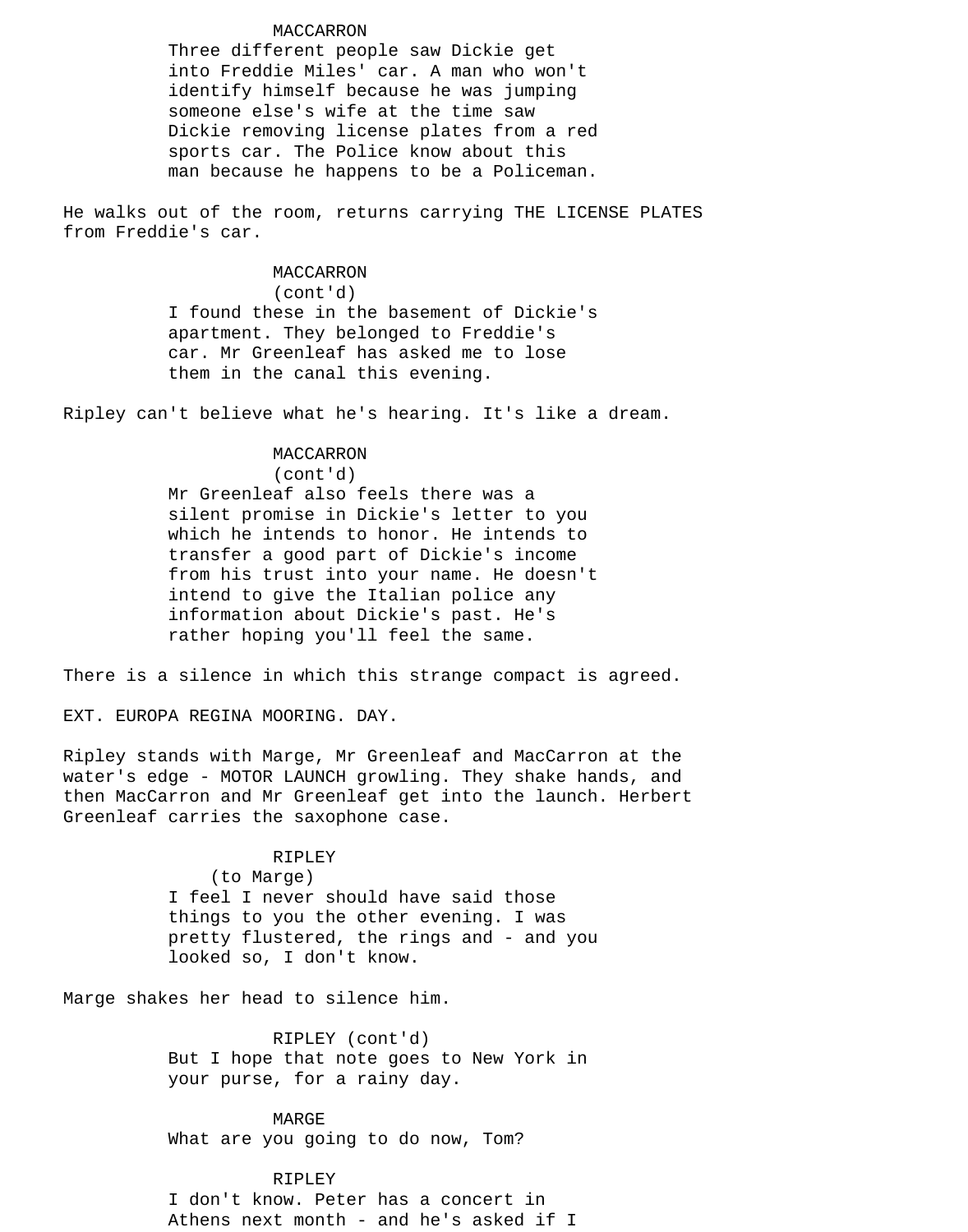want to go along, help out. He says goodbye by the way - he's in rehearsal, otherwise -

**MARGE**  Why do I think there's never been a Ripley rainy day?

### RIPLEY

What?

 MARGE (lunging at him) **I know it was you - I know it was you, Tom. I know it was you. I know you killed Dickie. I know it was you.**

### RIPLEY

Oh Marge.

 He puts his hand out to control her. She pushes it away. STARTS TO LASH OUT AT HIM, the frustration too much, so that Ripley has to cover his face. MacCarron comes off the boat to restrain her. Ripley looks at him as if to say: *what can you do, she's hysterical.* MacCarron nods, pulls her on to the boat. Greenleaf catches Ripley's eye, guiltily. Turns away. They stand silhouetted as the launch revs up and surges off towards open waters, passing the little fleets of gondolas.

EXT. FERRY FOR ATHENS, NAPLES. DAY.

 A week later and Peter and Ripley are on the deck of the ferry, the HELLENES, as it sails towards Greece. They're laughing.

RIPLEY

 Ask me what I want to change about this moment.

PETER

 What do you want to change about this moment?

RIPLEY

Nothing.

INT. PETER'S CABIN. DUSK.

 Peter's in a bathrobe organising his currency, his traveller's cheques. Ripley knocks on the door, comes in.

PETER

Hello. What are you up to?

 RIPLEY All kinds of things. Making plans.

 PETER Plans - good, plans for tonight or plans for the future?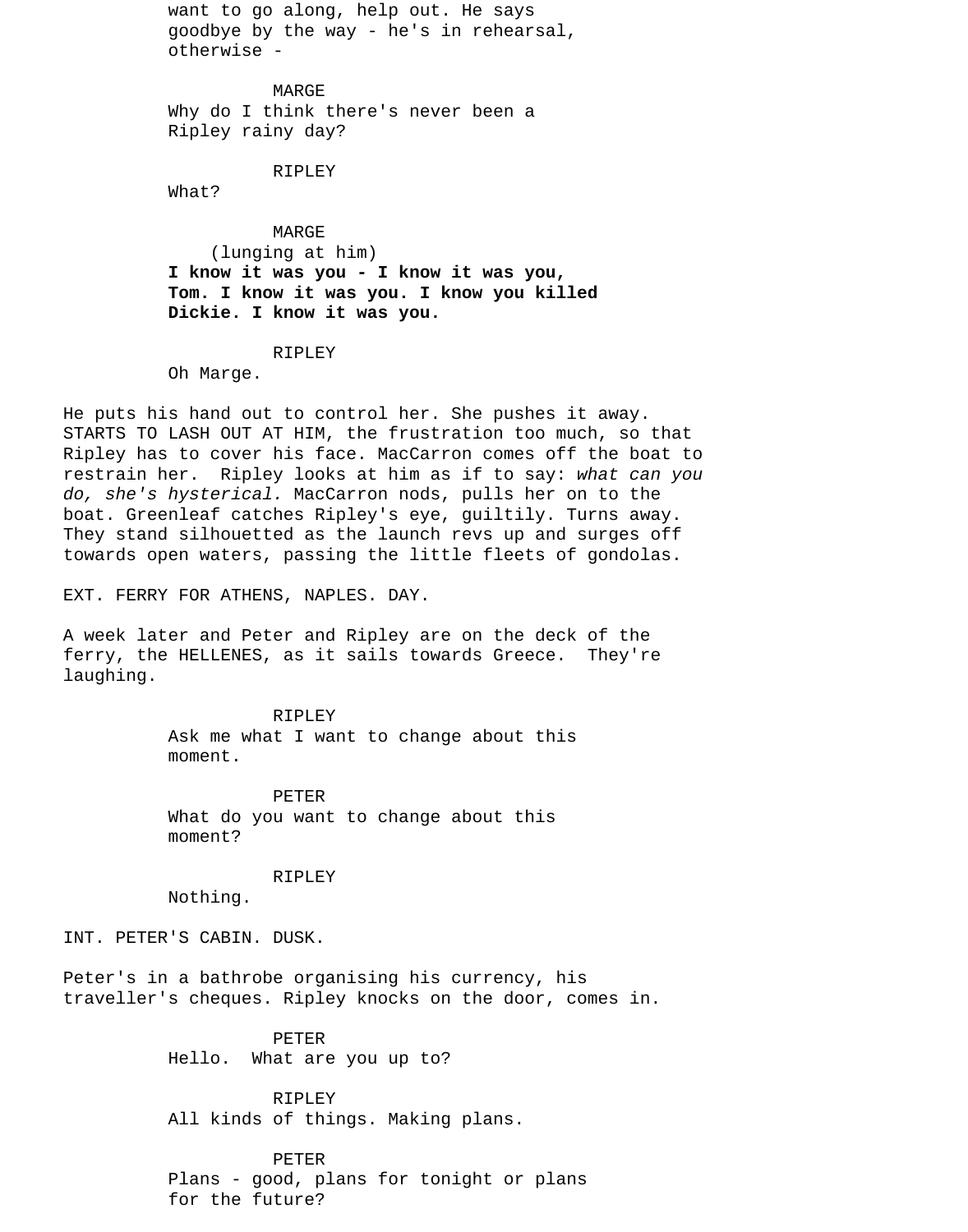RIPLEY

 I don't know. Both. My plan right now is to go up on deck, look at the sunset. Come with me.

PETER

 You go. I don't want to get dressed yet. Come back though. Come back. (smiles at him) You know, you look so relaxed, like a completely different person.

 RIPLEY Well, that's entirely your fault. And, if I fall overboard, that'll be your fault too.

EXT. DECK OF THE HELLENES. SUNSET.

 Ripley stands on deck, staring at the magnificent sunset. Then a voice shakes him from his reverie.

> MEREDITH Dickie? Dickie?

He turns. He's caught. Suddenly he's Dickie.

 MEREDITH (cont'd) Dickie, my God!

 RIPLEY Hello Meredith.

 MEREDITH I was looking at you, your clothes, I wouldn't have known you...

RIPLEY Well, you've spotted me and so you get the reward.

MEREDITH

What?

 RIPLEY Just kidding. Are you alone?

 MEREDITH Hardly. I couldn't be less alone.

 Meredith points to the UPPER DECK BALCONY where TWO OLDER COUPLES are walking around the deck.

> RIPLEY Of course. Aunt Joan.

 MEREDITH And co. A lot of co. Oh, God, I've thought about you so much.

RIPLEY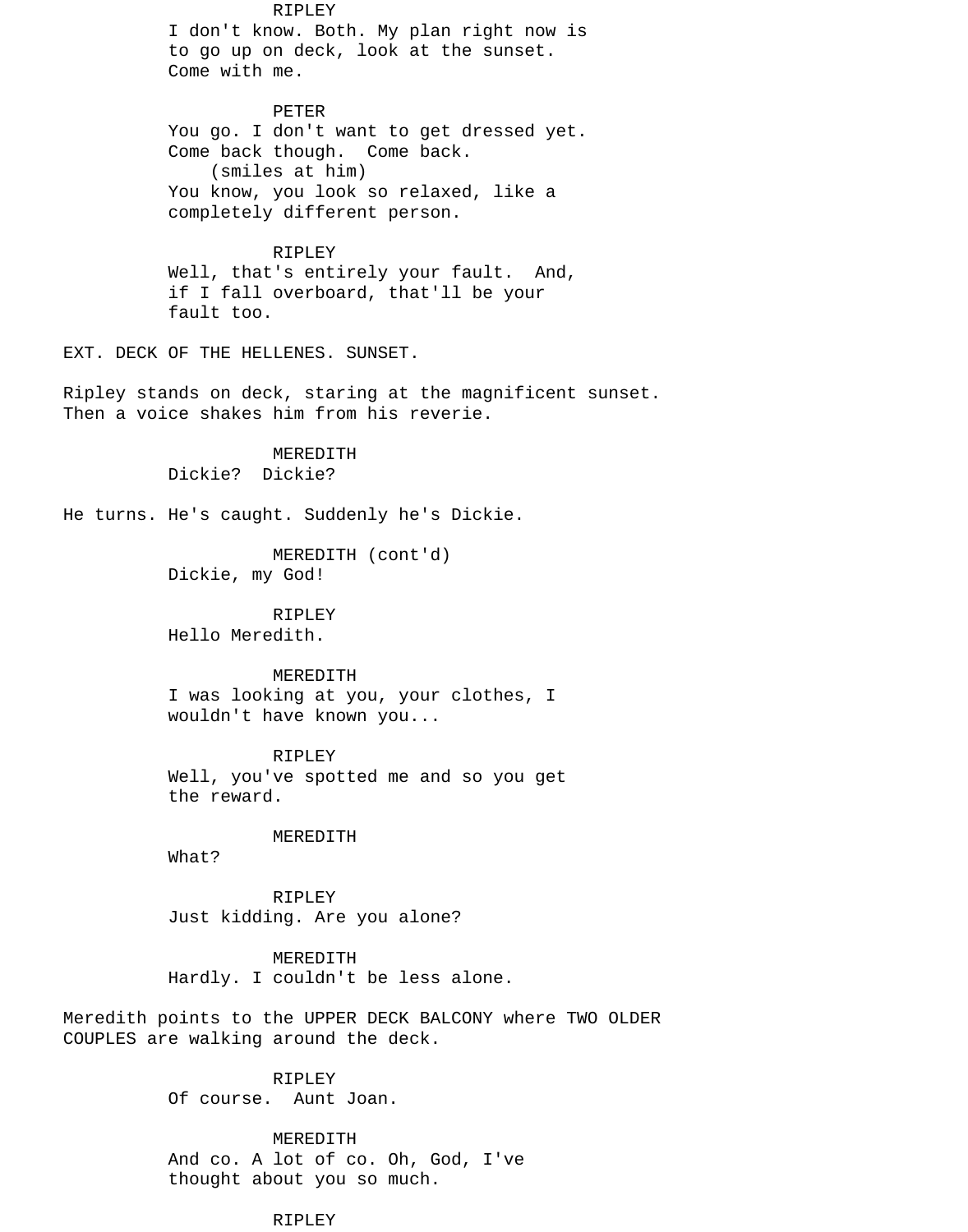I've thought about you.

And now he's thinking *I can't kill them all...*

#### MEREDITH

When I thought about you I was mostly hating you. Where've you been hiding?

### RIPLEY

 I haven't been hiding. I've been in Police custody. They've been trying to flush out Freddie's killer.

# MEREDITH

You're kidding.

### RIPLEY

 They're letting me have this vacation. Which is why the get-up. Which is why you haven't heard from me.

 MEREDITH You know, the whole world thinks you killed Freddie? It's terrible.

RIPLEY I know. Look, I can't talk now. Later. Later?

He kisses her. Full of future.

 MEREDITH So - are you travelling under R?

### RIPLEY

You know what - I am.

MEREDITH

 Dickie, are you with Peter Smith- Kingsley? I bet you are. My aunt thought she saw him.

#### RIPLEY

 (horrified) Peter Smith-Kingsley? I haven't seen him in months. No, I'm alone. (and he understands this is not any kind of lie)

INT. PETER'S CABIN. NIGHT.

 Peter's working on his score, lying on his front, apparently engrossed. Ripley knocks and enters. Looks long at Peter.

#### PETER

How was it?

 RIPLEY Good. But I think we should stay in here for the rest of the trip.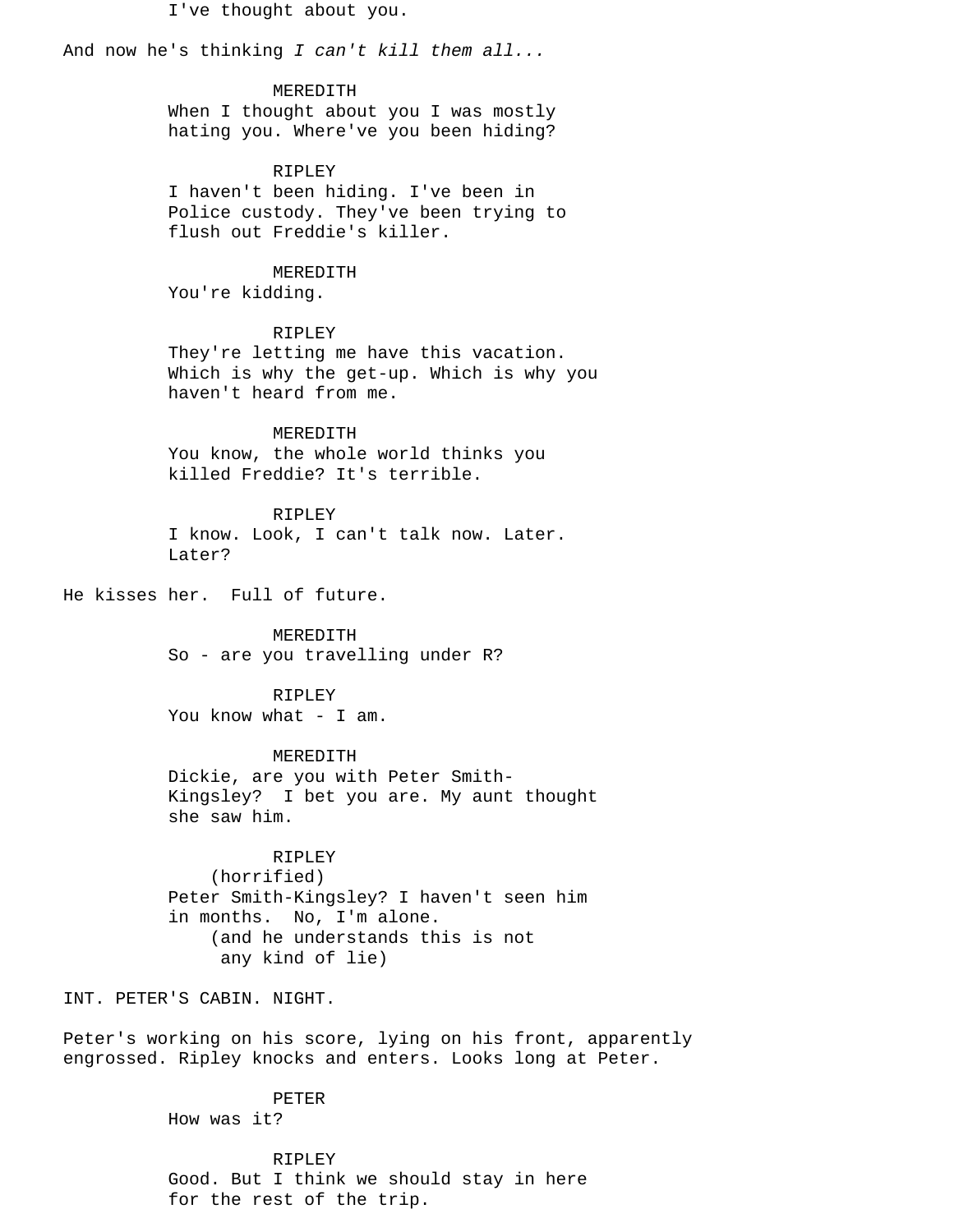PETER Was that Meredith?

 RIPLEY (sighs) Was who Meredith?

 PETER Meredith Logue. You were kissing somebody. Looked like Meredith.

 RIPLEY Hardly kissing. Kissing off.

 PETER Didn't look that way - you know - from a distance.

 RIPLEY I lied. To her. She thought she'd seen you.

# PETER

Why lie?

## RIPLEY

 Dickie and Peter, that's just too good gossip, isn't it?

 PETER Or *Tom* and Peter even.

#### RIPLEY

Well that would be even better gossip.

### PETER

 Really, why? (completely lost) Sorry, I'm completely lost.

### RIPLEY

 I know. I'm lost, too. I'm going to be stuck in the basement, aren't I, that's my, that's my - terrible and alone and dark - and I've lied about who I am, and where I am, and so nobody can ever find me.

### PETER

What do you mean *lied about who you are?*

# RIPLEY

 I suppose I always thought - better to be a fake somebody than a real nobody.

# PETER

What are you talking about - you're not a nobody! That's the last thing you are.

# RIPLEY

Peter, I... I...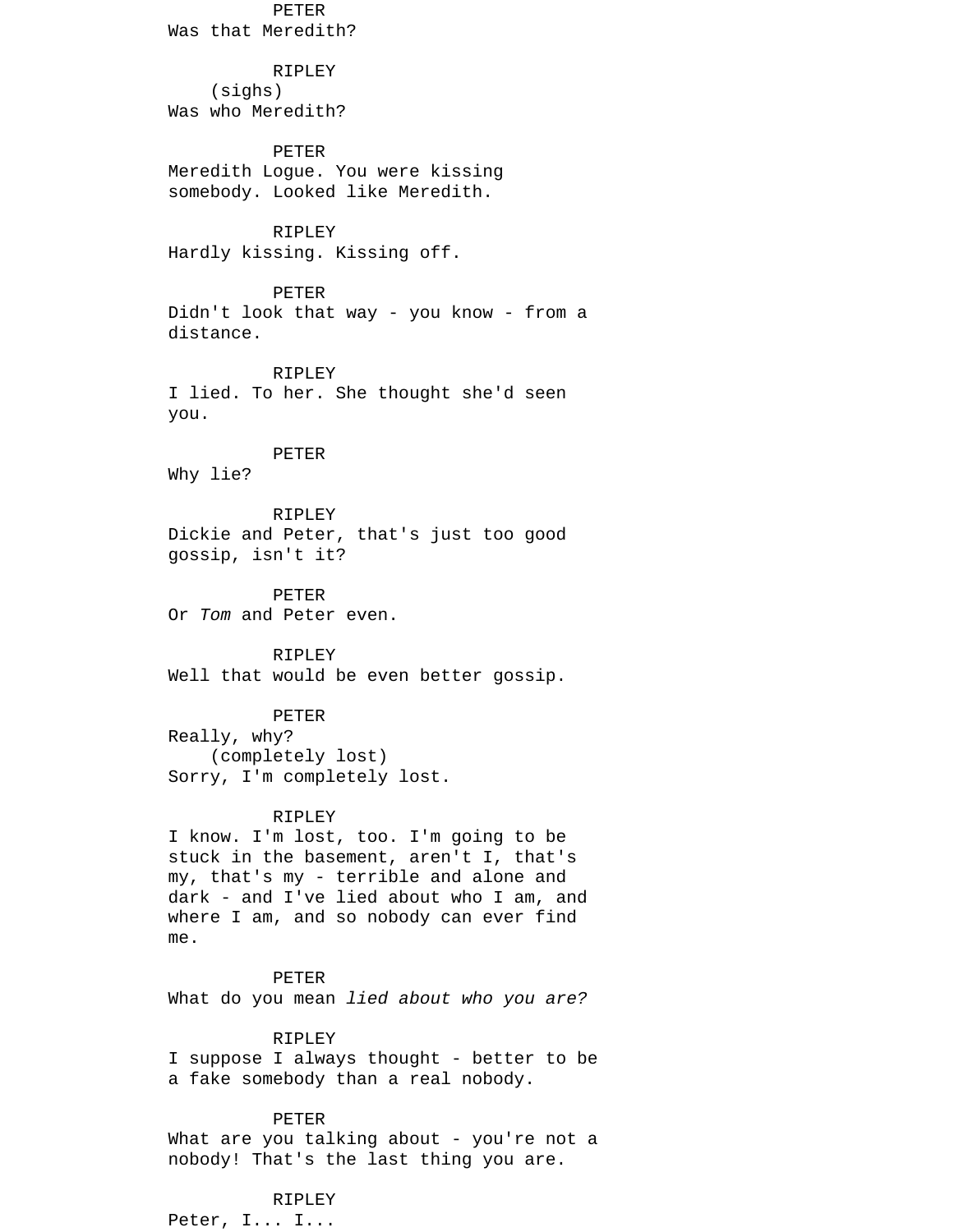PETER (conciliatory)

And don't forget. I have the key.

 RIPLEY You have the key. Tell me some good things about Tom Ripley. Don't get up. Just tell me some nice things.

 He sits on the bed, leans against Peter. His eyes are brimming with tears. He takes the cord from Peter's robe and begins twisting it in his hands.

PETER

 Good things about Tom Ripley? Could take some time!... Tom is talented. Tom is tender... Tom is beautiful...

 RIPLEY (during this, and tender) You're such a liar...

PETER

...Tom is a mystery...

 Ripley is pressing against him, moving up his body, kisses his shoulder, the cord wrapped tight in his hands...

INT. RIPLEY'S CABIN. NIGHT.

Ripley returns to his cabin. Sits on the bed, desolate.

 PETER (O/S) (cont'd) *...Tom is not a nobody. Tom has secrets he doesn't want to tell me, and I wish he would. Tom has nightmares. That's not a good thing. Tom has someone to love him. That is a good thing! (feeling Ripley's weight on him) Tom is crushing me. Tom is crushing me. (suddenly alarmed) Tom, you're crushing me!*

 The door of his closet flips open with the swell and he catches his reflection. It swings shut. Open then shut. Through the porthole the weather's changing as the light dies. There's a swell as the horizon rises and falls in the round glass. Ripley, alone, in a nightmare of his own making.

THE END.